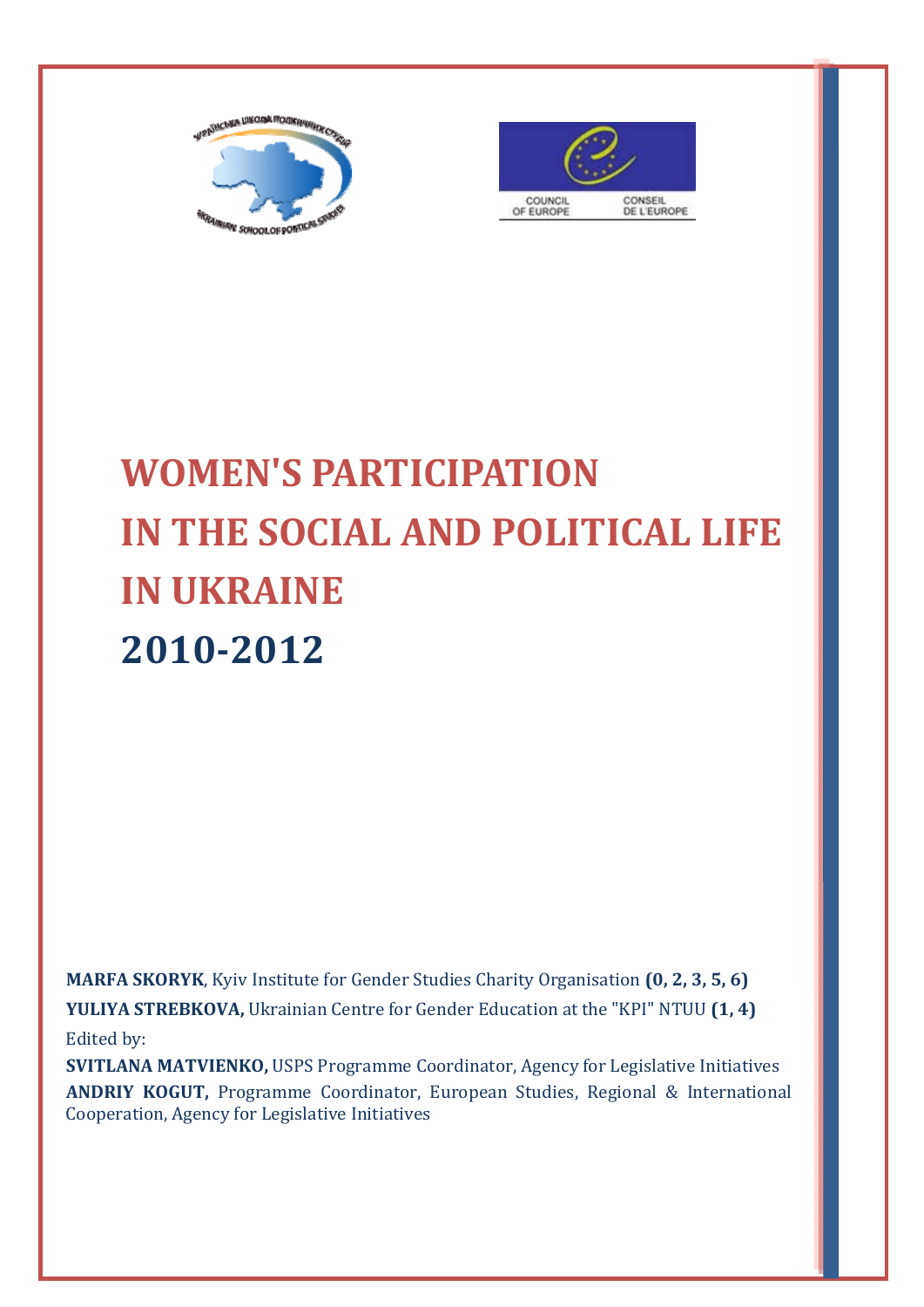## **TABLE OF CONTENT**

| 1 - Traditional Concept of Women's Role in Society  5 |
|-------------------------------------------------------|
|                                                       |
|                                                       |
|                                                       |
|                                                       |
| 6 - Fulfilment of the Gender Equality Regulations 37  |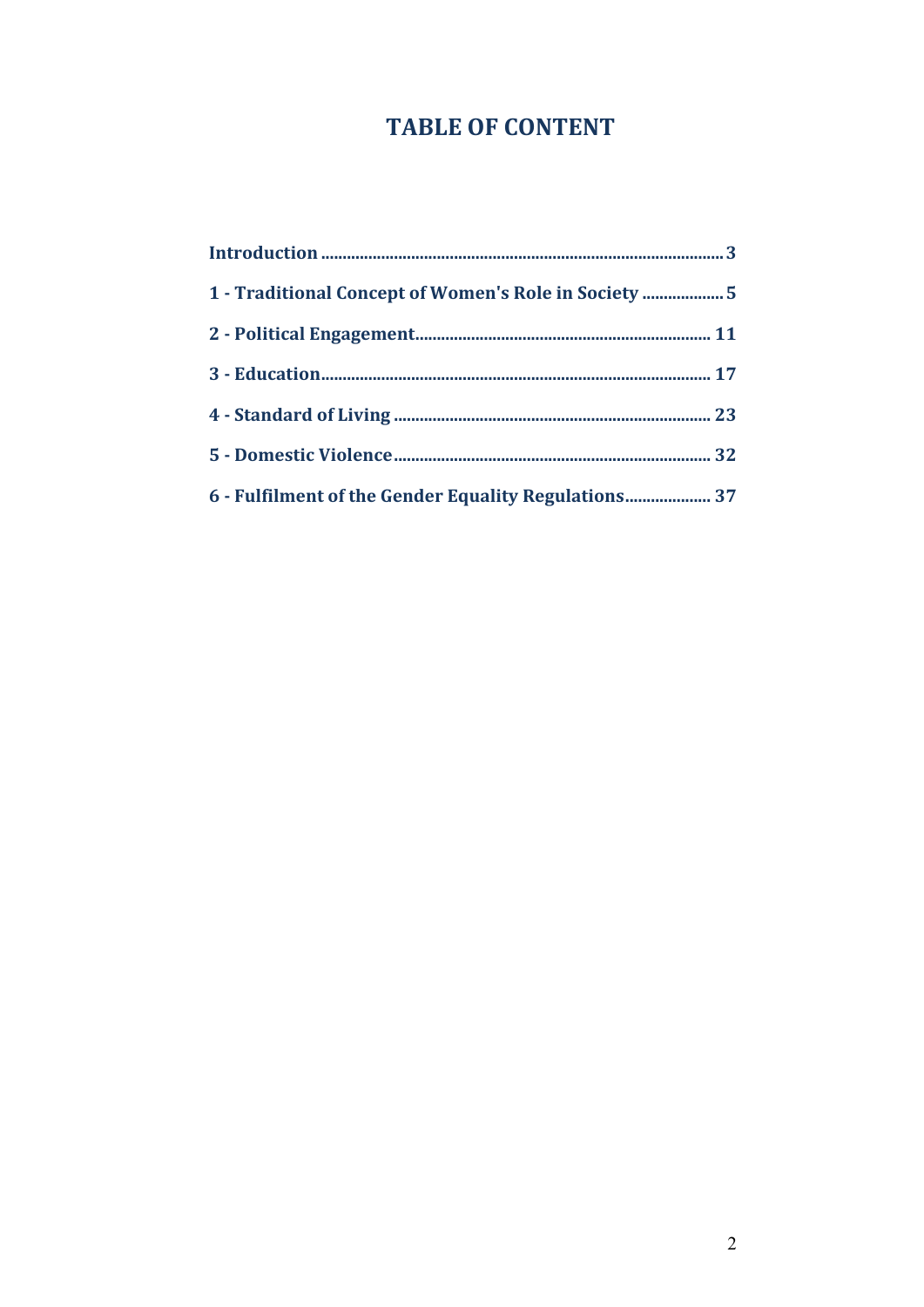#### **Introduction**

The present country report is based on the results of the Women's Participation in the Social and Political Life Workshop arranged by the Agency for Legislative Initiatives jointly with the Council of Europe and held on 19-21 June 2013 in Kyiv.

The topics proposed then for discussion and raised at panel sessions, such as gender inequality in the field of employment, traditional concepts of the woman's role in the society, women's involvement in politics, education, protection of motherhood, family planning, domestic violence, implementation of the National Action Plan on Women's Issues and other laws, living standards, as well as valuable expert comments made during the event contributed to the development of the vision and content of individual parts of this report.

The challenges that the authors faced are obvious.

In Ukraine, too much of everything has been done  $-$  for more than a decade, the country has been justly proud of its status as a leader in promoting gender equality in its region. Therefore, it was not the easiest task to select the proper retrospective of events, as well as the relevant key and model outcomes.

The authors realise and admit with regret that there are important subjects which, for various reasons, have not been included herein. For example, there is virtually no coverage of the very interesting and powerful activities of some international donor organisations, which have often been initiators or our country's full-fledged and reliable partners in the process of asserting equality and non-discrimination. In this context, the relevant credit goes, in the first place, to the UN, the Council of Europe and the European Union agencies or institutions representing individual countries - the Swedish International Development Cooperation Agency, the USAID, the Canadian International Development Agency; the multi-year UNDP Equal Opportunities and Women's Rights Programme, which provided support in institutionalising the gender equality policy in our country; UN Women with its current highly valuable initiative in the field of gender budgeting which is not covered here in view of the selected format of the report either; ILO, which has facilitated equality in the labour market programmes.

Besides, the entire new directions in the equality policy pursued by the Ukrainian NGOs have not received sufficient attention in the report. The examples include the extremely interesting media initiative of the Ukrainian Marketing Association on non-governmental regulation of nondiscriminatory advertising standards, or the approaches to gender equality in business practiced by the Development of the Corporate Social Responsibility Centre, as well as some other programmes. 

As a consequence, the report focuses on six major topics: the traditional woman's role in the society, an overview of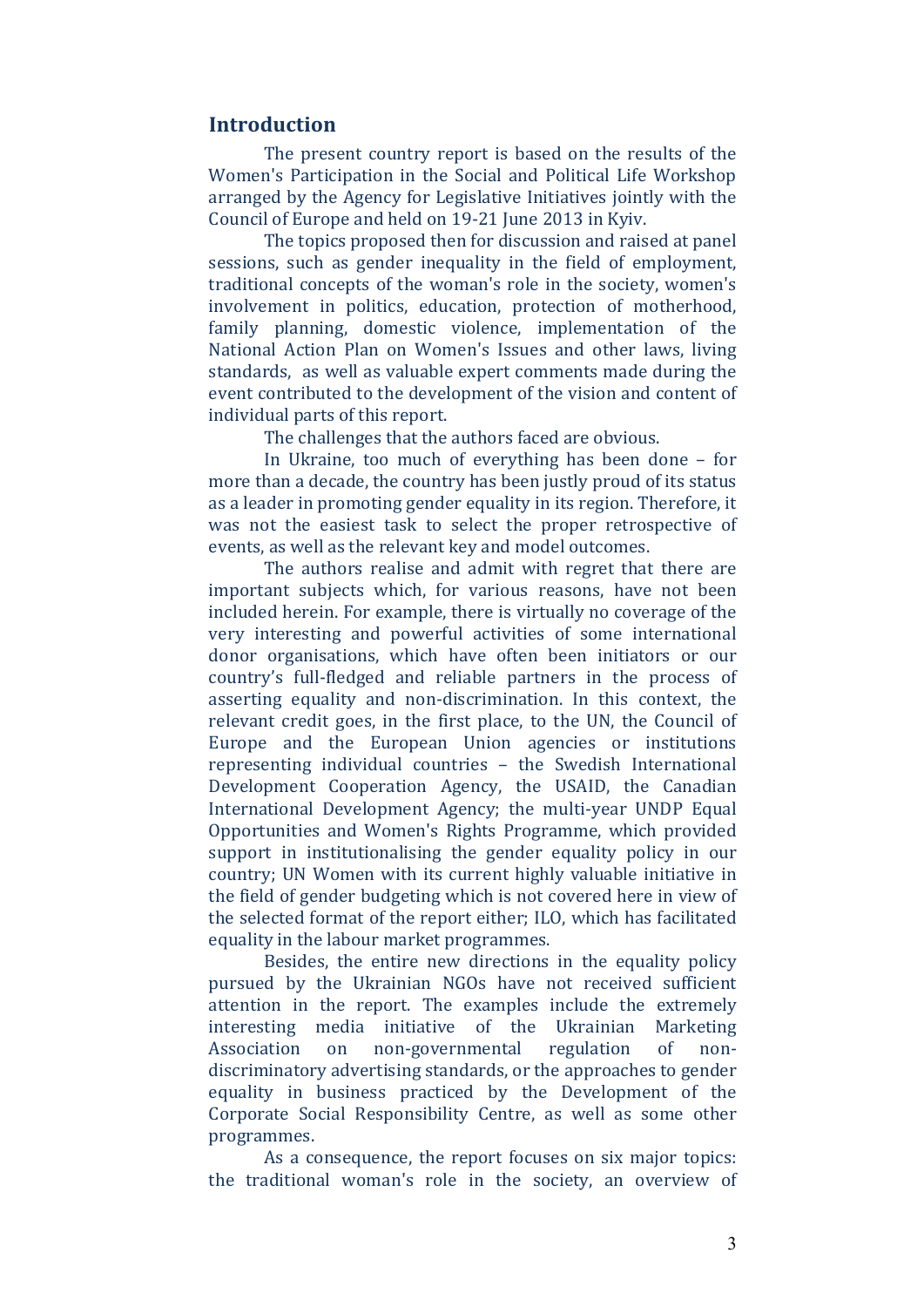political obligations, gender dimensions in education, standards of living, and domestic violence. A separate, final section looks into the practical implementation of gender equality and fulfilment of the respective programmes.

While drafting the report, the authors used data of the official statistics, Country Reports on the gender equality status in the Ukrainian society of 2007, 2008 and 2009, as well as findings of the surveys performed by the distinguished research centres in Ukraine. 

The report consists of 45 pages.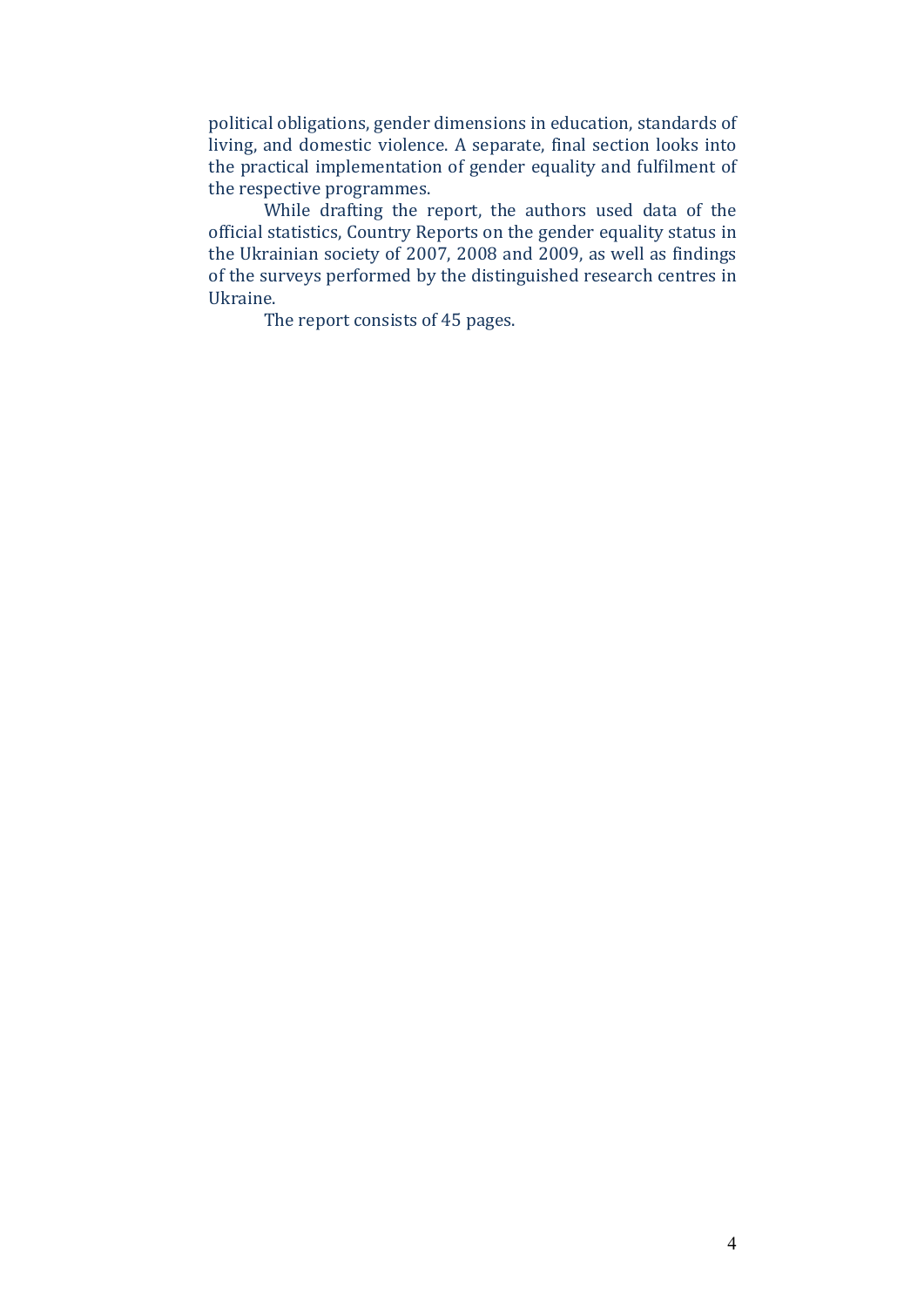## **1 ‐ Traditional Concept of Women's Role in Society**

#### **Overview of the situation**

Revival of traditions has played a key role in the process of Ukraine's statehood development. The traditions are safeguarded by law: Article 11 of the Constitution of Ukraine proclaims the state's assistance to consolidation and development of Ukrainian traditions. 

Starting with 2010, a new phase in bringing traditional values into the public focus can be singled out, expressed in a strengthened influence of the church on the social and political processes and clerical changes in legislation. There is the Ukrainian Orthodox Church Representation functioning at the Ukrainian parliament, the Verkhovna Rada of Ukraine, with the status of the Synodal Institution. Some of the recent draft amendments to certain laws of Ukraine on partnership relations of the state, the school and the church concern the educational reform in order "*to preserve and to enhance the traditional religious culture"*. According to the Razumkov Centre Ukraine - 2013: State-Religion Relation survey,  $67\%$  of the Ukrainian citizens recognised themselves to be believers as of the early 2013 with the Orthodox Christianity of Moscow Patriarchy being the most numerous confession.

Even though the Constitution and laws of Ukraine do not define the concepts of traditions or traditional and family values, a number of regulations related to the themes of customs and social activity of women operate these terms quite extensively. Thus, the traditional approach implies not so much restriction of the women's social activity, as their assignment to the family (private) sector. Article 24 of Ukraine's Constitution guarantees equal opportunities to women and men in their social, political and cultural lives. The same article sets that there shall be no privileges on the grounds of political, religious or other beliefs. However, more and more often Ukrainian MPs refer to the Constitution Preamble stating that the Basic Law is adopted with awareness of " *responsibility before God*", which, in their opinion, means that "the Constitution of Ukraine determines that Ukraine is a Christian state". In general, it can be expected that in the context of the intended constitutional amendments the issue of legalisation of traditional values will become relevant again.

#### **Traditions in the Mass Media and Private Sector**

The positive thing is that the current Constitution of Ukraine establishes equality of women and men in the most traditional field – marriage. According to Article 51, "marriage shall be based on the free consent of a woman and a man. Each of the spouses shall have equal rights and duties in the marriage and family". Article 3 of the Law of Ukraine on Ensuring Equal Rights and Opportunities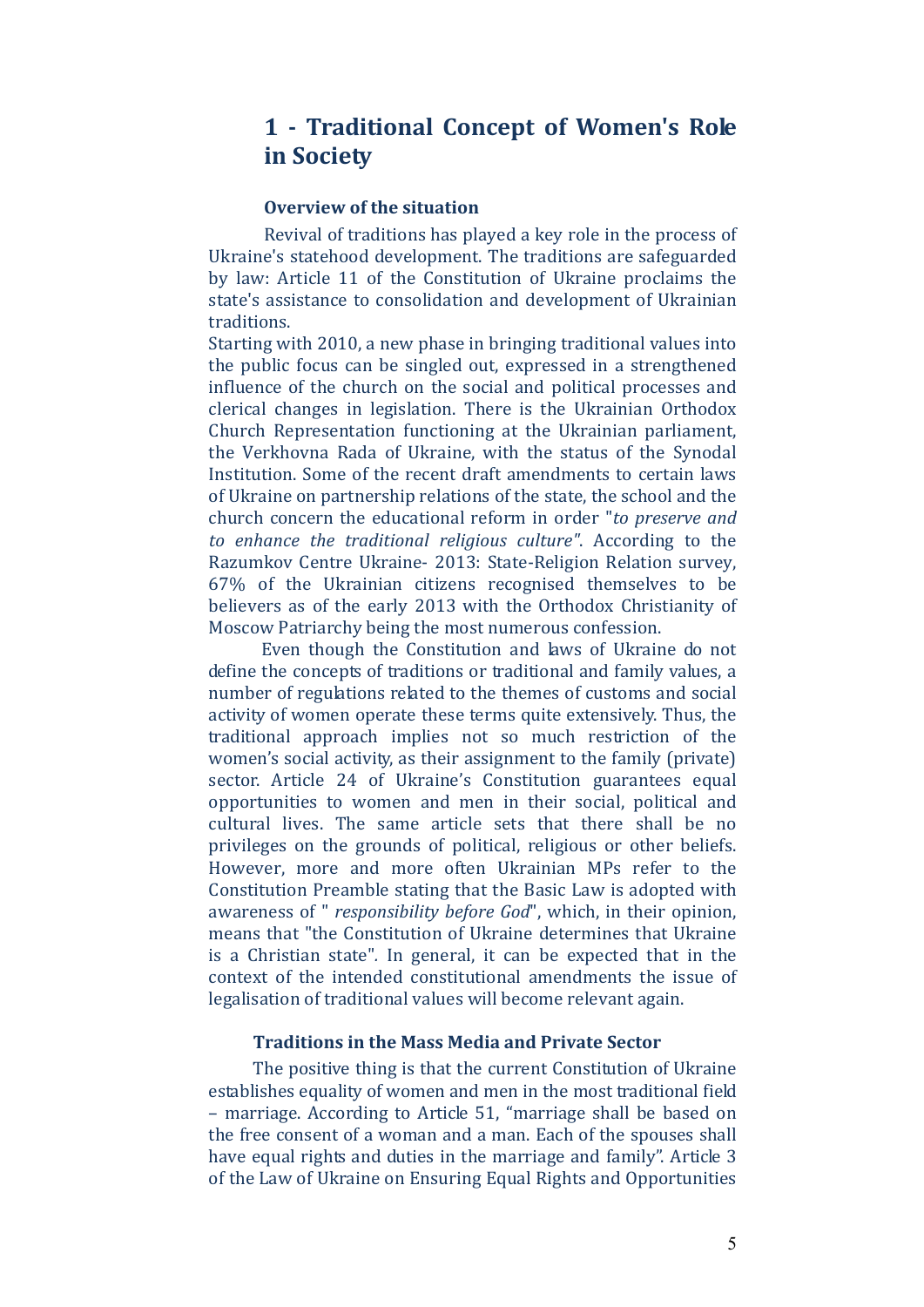of Women and Men (the Equal Rights Law) stipulates that the state policy shall be aimed at promoting the gender equality culture. At the same time, religious figures solicit provision of air time on all the channels to broadcast their spiritual and educational, moral and instructive programmes involving representatives of Churches and religious organisations in Ukraine.<sup>1</sup>

The recommendations of the September 2012 Parliamentary Hearings on the Institute of Family in Ukraine: the Status, Challenges and Solutions repeatedly emphasise the need for the traditional family values propaganda, while gender equality is never mentioned. As mentioned above, however, such terms as "propaganda", "traditional values", "family values" are not currently defined in the Ukrainian law, and thus they become subject to speculations. Often by the traditional family values propaganda, such approaches imply popularisation of the image of a dependent, subordinated and socially limited woman. Thus, even in the religious congratulation address on the occasion of a women's holiday, it is mentioned that a woman was given to a man and *"must work with love for his good*".2 

According to the Women's Information Consultative Centre, the Women's Consortium of Ukraine, La Strada - Ukraine and others, the Ukrainian media continue disseminating gender stereotypes limiting women's activity to the private field: housekeeping, care, sexuality. TV programmes with dismissing attitudes to women are positioned as family ones: "Wife Swap", "Let's Get Married", "Family". In the first programme, two families swap wives as if they were things. In the "Family" programme, a husband and a wife get married blindly. Disguising that as traditions, spouses in such TV programmes are picked up for men by unfamiliar matchmakers, numerologists, and astrologers, Meanwhile, the Ukrainian tradition lies not only in the woman's consent to marry, but also her initiative in choosing her husband. It is generally not in the Ukrainian customs to restrict the women's participation in the social and cultural life. Our history knows bright images of female leaders, patrons, scientists, artists, public and political figures, fighters for Ukraine's independence and preservation of national traditions.<sup>3,4</sup> Starting with the ancient references made in "The History" by Herodotus and up to "La Description d'Ukranie" composed in the  $17<sup>th</sup>$  century by G. de Beauplan, the Ukrainian studies sources record that in comparison with their geographical neighbourhood, the Ukrainian women stood out due to their education, physical development, activity, bigger property rights and social freedoms.

<sup>1</sup>  $\frac{1}{\text{http://vrciro.org.ua/index.php?option}=com\_content\&task=view\&id=206&Itemid=1}{2}$ 

http://churchs.kiev.ua/index.php?option=com\_content&view=article&id=1604:2011-08- 31-14-12-17&catid=77:2011-08-30-13-38-08&Itemid=6 3

Ukrainians in History. Borisenko, V., Holovashchenko, M., Krivoshiy, O.

<sup>4</sup> Hrabovska, I. Heroic Gender Female Identity: the Ukrainian Studies Dimension – http://archive.nbuv.gov.ua/portal/Soc\_Gum/Nznuoa/kultura/2010\_5/25.pdf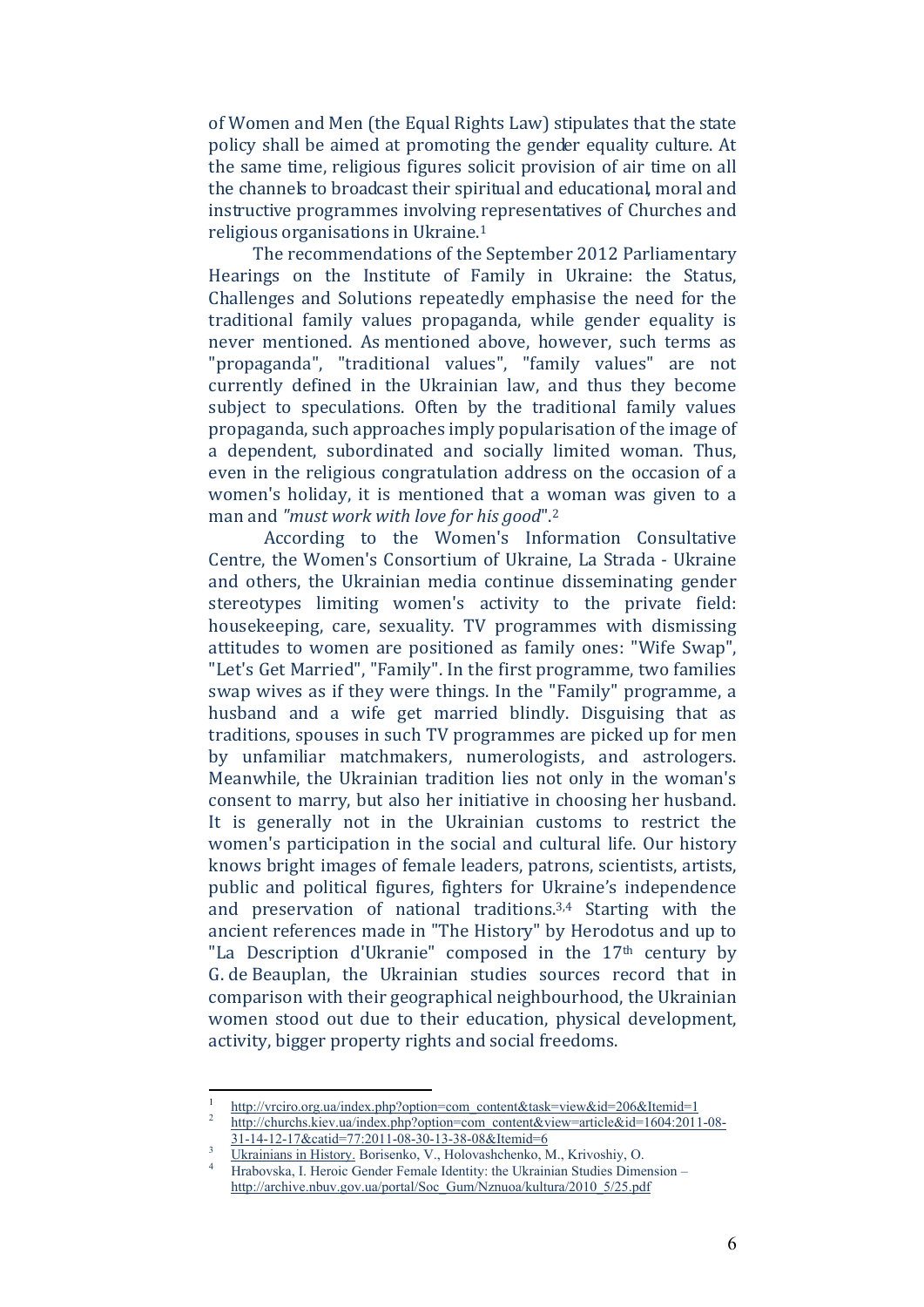Modern ethnographers, historians and sociologists, while pointing out to certain inequalities between men and women,<sup>5</sup> still note a series of unique cultural manifestations of Ukrainian women's activity: the rite of a girl making a proposal to a young man, the Idle Monday rite reserved only for married women, the economic power the mother and the mother-in-law, sexuality of women of various age groups, the phenomenon of "materyzna" (inheritance of land, property and money along the female line, independently of the marriage) and others. *Engraved in the Ukrainians' minds back in the time of the Trypillyan culture, the matriarchal traditions were supported and stroke roots in the Cossack times. The Ukrainian folklore often demonstrates a woman's dominance over a man.*6, 7, <sup>8</sup>

There are reasons to believe that a high, compared to the territories adjacent to the Ukrainian land, social activity of Ukrainian women has developed historically. This contrasts with the traditional Catholic vision of the woman's social calling "as a *servant to a man, as different from a man at the individual and social levels".*<sup>9</sup> Modern religious figures also note: "How far is the God's standard from the spread everywhere Ukrainian matriarchy!"<sup>10</sup> Therefore, under the guise of the traditionally Ukrainian female role playing, the concept of "Berehynia" (the keeper of a household) is often presented. A number of experts from the Ukrainian Association of the Women's History Researchers and the Ukrainian Studies Centre believe that the Berehynia mythologem is culturally and historically unjustified.

It is noteworthy that the social and role-playing model of the Berehynia is still rather ambiguous. For example, there used to be the "Me – Berehynia" All-Ukrainian Socio-Educational Project supported by the Institute of the Presidential Commissioner for Children's Rights that aimed to choose the best Berehynia. The parameters included the ability to take care of one's appearance, to be stylish, to become successful and to correctly choose one's future profession, to know and to protect one's rights. In our opinion, popularity of the "Berehynia" concept shows that in the Ukrainian mentality femininity does not conflict with the leadership qualities. Instead, the suggested vision of the female subordination, humility and social restrictions hardly inspires any response in the mass consciousness of the Ukrainian women. It is,

<sup>5</sup> Kys, O. Who is Protected by Berehynia, or Matriarchy as Men's Invention http://gazeta.dt.ua/SOCIETY/kogo\_oberigae\_bereginya,\_abo\_matriarhat\_yak\_cholovichi  $\frac{y\_vinahid.html}{x^2}$ 

N. Bozhko, Researches in the Ukrainian Mentality as Part of Upbringing the National **Elite** 

Ukrainians in History. Borisenko V., Holovashchenko M., Krivoshiy O. 8

Apanovych, O. The Cossack Mentality of the Ukrainian People / Suchasnist. -1995. - #9. p. 104-108. - p.108.

The Phenomenon of a Woman in the Interpretation of the Roman Catholic Church: Civilisational Challenges of Today. PhD Thesis Abstract: 09.00.11 / Pohorila Lyudmyla Mykhailivna, Zhytomyr, 2011. – 19 p. Page 5<br><sup>10</sup> The Catholic Portal "Milites Christi Imperatoris". The Man and the Woman's Obedience –

http://www.chrіstusіmperat.org/uk/node/20232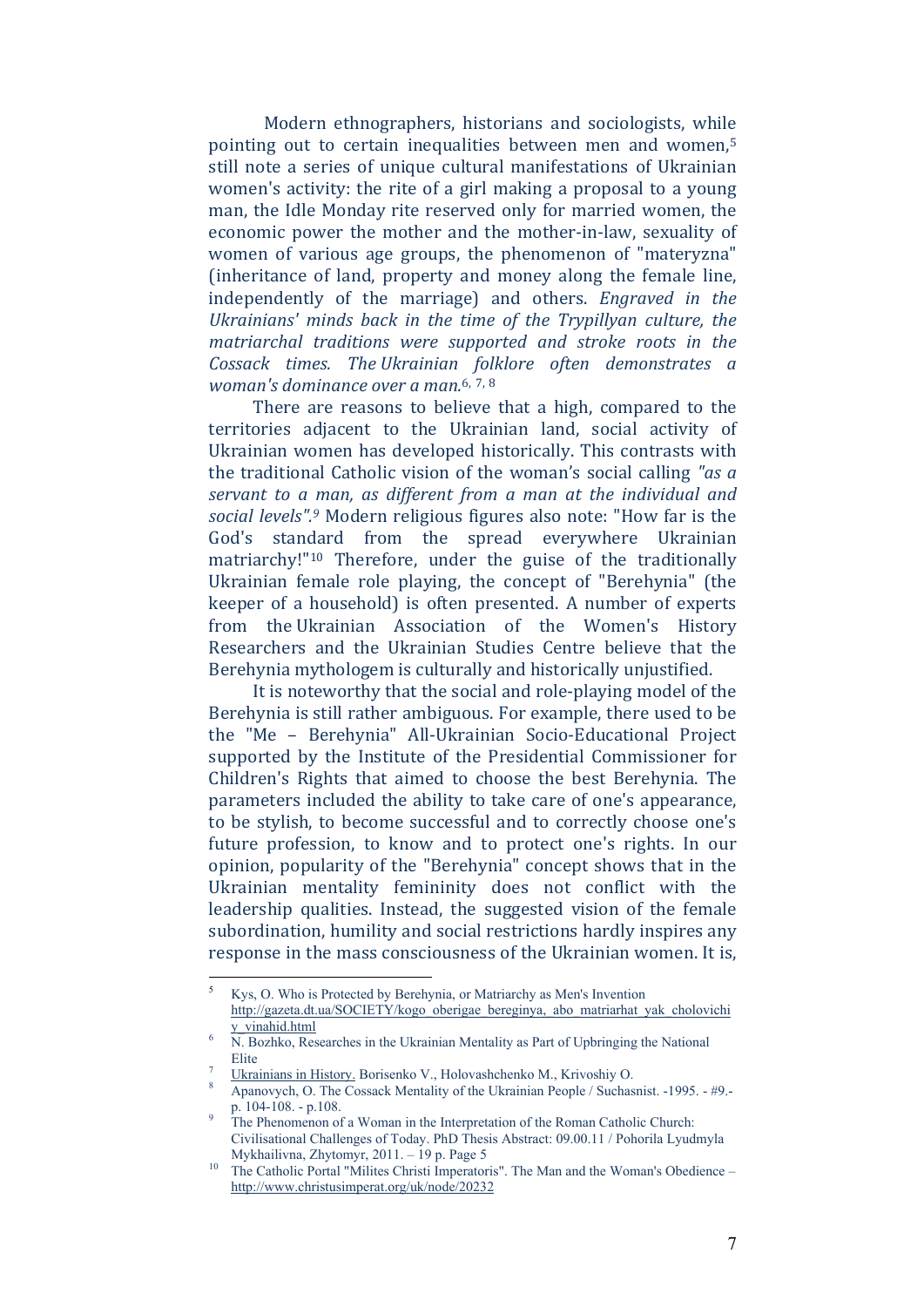however, in the reproduction of the pseudo-tradition of the female limitations that some public figures see Ukraine's future, while the women's activism and women's going beyond the family context are interpreted as a threat to their own interests ("the religious faith and the strong family is what brings the "Russian World" together).

Along with the propaganda of the neo-traditional values, the concept of the "anti-family technologies" is being developed with the reference to the gender policy, juvenile justice, and the socalled "homodictatorship". The gender policy is interpreted as something imported, not typical of the Ukrainian mentality. A number of pro-religious NGOs and informal associations have been registered and are functioning in Ukraine ("The Parent Committee of Ukraine", the Ukrainian Orthodox Greek Catholic Church, the Family under the Veil of the Virgin) that aim at cooperating with public authorities and at strengthening their influence on the legislative and executive branches power. Their representatives can now be met as members of public councils (consultative and advisory bodies acting at executive authorities in accordance with the Resolution of 3 November 2010) in many regions of Ukraine. Regional councils are used to initiate mass appeals to the central authorities to review the policy of equal rights and opportunities for women and men. As a result of their activity, social and political activity of women, their cultural efforts and the gender policy are interpreted as non-conventional and threatening damage on the society ("traditional family  $$ future of the nation; gender – collapse of the traditional family<sup>"</sup>). The messages of these organisations to the state authorities create the contraposition effect between "our" (cultural, Christian, correct) and "Western" (immoral, spiritless and bad) roles forming a hostile attitude to everything "alien-western": "The *majority of the destructive phenomena alien to the culture and traditional values of Ukraine are spread through the resources of the intergovernmental structures, such as the United Nations and the Council of Europe".11* 

The official view of the ACCRO (the All-Ukrainian Council of Churches and Religious Organisations), however, on the modern gender roles and the European integration is quite ambiguous. They declare *support for the traditional moral, family and other spiritual values in the context of the deepening relations between Ukraine and the EU.<sup>12</sup>* At the same time, the Basics of the Rus Orthodox Church Social Concept (part of the ACCRO) stipulate that gender specificities are not limited only to physical differences, as a man and a woman are two different ways of existence, and "equality of the genders' essence" is based on the natural differences meaning different callings both in the family and in the society. Also, *"the Church calls for the struggle with the*

http://www.upr.moippo.org.ua/noviny/rezolyuciya.PDF<br>http://vrciro.org.ua/index.php?option=com\_content&task=view&id=205&Itemid=1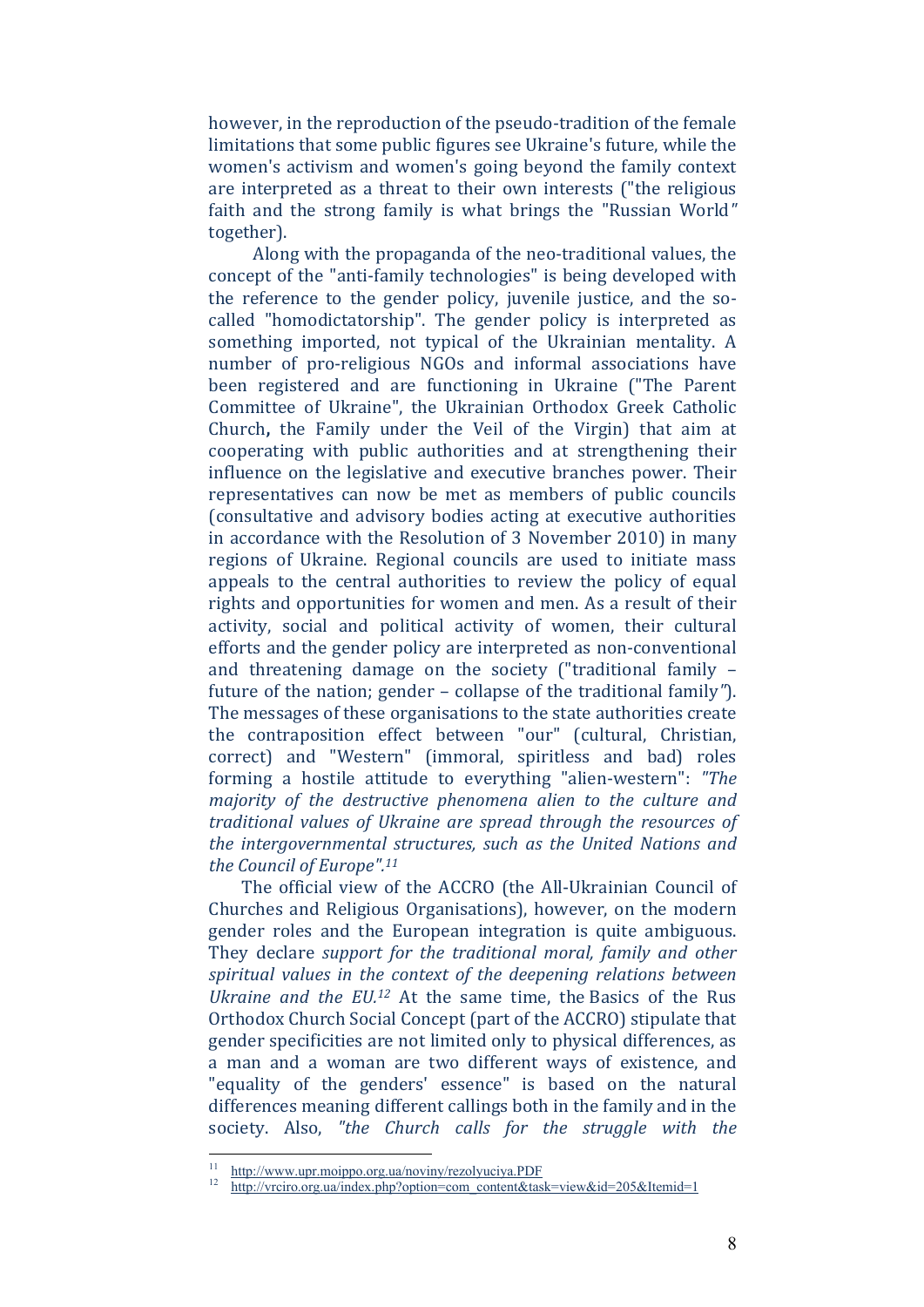*dissemination of this demonic temptation, which, contributing to the destruction of the family, undermines the foundations of the society*". Thus, feminism is seen as "a very dangerous phenomenon".

#### **Threats to the Women's Social and Political Activity**

The gender policy is being rejected at the background of the anti‐European movements: "*The EU gender ideology is destruction of the Ukrainian family, youth and state", "The EU forms a punitive gender fascism system.13* Together with the popularisation of the criminal subculture, this sort of proselytism leads to the spread of aggressive anti-gender and xenophobic moods: *"Fruits of the European integration ‐ the hell on earth", "The European integration = Ukraine's suicide".14* Apart from the pro-religious organisations websites, such projects get a massive information support through the "V Kontakte" social network, the "Russian People's Line" information and analysis service, the "Russian-Speaking Ukraine" website, the website of the Russian People's Union of the City of Kharkov and others. Intolerance and the hate language used towards the opponents of the neotraditionalists are being spread. All these threats the safety of not only individual women, but also to the social stability in general.

In the post-Soviet space, a certain legislative trend of "traditional family values" is being formed. It implies strengthening of the state's control over the private sphere, restriction of women's social activity and opportunities, presentation of female subordination as traditions. Some representatives of the academic community develop the following recommendations: *"Ukraine has a great opportunity to stop the gender education and gender policy expansion in the country*. *The first step to be made on this path is to withdraw the term of "gender" from the conceptual apparatus in our country".<sup>15</sup>* Contraposition of the legislative provisions and the neotraditionalism is reflected in some legislative initiatives: if the religious vision of a tradition contradicts legal provisions, an effort is made to amend the legislation. "*The main objective of the Ukrainian Orthodox Church Representation to the Verkhovna Rada of Ukraine is approximation of the Ukrainian legislation and the regulatory framework to the needs of the Ukrainian Orthodox Church*".<sup>16</sup> Thus, 20 gender and bio-policy bills were submitted to the VR in the period between 2011 and 2013 with the following of them being most widely discussed: the abortion ban (withdrawn) (12.12.2012) and restriction of the assisting reproductive

 $13<sup>°</sup>$ http://srn.kharkov.ua/ru/journalism/45-novosti/975-hsrn.html,

http://www.pokrov.lviv.ua/?p=537.<br>
14 http://semia-ua.blogspot.com/2013/02/blog-post\_26.html<br>
15 Bioethical Perspectives of the Gender Policy Issues in Ukraine –

http://vg.rodkom.org/?p=653<br><sup>16</sup> Annual Report of the Representation of the Ukrainian Orthodox Church Representation to the Verkhovna Rada of Ukraine – http://orthodox.org.ua/en/comment/reply/2224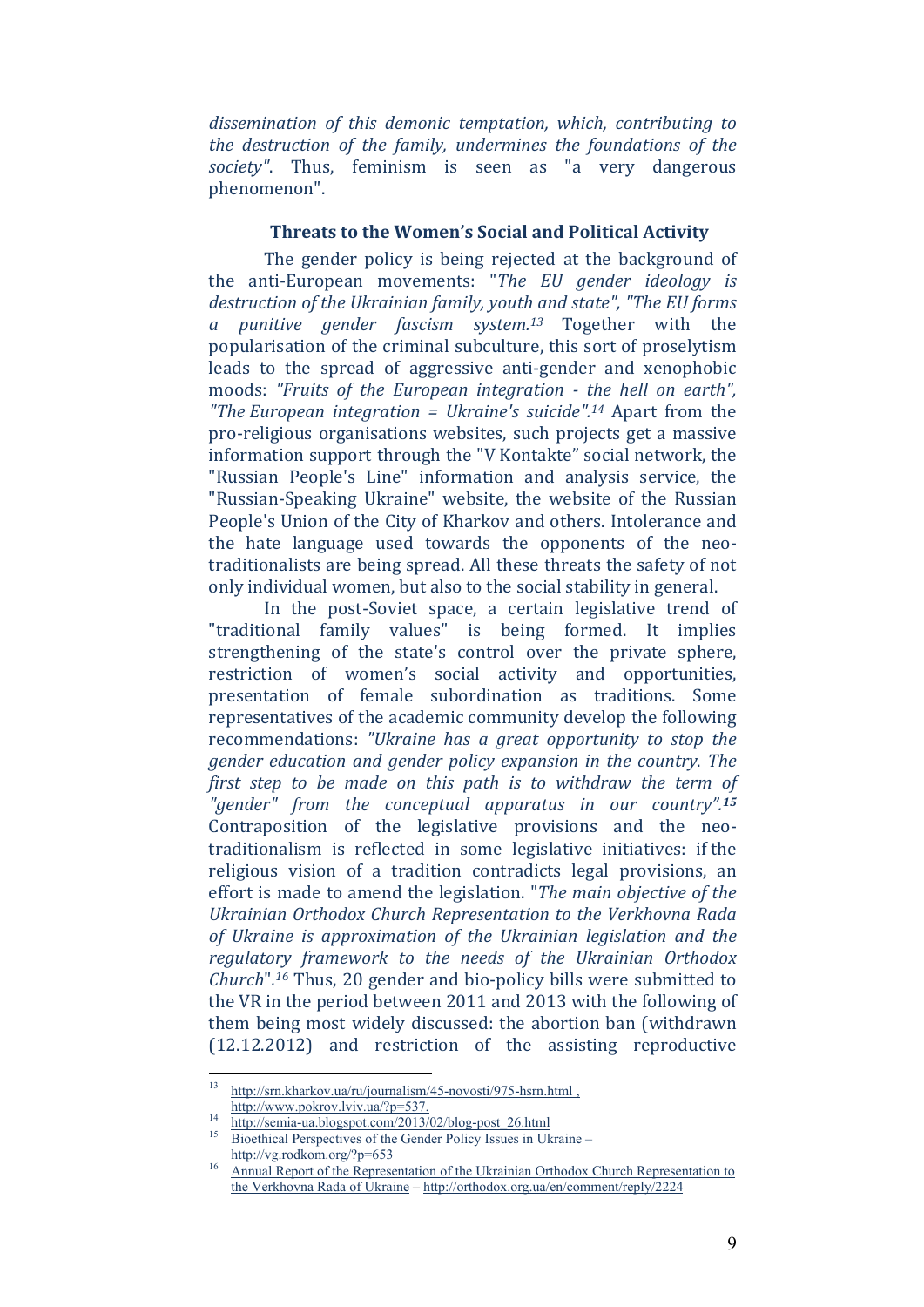technologies (waiting for consideration upon the President's veto). Out of the four draft laws dealing with the so-called prohibition of the "homosexuality propaganda", the most recent one, No. 8711, has been adopted in the first reading. A certain evolution is observed: from limitation of women's opportunities to exercise their rights, through various bans, to alienation of human rights, in particular in the areas of sexuality and reproduction. These legislative changes caused a negative response of the human rights organisations<sup>17,18</sup>. All in all, there seem to loom a conflict between the international agreements ratified by Ukraine and the national legislation. Thus, the official website of the Science and Education Department of the Mykolayiv Regional State Administration reads the following recommendation: "*The international legal acts that come in conflict with the traditional Ukrainian moral and family values must not be signed and ratified, and those ratified previously must be cancelled".*<sup>19</sup>

<sup>1</sup> <sup>17</sup> Human Rights in Ukraine – 2012. / The Ukrainian Helsinki Human Rights Group, 2013,

<sup>&</sup>lt;sup>18</sup> (http://khpg.org/files/docs/1362676111.pdf) p. 454-45<br><sup>18</sup> The LGBT Vector of Ukraine, the "Our World" Centre, 2013 –

http://gay.org.ua/publications/lgbt\_ukraine\_2012-u.pdf<br><sup>19</sup> http://www.upr.moippo.org.ua/noviny/rezolyuciya.PDF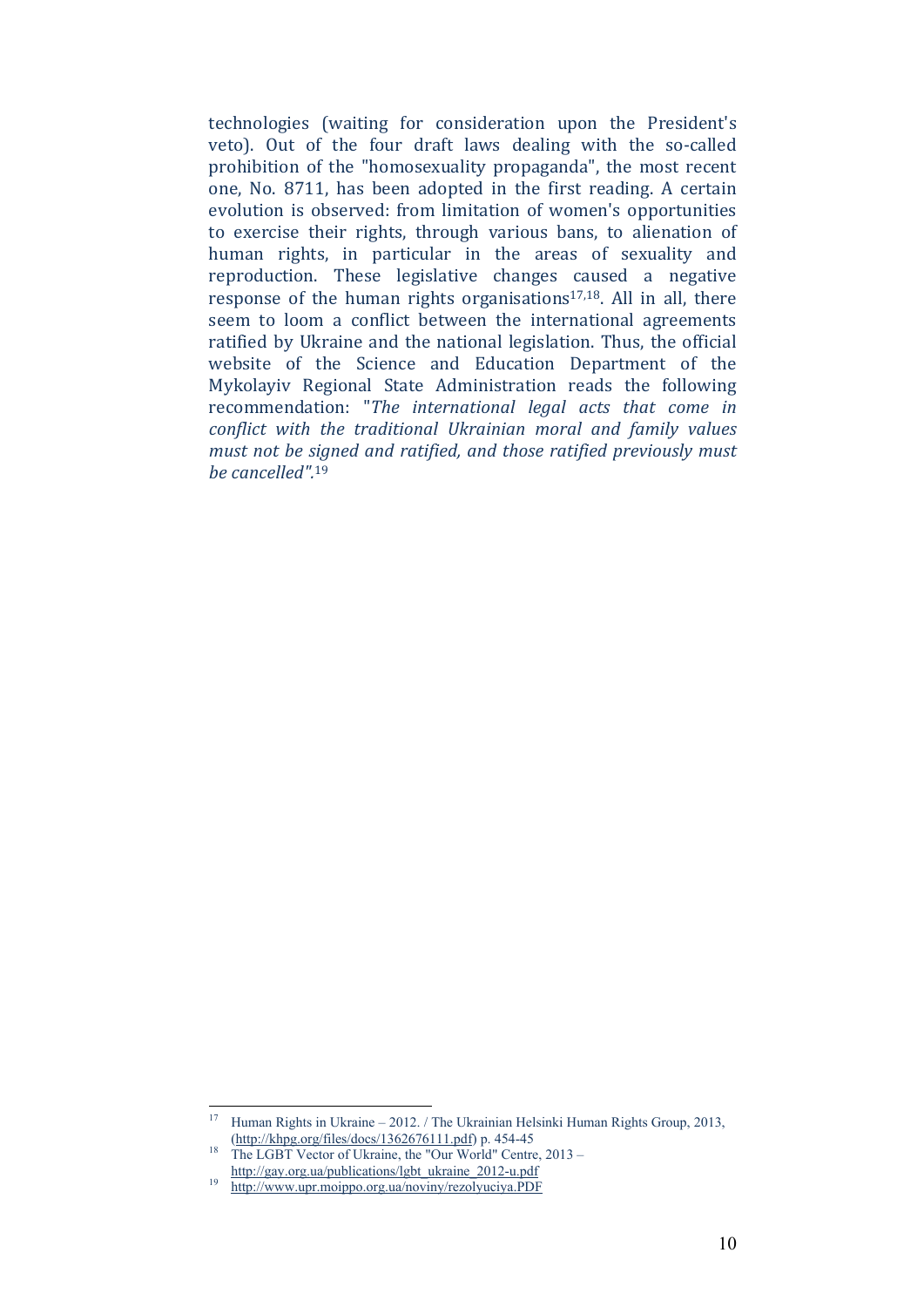## **2 ‐ Political Engagement**

#### Background

The situation around the parity of political representation in Ukraine (as well as at the decision-making level in general) is rather ambivalent.

Ukraine features a low women's representation at almost all levels of the socially important decision-making. Thus, in the Women in National Parliaments world classification, Ukraine ranks  $116<sup>th</sup>$  among 142 countries, between Bahrain (115) and the Democratic Republic of Congo (117).

Most indicatively, in all the years of Ukraine's independence, women's representation in parliament has never reached even 10%. Upon the most recent 2012 parliamentary elections, the percentage of female MPs has come to its maximum value and almost amounted to 10% (two more female candidates, Halyna Herega and Tetiana Zasuha, are still in the re-election process). 

| <b>Year</b> | <b>Convocation</b> | <b>Number of female MPs</b> | Share of female MPs, % |
|-------------|--------------------|-----------------------------|------------------------|
| 1991        |                    |                             | 2.9                    |
| 1994        |                    |                             | 4.6                    |
| 1998        | Ш                  | 37                          | 8.3                    |
| 2002        |                    | 23                          | 5.1                    |
| 2006        |                    | 38                          | 8.4                    |
| 2007        |                    | 36                          |                        |
| 2012        |                    | 43                          | 9.4                    |

**Table 1. The number of women in the Verkhovna Rada of Ukraine, all convocations**

This is especially interesting, as according to Ukraine's Millennium Development Goal (MDG) 3, the number of female MPs in  $2015$  is supposed to be  $30\%$ , or  $150$  persons, which, obviously, will not be achieved. Meanwhile, women's representation in the regional and local councils grows with the weakening of powers of the relevant representative bodies. Thus, after the recent  $2010$  local elections, there are  $12\%$  of women in regional councils,  $23\%$  – in district councils,  $28\%$  – in city/town councils,  $46\%$  – in large village councils, and, finally,  $51\%$  – in the village councils.<sup>20</sup>

At the same time, in spite of this quite high, as for Ukraine, political representation of women at the local level, there are no women among the chairpersons of the 25 regional councils (including the Crimean parliament). Five women act as deputy chairpersons of regional councils, mostly in the eastern Ukraine: in Kharkiv  $(2)$ , Dnipropetrovsk  $(1)$ , Kirovohrad  $(1)$  and Kherson  $(1)$  regions, making up  $6.8\%$  of the total.

<sup>&</sup>lt;sup>20</sup> Gender Arithmetic of the Authorities –  $\frac{http://www.fundgp.com/ua/media/infographics/1/}{$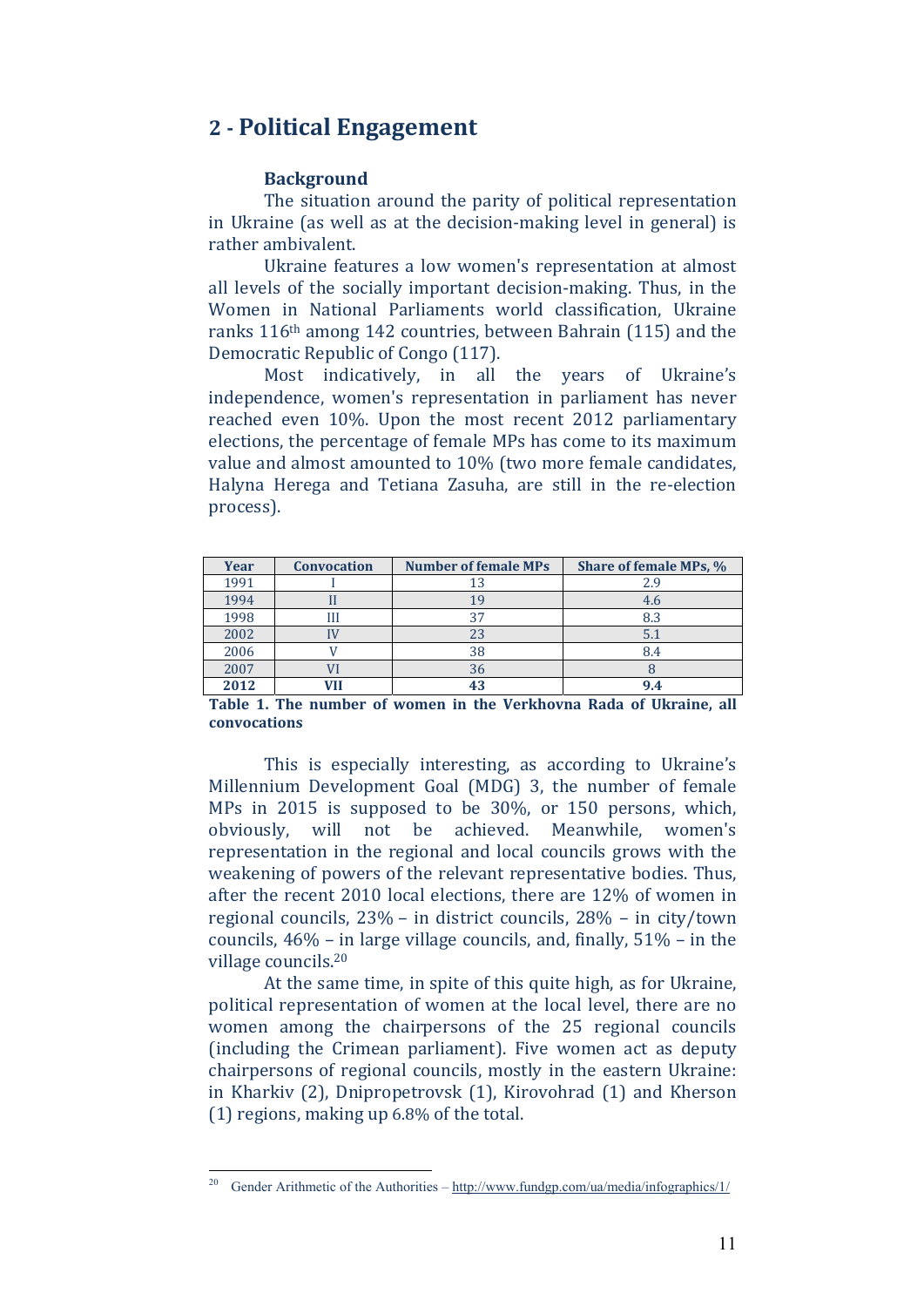Women's representation in the central and local executive authorities is even lower.

Currently, there are three female ministers (among 17 ministers in total): Raisa Bohatyrova, Vice Prime Minister and Minister of Public Health Care, Natalia Korolevska, Minister of Social Policy, and Olena Lukash, the newly-appointed Minister of Justice. Two more women occupy the positions of the (first) deputy ministers, both in two of the above-mentioned ministries, the Ministry of Justice and the Ministry of Social Policy of Ukraine, i.e. a female minister looks for a woman to be her deputy. In percentage terms, it is an indicator even lower than women's representation in the parliament, coming up to just  $7.6\%$ <sup>21</sup>

At the regional level, no woman has been appointed to head an oblast administration. At the same time, in 16 out of 25 regions (including Crimea) there seem to be a trend to appoint a woman as one of the deputy heads of the regional administration, due to which now 16 out of 150 individuals serving in these positions  $(10.7%)$  are women.<sup>22</sup>

The latest National Civil Service Agency research evidences that as of 31.12.2011 women constituted the overwhelming majority of civil servants working at the central public authorities  $-77\%$  of the total number. A reverse proportion, however, is observed at the senior management level where women make up about 28% of top managers.

| <b>Position categories</b>                   | <b>Number of women</b> | % of all civil servants<br>in the relevant positions |
|----------------------------------------------|------------------------|------------------------------------------------------|
| Senior<br>management<br>(Categories I-II)    | 383                    | 27.9%                                                |
| Medium-level managers<br>(Categories III-IV) | 10,081                 | 54.2 %                                               |
| Specialists (Categories V-VII)               | 195,080                | 78.6 %                                               |
| Secretarial positions                        |                        |                                                      |
| <b>Technical staff</b>                       |                        |                                                      |

**Table 2. Distribution of the number of women employed at central executive authorities, by category**23

Analysis of HR reserve at central executive authorities shows that as of 2010 it included  $23.3\%$  of women, while  $14\%$  of women were put on the waiting lists for appointment to the local state administrations leadership. No women were proposed to the HR reserve of several ministries and agencies in 2010.<sup>24</sup>

The public opinion in Ukraine is quite positive about women's political representation. The contributing factor is that

<sup>&</sup>lt;sup>21</sup> As of 20.07.2013, calculated on the basis of the data presented on the Ukrainian government website –

http://www.kmu.gov.ua/control/uk/publish/officialcategory?cat\_id=43145<br>As of 20.07.2013

<sup>&</sup>lt;sup>23</sup> "Perspective of the Government 2013". Ensuring Equal Rights and Opportunities of

Women and Men in All Spheres of Life of the Ukrainian Society 24 "Perspective of the Government 2013". Ensuring Equal Rights and Opportunities of Women and Men in All Spheres of Life of the Ukrainian Society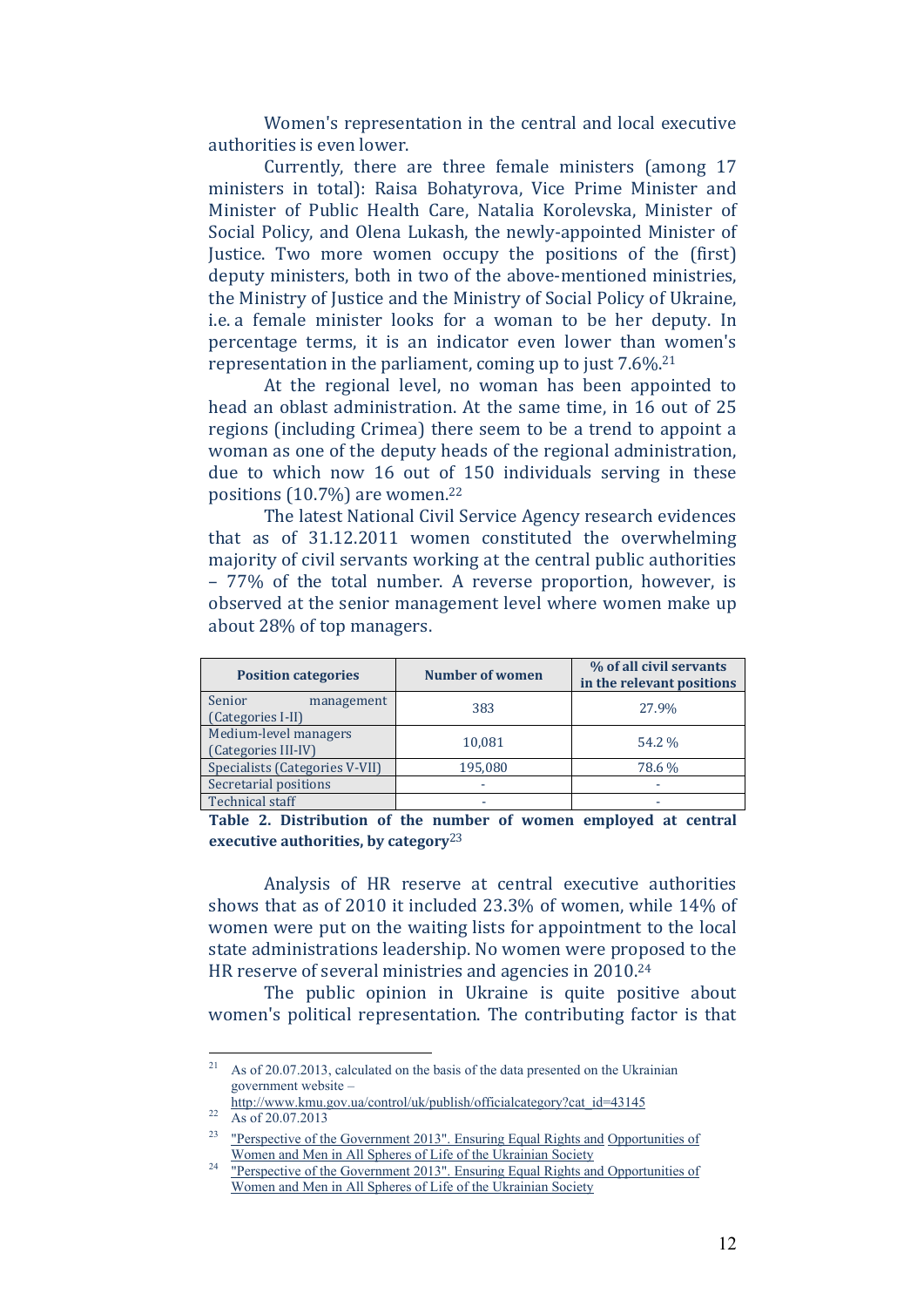Ukrainian women in politics are quite active, featuring some bright and charismatic personalities (Yulia Tymoshenko, Iryna Farion, Natalia Vitrenko, Oleksandra Kuzhel, Iryna Herashchenko) with an outstanding political image, supporters among voters of the both sexes, political backing and significant political experience. There are also many highly professional and bright female political leaders at the local level.

The monitoring public opinion polls show that both men and women in Ukraine are mostly positive about women's political leadership, rather willing to vote for women and to support political representation gender quotas. According to the 2007 research of the Social Expert Studies Centre of the Ukrainian Academy of Sciences Sociology Institute, Ukrainian voters are mostly in favour of increasing women's representation in the local authorities  $(47\% \text{ vs } 25\% \text{ of opponents})$ . Quite noticeably, male voters equally approved  $(34%)$  and disapproved  $(34%)$  of the idea to attract more women into politics, while another 32% hesitated with answer; at the same time, female voters mostly declared their support for women's more active participation in local self-governments  $(58%)$  against  $17%$  of those who thought otherwise. Also 53% of the respondents favoured legislative stipulation of equal representation of women and men (gender quotas) at the top of the political party election lists, while  $20\%$ were against. Introduction of the above was supported by  $61\%$  of the surveyed women against  $40\%$  of men.

The establishment of political opinion on these issues is quite different.

The Ukrainian Women's Foundation (UWF) survey conducted within the International Gender Policy Network (IGPN) project revealed that "none of the political parties that participated in the poll supported the idea of introducing special quotas for women and does not consider it to be an effective tool for involving more women who run for positions from such parties". Moreover, political parties' representatives do not see their role in the low political representation of women and believe that it is due to "the traditional perception of a woman in the society as a mother and a wife, women's low political activity, outlook, lack of institutionalisation of the women's movement in Ukraine, women's reluctance to take a more active part in parties' managerial bodies, and sometimes counteraction by male politicians".25

Currently, we have no statistics on the number of women in the judicial branch, although they seem to constitute quite a significant part there. The man/woman ratio among judges, however, does not reflect the court management figures, as the female representation in courts' administrative positions does not speak in the women's favour. Thus, out of 782 chief justices only

<sup>25</sup> 25 http://www.uwf.kiev.ua/Political%20parties%20final%20report.pdf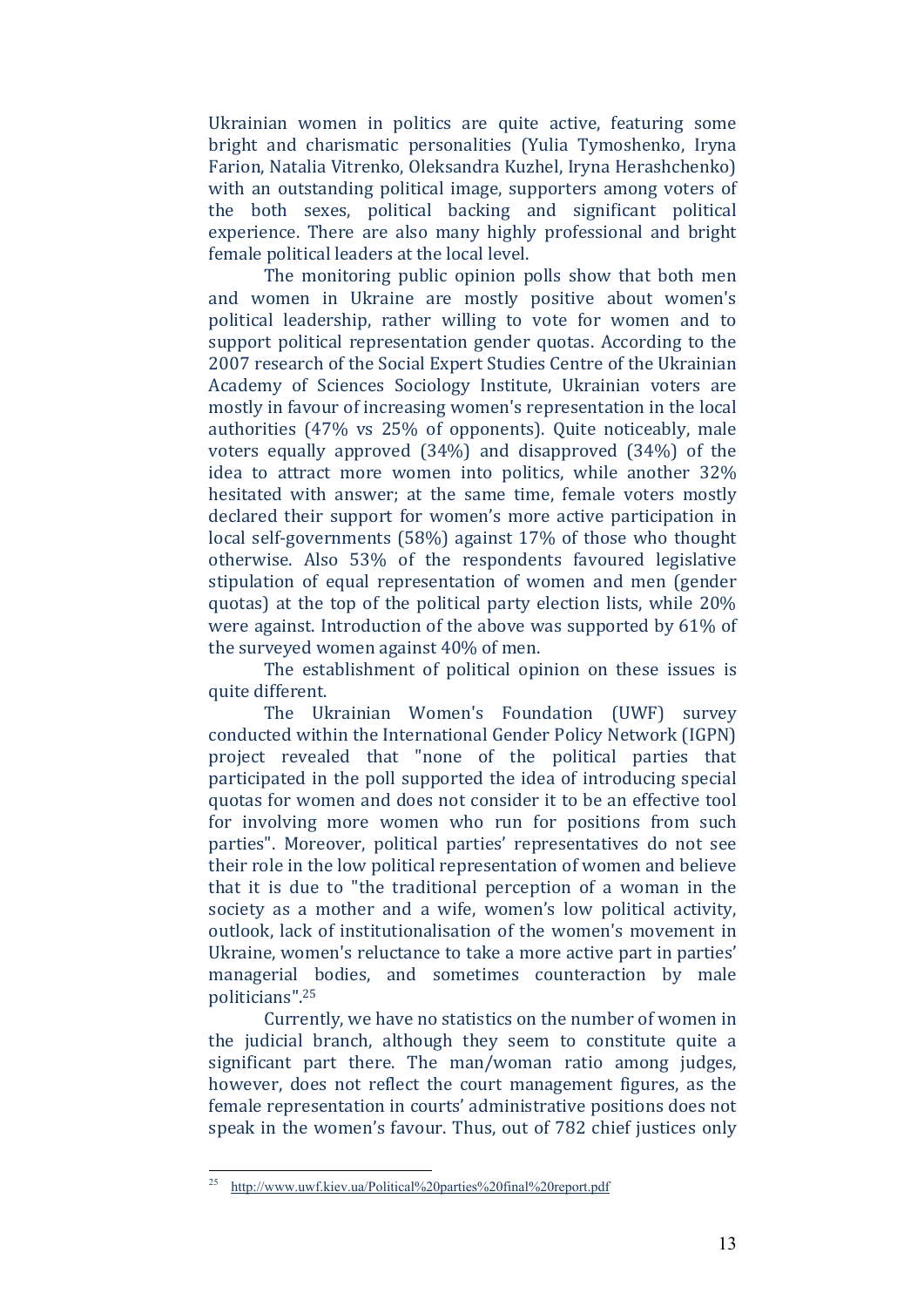86 or 11% are women. In the Supreme, High Administrative and High Commercial Courts, there are no women among their management.<sup>26</sup> The Ukrainian courts have also not been dealing with the issues, and thus there are no relevant judgements, that would concern restoration of the violated rights due to gender discrimination.<sup>27</sup>

The women's political activity is based on their rather public activity in general. A number of Ukraine's women's organisations (La Strada, the Information and Advisory Centre for Women, the Women's Consortium of Ukraine, the Women's Perspectives, the Gender Centre, the Women's Network, Rozrada, the Gender Museum and others), normally committed to the media-invisible "social work feminism", are quite active in the human rights work (e.g., Women Sue Mykola Azarov). Also, against the drop of activity of the "traditional" national women's organisations, united in the National Women's Council of Ukraine, which have now practically left the field where significant political and social decisions are developed, one can observe the surge of new, politically aimed women's activism represented by organisations such as Femen and the Feminist Ofenzyva can be observed. 

Women are also well represented as members of many civil society organisations, which is yet another important component of their social and political activism.

The law of Ukraine contains no direct discriminatory provisions that would condition gender inequality in political representation and participation. No discrimination by gender is legislatively guaranteed by the Constitution (Article 24), the framework 2005 Equal Rights Law, as well as the respective international obligations. Overall, Ukraine has strong positions with regards to political commitments to respect equality of women and men: all key international documents on these issues have been signed and adopted, above all the Convention on Elimination of All Forms of Discrimination Against Women (CEDAW), as well as its Optional Protocol adopted at the  $54<sup>th</sup>$ session of the UN General Assembly on 6 October 1999 (ratified by Ukraine in September 2003) and others (Ukraine's Recognition of the Major International Approaches to Gender Equality  $/$ Tamara Melnyk). 

At the same time, however, the recent attempts to set gender parity in politics through legislation, in particular by introducing the relevant provisions into the Parliamentary Election Law, which would secure Article 15 of the Equal Rights Law, failed. The legislative amendments on ensuring equal rights

<sup>&</sup>lt;sup>26</sup> Suslova, O. I., Lazarenko, O. O., Akhtyrska, N. O. Protection of Women's and Children's Rights by Judicial and Law-Enforcement Authorities in Ukraine / ed. by Khrystova H. O. - Kyiv: Tyutyukin, 2010. - 336 p. / p. 64.

<sup>&</sup>lt;sup>27</sup> The Status of Gender Equality in the Ukrainian Society. Annual National Report. Ministry of Family, Youth and Sport Affairs of Ukraine. Kyiv, 2007 /http://wu.cn.ua/artіcles/Stan\_rіvnostі.pdf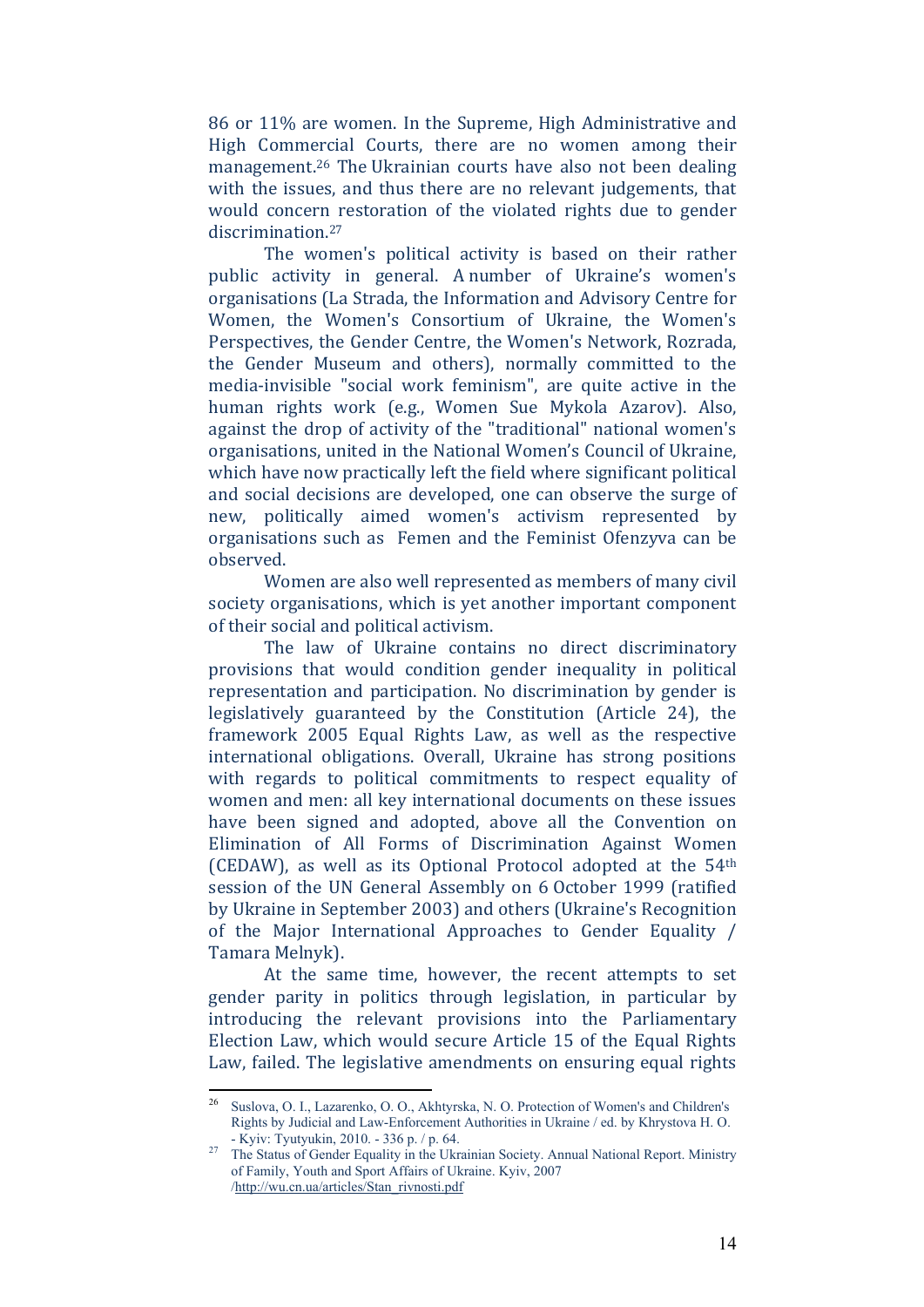and opportunities for women and men in the election process submitted on 9 February 2010 was supported by only 189 MPs instead of the needed 226 and were finally turned down by the Parliament<sup>28</sup>

Female MPs reflect on this and similar situations in the lawmaking. As of today, women MPs have established two interfaction unions in the Verkhovna Rada: "For Equal Opportunities" (co-chaired by Iryna Herashchenko from UDAR and Olena Kondratyuk from Batkiyschyna) and "The Equal Rights" (chaired by Iryna Berezhna from the Party of Regions), which aim at promoting gender equality ideas in the social and political sphere and initiating the relevant draft laws.

#### **Challenges**

On the one hand, Ukrainian women take an active part in political and social life as professionals, but on the other, their influence on the decision-making is rather limited. Most women function at the lowest political management levels where work is most difficult: it requires direct communication with voters, solution of specific everyday problems with, as a rule, minimal resources and minor remuneration. Women's prominent activity at the lower stages of public administration and self-government does not become a springboard for their further political careers or access to decision-making at the national level.

Low representation and insufficient participation of women in political and decision-making processes is a rather serious challenge for democracy, as it actually estranges more than 50% of citizens from participation in public administration. As a consequence, their interests are hardly taken into account in the decisions made. A number of the quite urgent problems, such as poverty reduction, neglected children, health care and education issues, are not solved efficiently due to their lower priority for men in politics.

There is a gap in the attitudes to the women's political leadership and the legislative means to ensure it demonstrated by the more positive part of the society and its public opinion and the opinion of the political establishment, mostly being against this idea. It is necessary to work with political parties to help their management to become more sensitive to the issues of gender parity in political representation.

Political parties are critically inactive in promoting equality ideas. According to the Civic Control over Gender Equality during 2012 Elections Network, which studied electoral activity of the political parties, there was an extremely low commitment to gender equality ideas among the prevailing majority of the candidate parties. Even the human rights rhetoric in general and gender equality in particular were not seen as a priority during

The Verkhovna Rada of Ukraine official web-site: http://w1.c1.rada.gov.ua/pls/zweb\_n/webproc4\_1?id=&pf3511=31114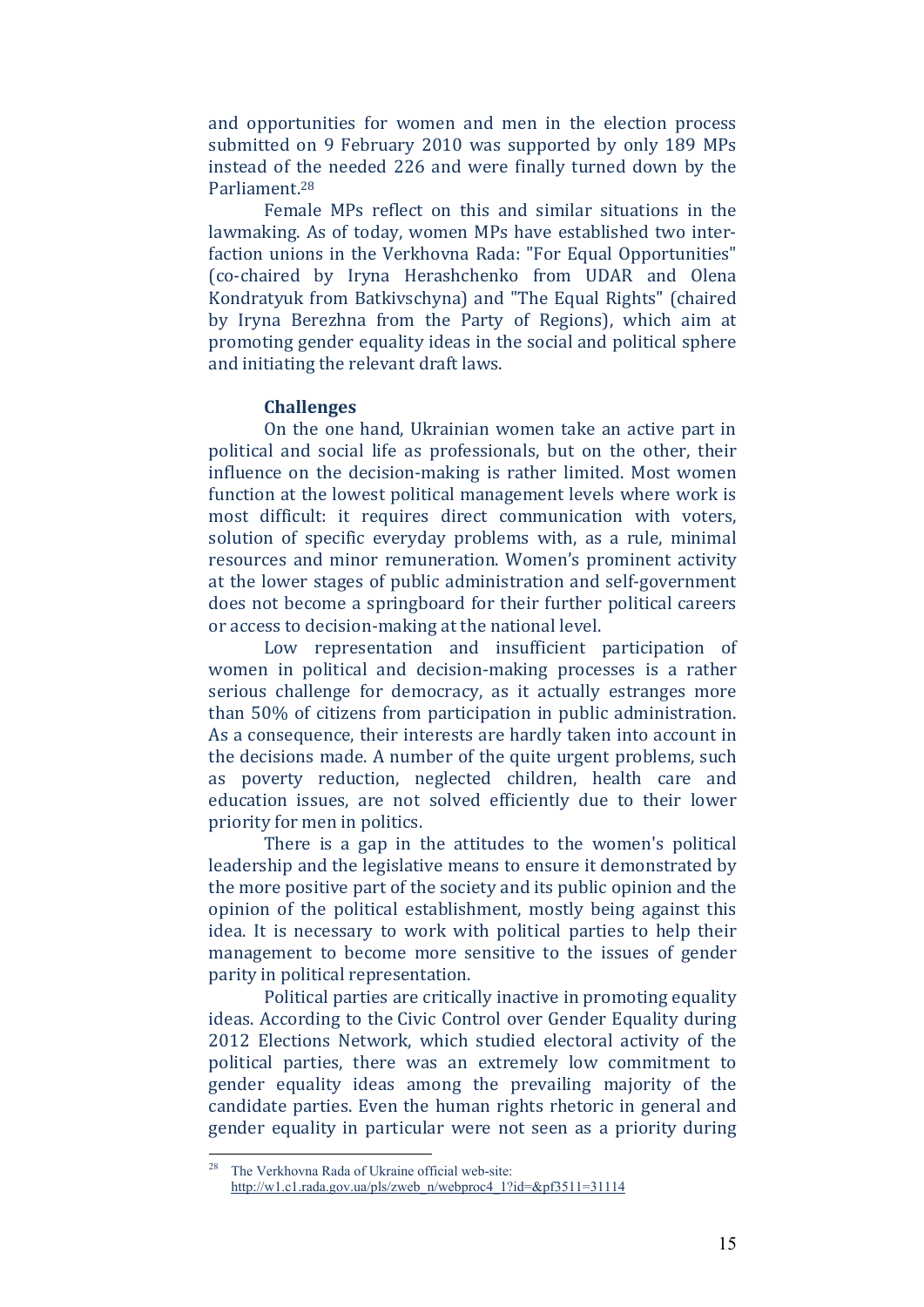the most recent parliamentary elections. The important gender equality elements, such as women's political representation, counteracting domestic violence and trafficking in women and children, were sieved away by the party ideologies and programmes.29 

Extremely problematic is the non-adoption of the amendments to certain laws of Ukraine aiming to secure women and men's rights and opportunities in the election process (Bill No. 1232), which would ensure the minimum  $30\%$ -ratio between the representatives of both sexes in the parliament.

Political persecution of female politicians and obstacles set to the performance of their professional activity is another acute problem with imprisonment of the former prime minister Yulia Tymoshenko and a tell-tale, but not solitary, case of the recent attack at MP Lilya Hrynevych, Chair of the VR Education Committee as examples. Parliamentary immunity no longer protects female politicians. They are also, obviously, not better protected by the influential (as is widely believed) gender stereotypes about women as the weak sex.

The numbers and professionalism of the women's political representation has been seriously affected by the lack of a national institutional mechanism to ensure gender equality, lost due to the administrative reform (initiated by the Presidential Decree on Optimisation of the Central Executive Authorities System of 9 December 2010). The current executive agency responsible for the equality policy, the Gender Policy and Children's Recreation Department at the Ministry of Social Policy (that fulfils the gender policy functions instead of the eliminated Ministry for Family, Youth and Sports), is institutionally weak, while its priories in ensuring equality of women and men still remain rather poorly defined.

<sup>1</sup> 29 Gender Monitoring of the 2012 Parliamentary Elections. - Lutsk: VMA "Teren", 2012. - 68 p. - p. 24 – http://govinfolibrary.files.wordpress.com/2013/02/publication-fin\_pdf.pdf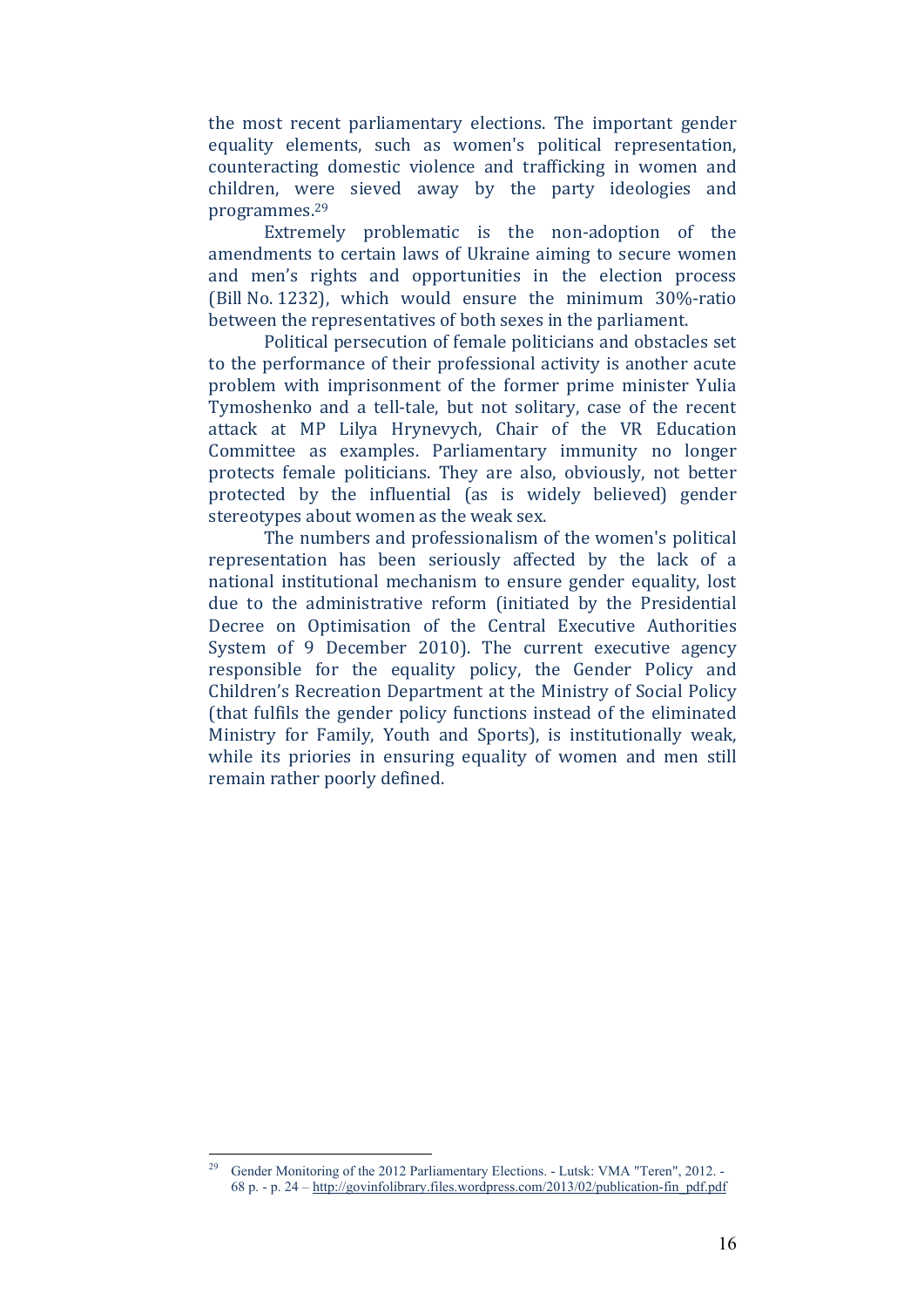## **3 ‐ Education**

#### **Background**

No significant gender imbalances in the education levels is considered to be an important social and cultural feature of Ukraine with the level of literacy that takes it to the leading positions among the developed countries of the world. There are no explicit legislative prohibitions or discriminatory restrictions on women's education or access to educational services in Ukraine. The literacy rate among women aged 10 and older is 95.4% against 97.8% among men.<sup>30</sup>

By the key education indicators, Ukrainian women are not legging behind men being in approximately equal situation. Ukraine is proud of the high index of women's access to higher education as the recent census has revealed that  $54.3\%$  of Ukrainian women have higher education vs 45.7% of men.

The gender-equal access to education is established by law. Equal conditions for women and men as concerns their enrolment with educational institutions; knowledge assessment, issuance of grants, provision of student loans; preparation and publication of textbooks, manuals free from the stereotypes regarding the role of women and men are declared by Article 21 of the Equal Rights Law. The two main priorities regulated by the Law – expert study of the educational institutions curricula, textbook, and manuals as to their compliance with the principle of equal rights and opportunities for women and men and inclusion of the disciplines on equal rights and opportunities of women and men into the higher educational institutions curricula and advance training courses – have been rather actively implemented in Ukraine.

Gender education in Ukraine is generally well-developed and has a good background.

More than 130 specialised courses on gender issues have been developed and delivered; the Gender Studies journal has been established; the methodology has been developed and gender expert analysis of the social studies and humanities curricula has been performed, the introductory course curriculum has been developed and the higher school training manual has been prepared on "Introduction into the Gender Theory" (Kyiv Institute for Gender Studies, 2001-2004); key works on gender have been translated and published; monographs by Ukrainian researchers on gender issues within the framework of individual disciplines have been prepared and published<sup>31</sup>. Overall, Ukrainian experts have conducted a number of gender expert studies in the field of education, starting from the social sciences and humanities curricula for the higher school and up to school

 $30$  Closing Remarks of the Committee for Elimination of Discrimination Against

Women –  $45$ <sup>th</sup> session, 18 January – 5 February 2010 (CEDAW/C/UKR/CO/7.

<sup>&</sup>lt;sup>31</sup> http://archive.nbuv.gov.ua/portal/soc\_gum/Npd/2011\_1/podliny.pdf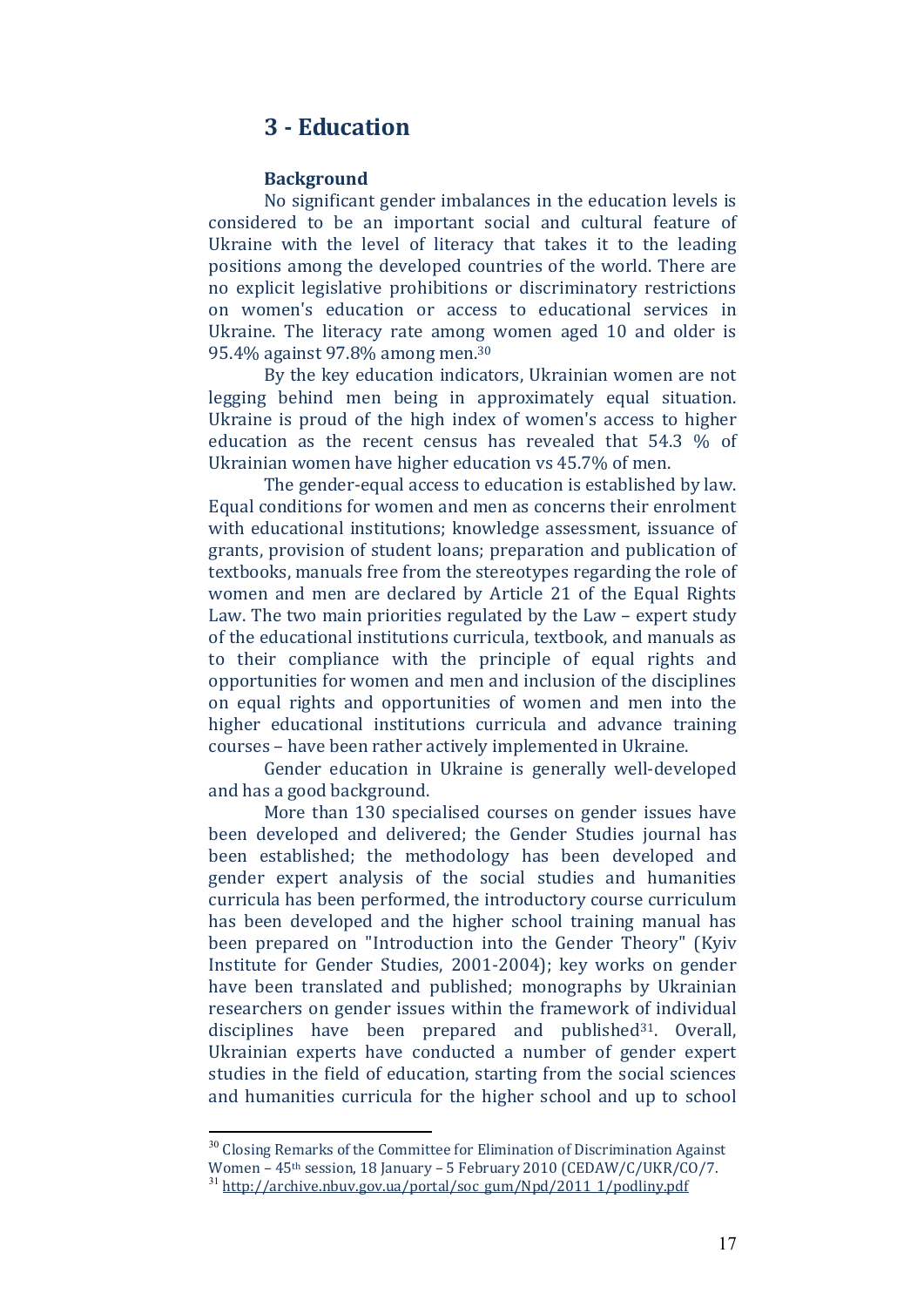textbooks (Frolov, 2001) and curricula. A selective gender expert study of primary school textbooks has shown that, like in the previous times, professions of men and women on the pages of the "ABC", "Reader" and other textbooks are gender-stereotyped (men are astronauts, mechanics, drivers, craftsmen, scholars, while women mainly represent the take-care professions like housewives, nurses, teachers, physicians)<sup>32</sup>.

The basic textbook on gender education at secondary school "We Are Different - We Are Equal" (2009) has been published and, finally, the gender expert study of the National Education Standards has been undertaken (2011).

In the period between 1996 and 2011, the gender equality priority was actively supported by the Equal Opportunities and Women's Rights in Ukraine Programme (a joint project of the European Union, the Swedish International Development and Cooperation Agency (SIDA) and UNDP in cooperation with the Ministry of Family, Youth and Sports).

The educational component of the Programme contributed to the development of the educational and guideline materials on gender equality for secondary schools, as well as implementation of gender sensitivity and knowledge into the educational system. In addition to the materials and manuals, the special course curriculum for the advanced educators training "Gender Education in the Pedagogical Staff Excellence Training" was developed, the network of trainers on gender education was established, and approximately 600 trainings for more than 13,000 teachers have been conducted in 2012-2011.

The Programme also supported the development of the gender resource and educational centres: by 2011, gender centres had been established and started operating in 16 regions of Ukraine. In addition to them, gender education centres and five gender studies chairs at universities are functioning (in Ostroh, Sumy, Ternopil, Kyiv, Mariupol, Ivano-Frankivsk, Vinnytsia, Zhytomyr, Uzhgorod, Luhansk, and Kherson). Over the recent two years, independent regional initiatives to establish gender education networks have also emerged: nine universities in Kharkiy have initiated and set up gender centres, which subsequently united and created their own All-Ukrainian University Gender Education Centres Network (2010). A similar initiative was launched and implemented by a number of research centres that established the Ukrainian Gender Research Network (2011). 

Overall, steps have been made to institutionalise gender education, and gradual work has started to develop methodical, training, and analytical materials on gender issues.

#### **Challenges**

<u>.</u>

 $32$  http://gender.at.ua/publ/4-1-0-61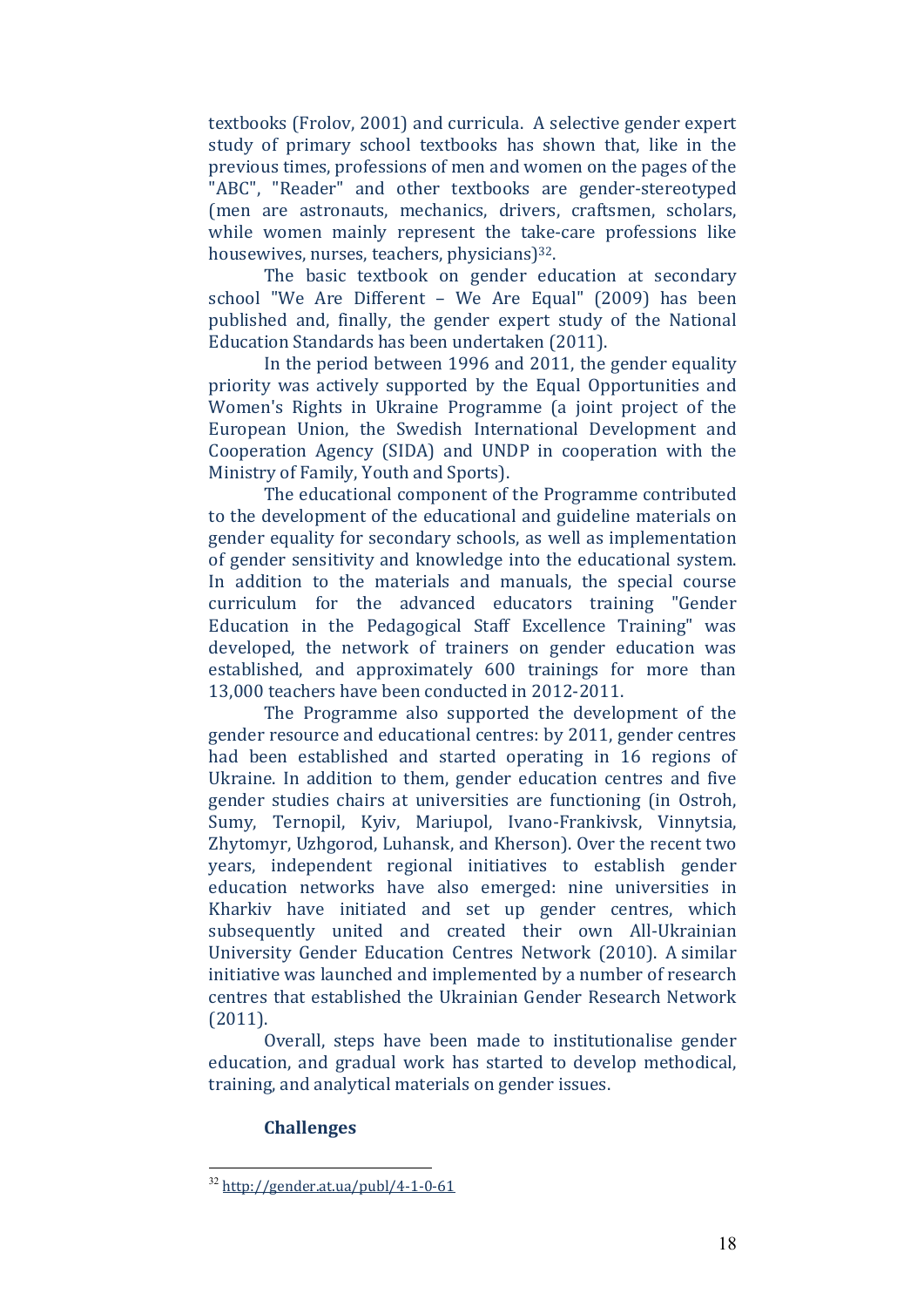At the same time, it would be rather premature to conclude that the gender component is well-implemented into the Ukrainian education system as a number of problems can be traced to this regard.

#### *Gender‐equal access to educational services*

Even though aggregate education indicators show no significant gender disparities, they are rather noticeable within individual educational segments.

This is above all valid for the access to pre-school education. Around a third of urban children and about two-thirds of rural kids have virtually no access to the relevant facilities. This violates the child's right to accessible pre-school education in the first place, and secondly influences employment and family maintenance opportunities for their mothers.

The most democratic in terms of gender-equal opportunities for education is secondary school. At the same time, however, it is here that the priorities are formed and gender unequal vocational choices are made and further transformed at the level of higher education. This stage of education demonstrates a trend towards gender-specific training and/or employment choices: boys opt for an earlier vocational specialisation than girls.

A significant gender asymmetry can be traced in students' selecting training by the branches of knowledge at universities. Male students dominate in the training fields attributed to the production sector, while female students prevail in the branches of knowledge regarded as non-industrial sectors.

Gender differences are also observed in such an indicator as access to paid or free education. The growth in the number of students, and, thus, people with a higher education degree, is mainly due to the highly-feminised humanitarian, social and economic professions, which also predominantly become "paid" ones. Instead, at technical universities, where men prevail, the share of paid options is  $5-10$  times lower. Women dominate at private higher educational institutions, constituting about twothirds of the students.

In recent vears, there has been a number of qualification areas at higher education institutions where no female individuals study at all. This is yet another detail of the significant gender segregation in the access to educational programmes and to education in general due to the "female" and "male" profession stereotypes. 

At the higher school, the gender segregation phenomena in the access to professional training is even more visible.

Male students dominate in the training fields attributed to the production sector: "Production Industries", where their share is  $97.7\%$ , "Security" –  $94.9\%$ , "Transport" –  $84.7\%$ , "Construction and Architecture" - 79.4%, "Engineering" - 74.7%, "Agriculture, Forestry, Fishing, and Processing" - 70.5%, respectively.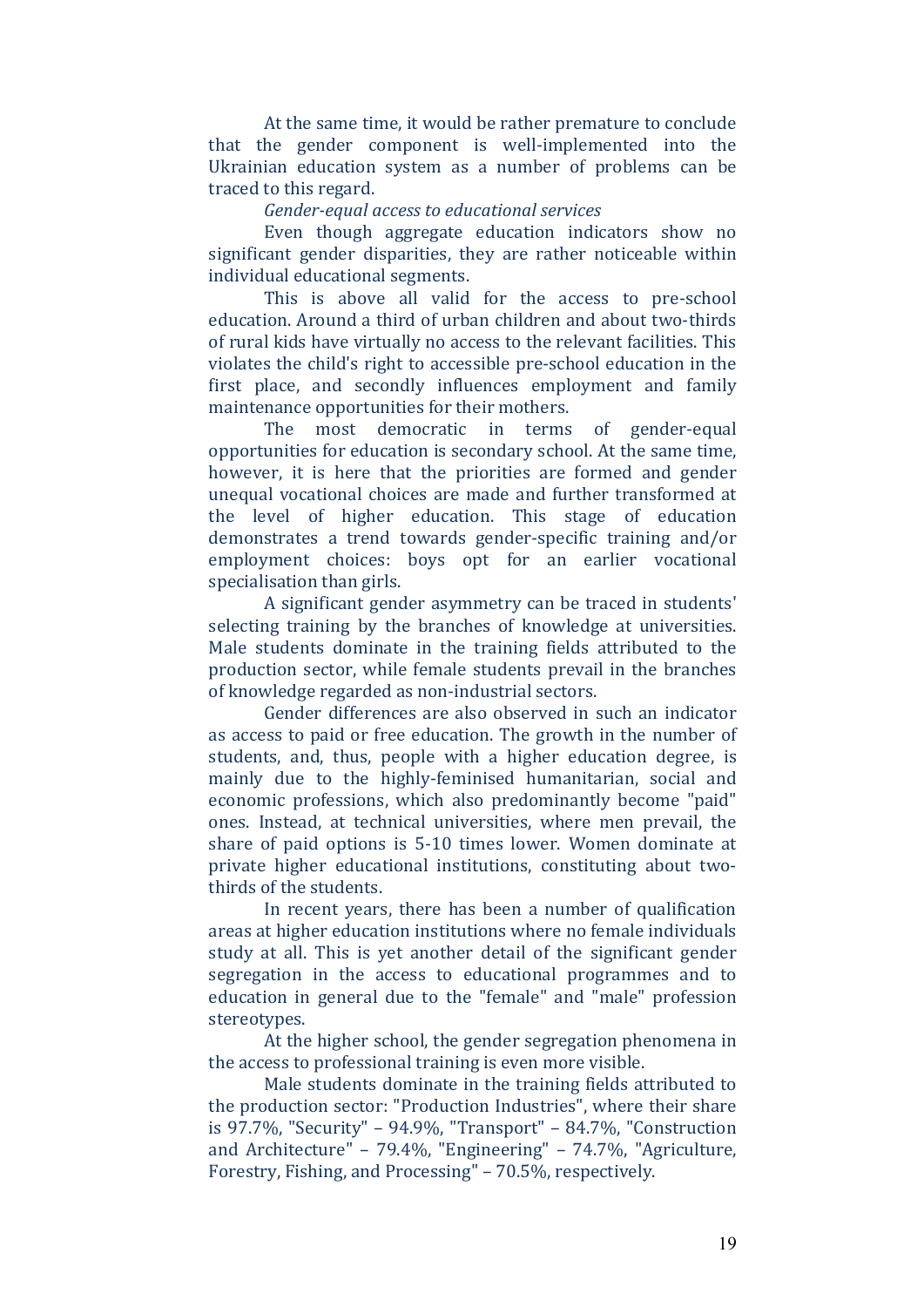Instead, female student dominate in the branches of knowledge that are regarded as non-industrial sectors: Public Health –  $86.8\%$ , "Humanities and Arts" –  $75.5\%$ , "Social Protection" - 77.2%, "Education" - 69.9%, "Social Sciences, Business and Law" - 69.8%, "Service Sector" - 63.9% and "Natural Sciences" – 60.8% (DS-2009).

In Ukraine's education system, a growing gender asymmetry of public funding of education can be observed caused by its segregation. The number of students is growing mainly due to the highly-feminised humanitarian, social and economic specialties, which also predominantly become "paid" ones. Instead, at technical universities, where men dominate among the students, the share of paid options is 5-10 times lower.

There are some higher educational institutions of Ukraine with the qualification areas with no female students at all. Thus, based on the Junior Specialist Professions List, as of the beginning of the 2008/09 academic vear, no women studied "Engineering". "Construction and Architecture", "Transport", " Agriculture, Forestry, Fishing, and Processing", "Equipment and Energy in Agricultural Production", "Natural Sciences", "Military Sciences", "National Security". Such highly-feminised sectors as "Education" ("Engineering Education") and "Economics, Commerce and Entrepreneurship" ("Antitrust Management") also included a number of qualification areas where no women were represented.

All of these challenges to gender equality in the education system confirm the above-mentioned conclusion about gender segregation in the access to educational programmes and to education in general, which, in particular, is expressed in the stereotypes of "female" and "male" professions.

This conclusion is also supported by earlier analytical studies. Thus, according to the Alternative Report on Ukraine's CEDAW Implementation, in particular Article 11 "Discrimination against women in the field of employment", division of employment sectors into "female" and "male" ones, which is clearly seen at the stage when students select and get education depending on their sex, is recognised as one of the key factors of further economic, legal and social gender-based discrimination beyond the education field.

Finally, in the recent years, overt gender discrimination cases are recorded in access to education. This was in particular the case with the actual prohibition to admit female citizens to the higher educational institutions of the Ministry of Interior contained in the Prime Minister's Instruction on the Pilot Programme for Training Specialists issued in December 2010. This Instruction encountered active counteraction by women's and human rights organisations ("The Cabinet prohibits admitting women to higher educational institutions of the Ministry of Interior. La Strada-Ukraine requests stopping the discrimination"), but it still remains valid.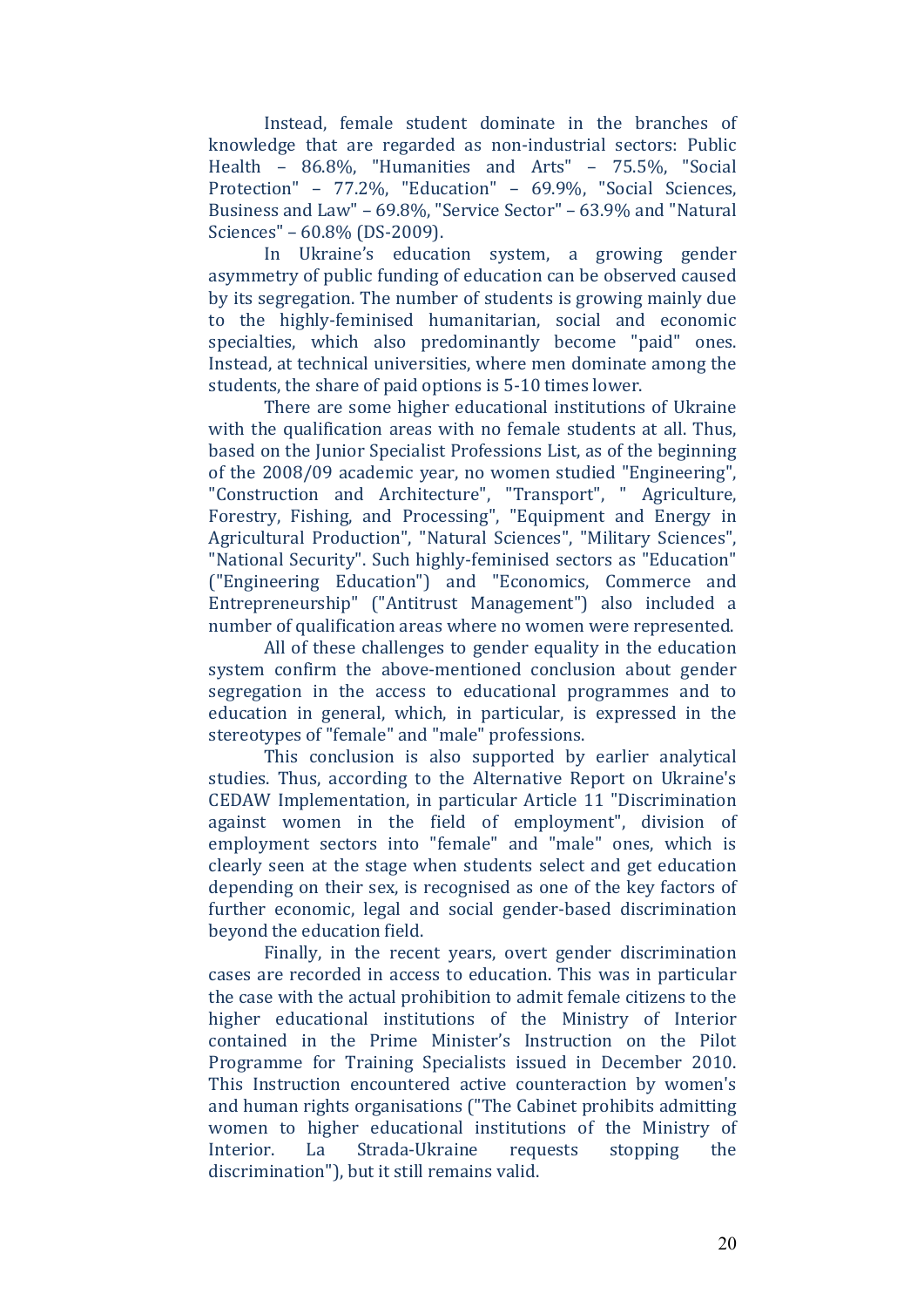The attempts made to arrange, manage, and publish any departmental and national statistics in the field of education do not make it possible to determine and monitor a number of important indicators related to the gender balance in the staffing of the educational sector.

The collected state statistics on education does not single out gender segregation data to enable any conclusions on the vertical gender segregation in the education system.

A considerable gender imbalance in the staffing of the educational sector in general and at its primary levels in particular is one of the negative factors affecting gender equality in the education field, as well as in the society as a whole. As a consequence, it results in feminisation of requirements to students at the levels where concentration of female pedagogical workers is already high.

This situation requires development and implementation of the coherent staffing policy in the educational sector aiming at ensuring observance of the gender equality principles.

#### **Challenges of gender education development**

The main problem in this area is sustainability of the results already achieved.

In general terms, it may be concluded that institutionalisation of the gender education in the system of higher education is still highly insufficient.

Ukraine's experience with introducing gender studies into the teaching process remains scattered and localised, while absence of any centralised training and retraining of gender issues experts becomes increasingly relevant. The shortage of such human resources has been evident already since 2000. (DS-2007)

As Ukraine has no system to train specialists in gender issues, the majority of them received their knowledge through self-education. The situation is even worse among those who are not researchers or teachers by profession but, due to the nature of their activities, are involved in the gender policy development or implementation.33 

Absence of the gender component in education affects not the ideological or momentary, but rather the professional level of the higher, secondary and primary schools curricula and strongly inhibits innovation not just in education, but also in the society in general. 

Since the gender education was an assisting component in promoting the equality policy, attention thereto resulted from the focus on the equality policy and depended on the development of the national institutional gender equality mechanism. This means that gender approaches should have been developed and

<u>.</u>

<sup>&</sup>lt;sup>33</sup> Expert Assessment of the Gender Policy Principles Development in the Ukrainian Society, p. 13.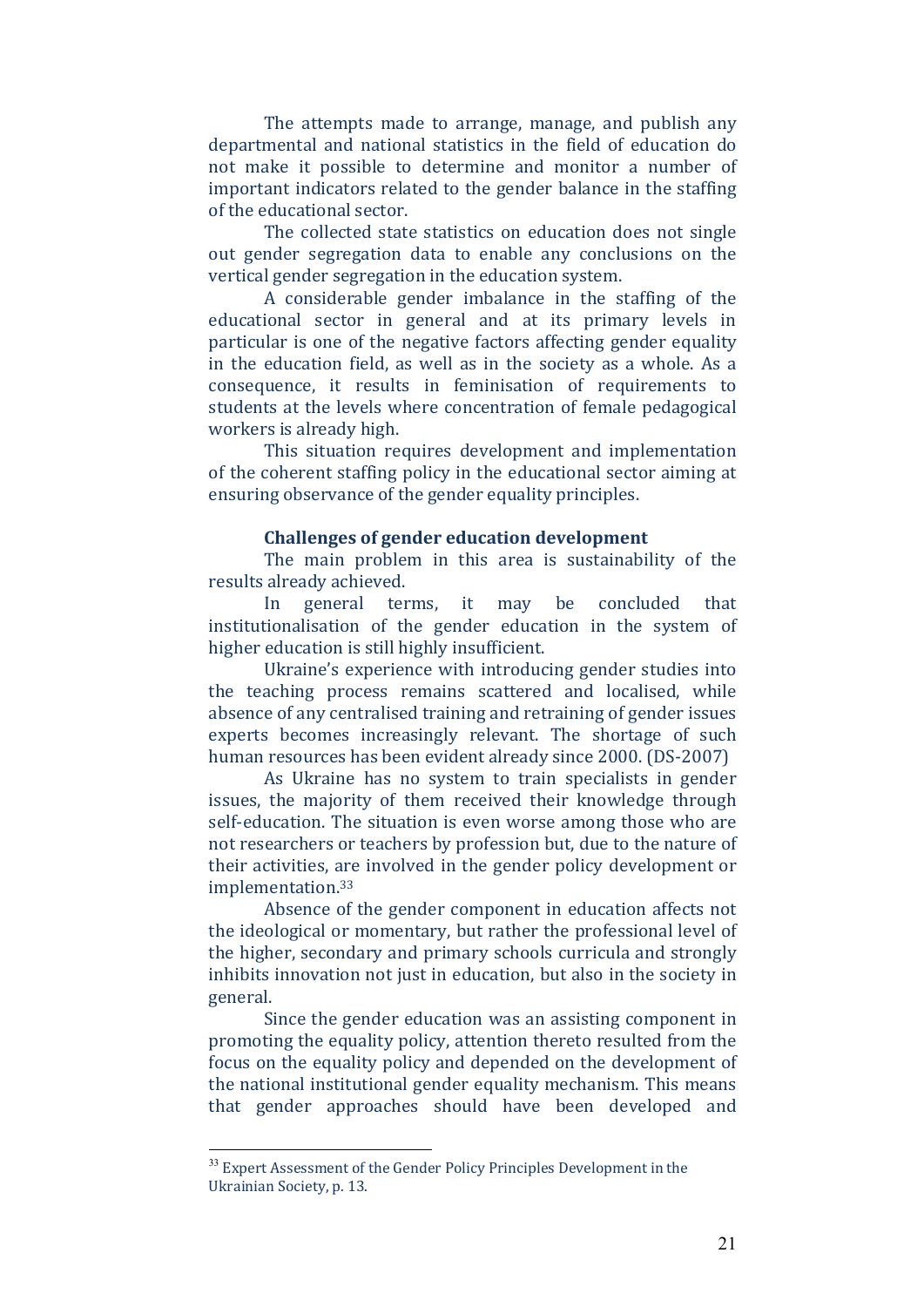implemented into the higher educational institutions curricula, as well as gender specialised courses should have been elaborated as a response for the need of the relevant experts.

Now, in the situation of Ukraine's weakened political will to implement democratic reforms and the actual refusal to pursue any targeted policy to ensure equality between women and men, developments in the gender education area are no longer in demand and lose the support of the state.

In the recent two years, educators and researchers have noted that they often become objects of unwelcome attention from fundamentalism-minded citizens<sup>34</sup>, who tend to misinterpret gender equality and to distort the understanding of the gender equality policy<sup>35</sup>. Meanwhile, the now common policy of admitting supporters of such views as members of public councils at public authorities, in particular the one under the Ministry of Education and Science, leaves rather little chances to the preservation of the gender education experience.

At this background, some new and interesting "grassroots" initiatives of civil gender education have started to appear, such as the Kherson Gender Studies project, gender lectures within the Free School self-education project at Kyiv-Mohyla Academy, the Kharkiv Feminist Studies and others.

<u>.</u>

<sup>34</sup> http://www.pokrov.lvіv.ua/?p=2916

<sup>35</sup> http://sovest.dnepro.org/2012/4430.html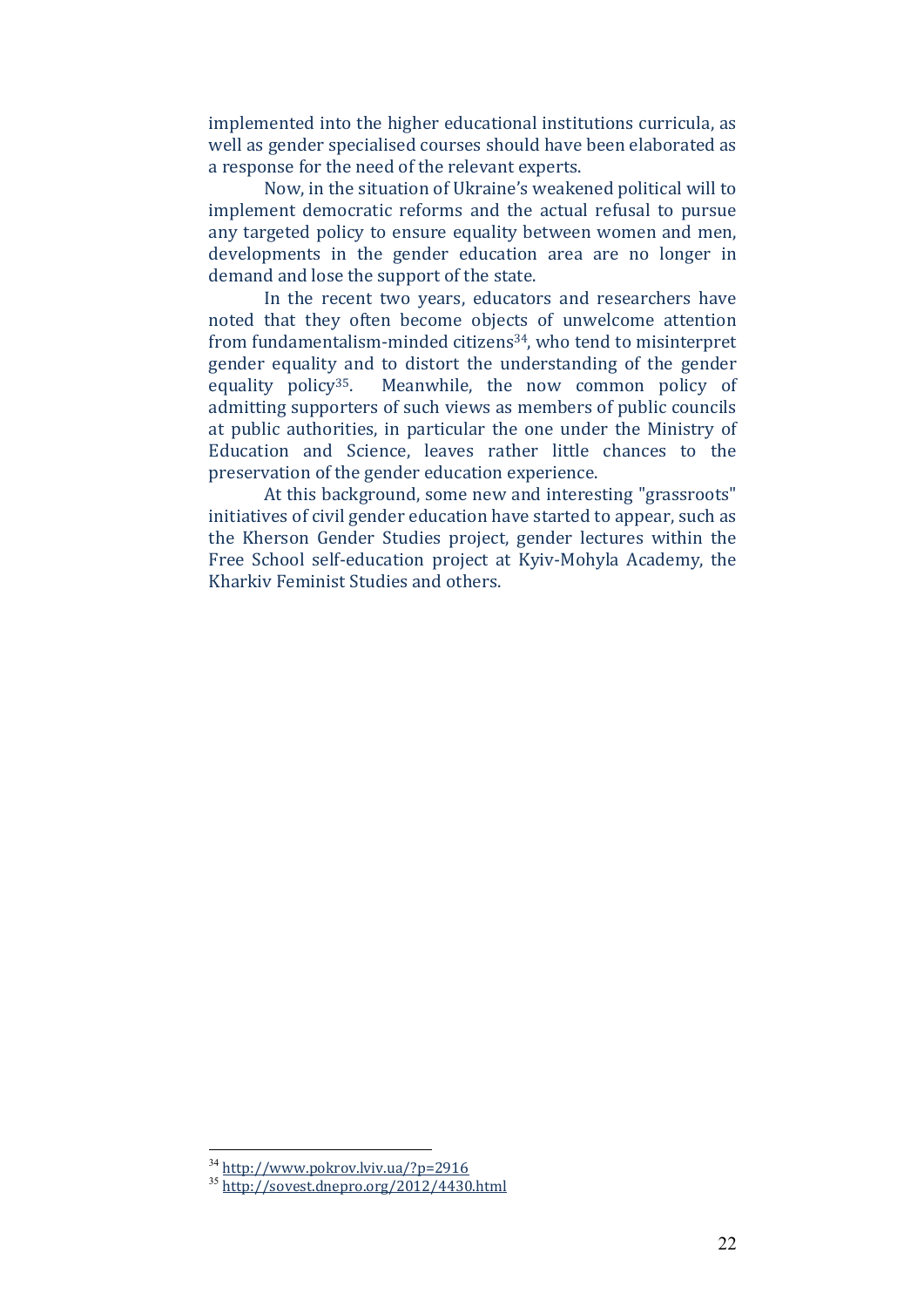## **4 ‐ Standard of Living**

#### **Background**

UN employs a number of factors to define the level of life in a society, in particular health, demographic conditions, food, clothes, consumption and accumulation funds, labour and education conditions, including literacy, accommodation and public amenities, social security, etc. The indicators that describe the level of life include the Human Potential Development Index (HPDI) or the Human Development Index (HDI) and the Gender Inequality Index (GII) that reflects gender inequality in three dimensions - reproductive health, empowerment and labour market participation. These indicators put Ukraine into the group with high level of human development (positions in the range from 48 to 94). As of 2012, Ukraine occupies the  $78<sup>th</sup>$  place and has the general integral indicator of 0.740. In general terms, year by vear, starting with 2000, this indicator has testified a certain improvement of the quality of life in Ukraine: in 2000 its value made up  $0.673$ ,  $2005 - 0.718$ , in  $2007 - 0.732$ , in  $2010 - 0.733$ , and finally in  $2011 - 0.737$  points.<sup>36</sup> Currently, the GII in Ukraine is  $0.338$  putting it into the  $57<sup>th</sup>$  position among 148 countries.

#### **Birth Rate Trends and Demographic Policy Approaches**

It is rather characteristic of the demographic situation in Ukraine that its birth rate crisis is combined with a sharp deterioration of public health, higher death rates, reduction of life expectancy and male supermortality. $37$  Women constitute the majority of population in Ukraine: 53.8% of its constant population as of early  $2012^{38}$  The average life expectancy among women is 75.88 years (71.02 for both sexes). The most numerous group is formed by the middle-age women of 50-59 years old  $(3.648,503$  individuals) and those above  $60$  years old  $(6.215,883)$ individuals). Along with the aging of the female population, the condition of the women's reproductive health is another matter of concern. The level of maternal death rate remains high. In 2010, there were more than 27.5 cases of women's pregnancy relateddeaths per every 100,000 births and 21.1 cases in 2011 accordingly.39 

The number of marriages is rising. Thus, 355,900 marriages were registered in Ukraine in 2011. The divorce rate, however, is also quite high: 182,500 divorces were recorded in Ukraine in 2011. Also, the specific weight of the children born by the unmarried mothers is increasing: 21.9% of children were born

<sup>&</sup>lt;sup>36</sup> http://hdr.undp.org/hdr4press/press/outreach/figures/HDI\_Trends\_2013.pdf

<sup>&</sup>lt;sup>37</sup> http://ukrstat.gov.ua/noviny/new2006/zmist\_novin/demogr/narodj.htm<br><sup>38</sup> Children, Females and Family in Ukraine / Statistics Collation / State Statistics Service of Ukraine, 2012. – p.22-23.<br>Living Standards Social Indicators. Statistics Collation, State Statistics Service of

Ukraine, Kyiv — 2012. – p. 37.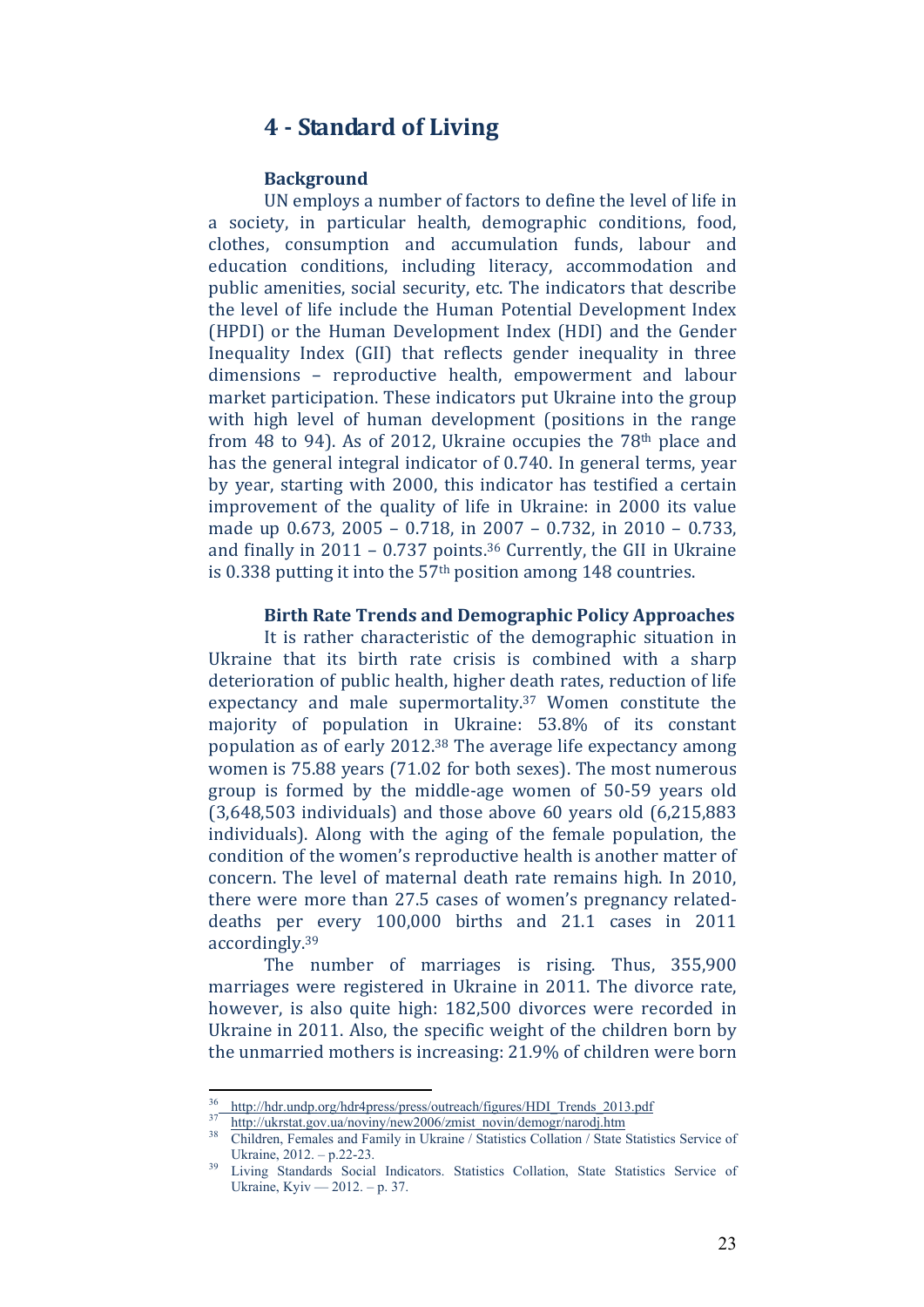in Ukraine out of a registered marriage. $40$  This data may evidence people's disappointment in the marriage with its traditional roles played by each spouse. At the same time, the lesbian cohabitation households have no legal status of a family and are forced, for security reasons, to be constantly changing their contacts, telephones, places of residence, as well as to limit their activity.

Young women and girls are considered to be the reproductive potential of the country in the context of the birth rate increase and family development being among the Demographic Development Strategy main objectives until 2015.<sup>41</sup> In 2011, the cumulative birth rate in Ukraine made up  $1.459^{42}$ Starting with 2010, an emphasis has been made on the birth rate in order to improve the demographic situation and to support traditional family values.

A number of legislative initiatives in the biopolicy area have been submitted to the parliament. Not only current restrictions, but also their evolution is important. In particular, the governmental resolution approving the Reproductive Health of the Nation State Programme Until 2015 mentions insufficient attention to the role of the family and preservation of the traditional culture of relations in the family as the basic component of the society being the primary cause of the above problem along with the unsatisfactory social conditions faced by the citizens. In 2012, amendments were filed with the Verkhovna Rada prohibiting artificial interruption of pregnancy (abortions) (No. 10170) which limited the women's rights. Despite of the Ministry of Justice opinion stating that the above bill did not meet the Ukrainian and the international law, another draft legislation, No. 2646-1, legitimising the reproductive pressure and introducing criminal liability for interrupting pregnancy is currently in the parliament. In our opinion, today's Ukrainian law contains no direct discriminative provisions in the biopolicy domain, but quite a negative trend can be observed as concerns policy changes and legislative amendments in the field of sexuality, reproduction and biopolicy based on the religious beliefs where scientific terminology and legal norms are replaced by moral and evaluative judgments and ideological concepts.

The government's interference into the private life aims to increase the birth rate rather than improve the female life and health. Thus, in the Informed Consent Instruction, the pregnant woman is supposed to sign a form to confirm that she has been informed and warned of the threats borne by the abortion. The woman, however, gets no information on the risks for her life and

 $40<sup>°</sup>$ 40 Children, Females and Family in Ukraine / Statistics Collation / State Statistics Service of

Ukraine, 2012. – p.33. 41 Economic Reforms Programme for 2010 – 2014. Economic Reforms Committee under the President of Ukraine –

http://www.president.gov.ua/docs/Programa\_reform\_FINAL\_1.pdf<br>
<sup>42</sup> Children, Females and Family in Ukraine / Statistics Collation / State Statistics Service of Ukraine, 2012. – p.18.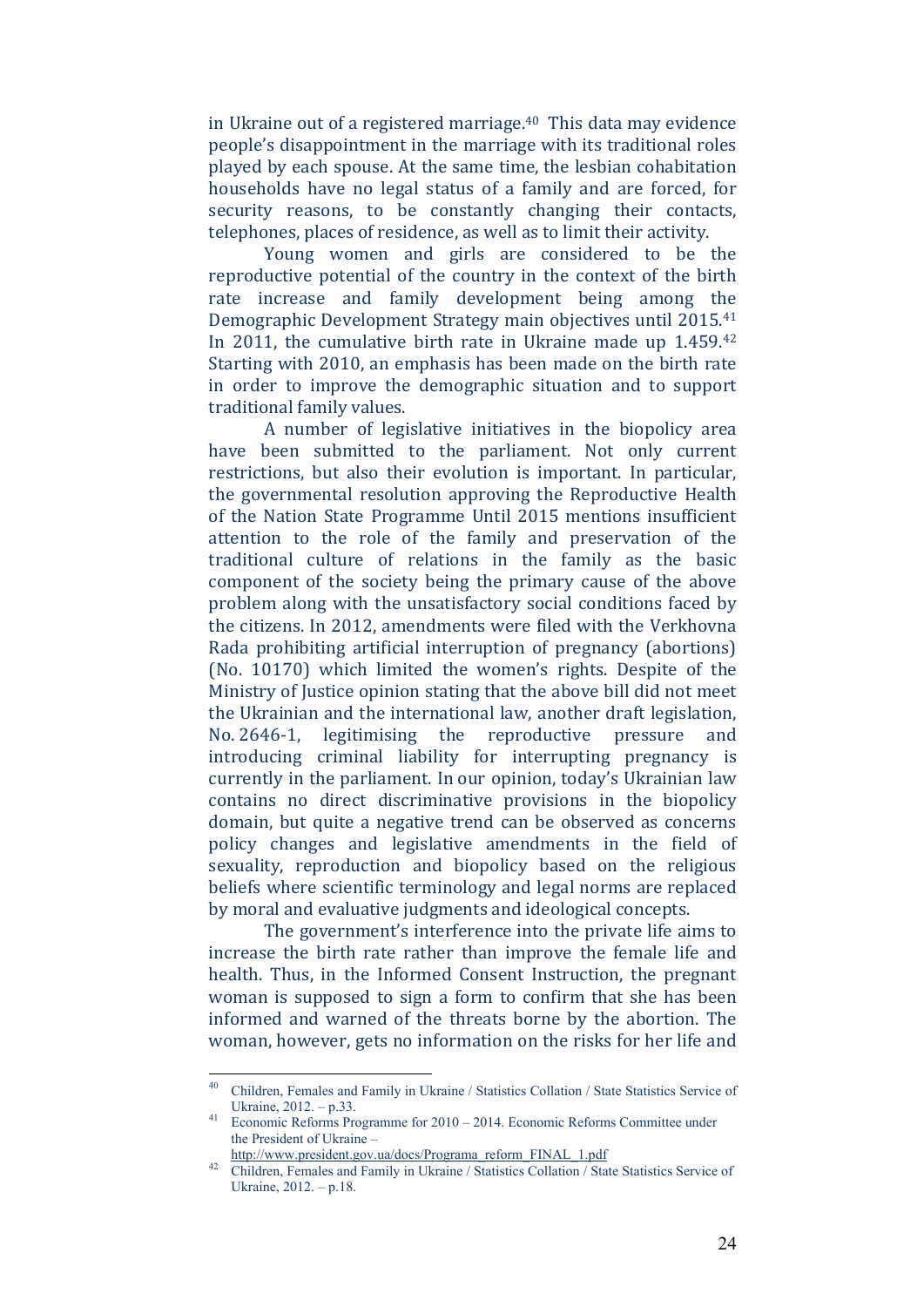health that may emerge if the unintended and/or crisis pregnancy continues. The reproductive pressure also forces educators to tell their female students seeking consultation on unintended and/or crisis pregnancy to preserve it, even if this may obviously harm such student's future.

In terms of health care, at its  $45<sup>th</sup>$  session (2010), the Committee on the Elimination of Discrimination Against Women pointed out to the lack of statistics in Ukraine's report<sup>43</sup>. Indeed, the Ukrainian State Statistics Committee open sources provide no up-to-date information on women's health, in particular as concerns the vulnerable groups, the reasons of female death rate, as well as the key diseases of the reproductive age women and girls (the female morbidity structure). Before 2011, the number of abortions was steadily decreasing, but their level still remains rather high: 169,100 abortions in 2011; 176,800 in 2010; 194,800 in  $2009$ ; and  $217,400$  in  $2008$ . In addition, the number of abortions per  $100$  births is also high:  $33.9$  in  $2011$ ;  $35.6$  in  $2010$ ; 38.2 in 2009; and 42.8 in 2008.44

The increase of the unintended and crisis pregnancies is also caused by inaccessibility of reliable contraceptives for the youth. As an example, the cost of a monthly hormonal contraception makes up almost  $50\%$  of the college scholarship (Scholarship Regulation). In this context, the wind-down of the sexual and gender education among the youth is an issue of concern. Against this background, starting with September 2013, the Ministry of Education introduces family values formation classes into the secondary school curriculum intended to assess how well school students adopt "the female's family role".<sup>45</sup> Such education may become a problem, as Ukraine still lacks sexual education standards.

The opportunities enjoyed by the Ukrainian women and the quality of their life have been also quite influenced by the ongoing public health care reform accompanied by the shut-down of medical institutions and reduction of their staff. The citizens, experts, and some politicians believe that this impedes the timely provision of medical aid.<sup>46</sup> According to "The Systemic and Structural Ways to Achieve Equality in Health Care Study", 47 the cut-down of the medical aid scope and shrinkage of the hospital network, in particular in the rural area, have narrowed considerably the possibilities of mothers with little children and

 $43$ 43 Closing Remarks of the Committee for Elimination of Discrimination Against Women – http://empedu.org.ua/sites/default/files/files/publications\_materials/gfw\_bplus\_15\_report\_

<sup>44</sup> Children, Females and Family in Ukraine / Statistics Collation / State Statistics Service of

Ukraine, 2012. – c. 155.<br><sup>45</sup> Family Values: Family Education Training Programmes (9, 17, 35, 70 hours) [for  $8-9$ school grades] / [О. V. Melnyk (head of author group), Т. V. Kravchenko, L. V. Kanishevska, H. H. Kovhanych, V. І. Kuryshenko, L.V. Koretska, V. І. Pryt]. – Ivano-Frankovsk: "Typovit", 2012. – 48 p.<br><sup>46</sup> Publication "How Does Medical Reform Looks Like in Ukraine)"..

<sup>&</sup>lt;sup>47</sup> Exploring Systemic and Structural Pathways to Health Equity in Health Reform, 2012.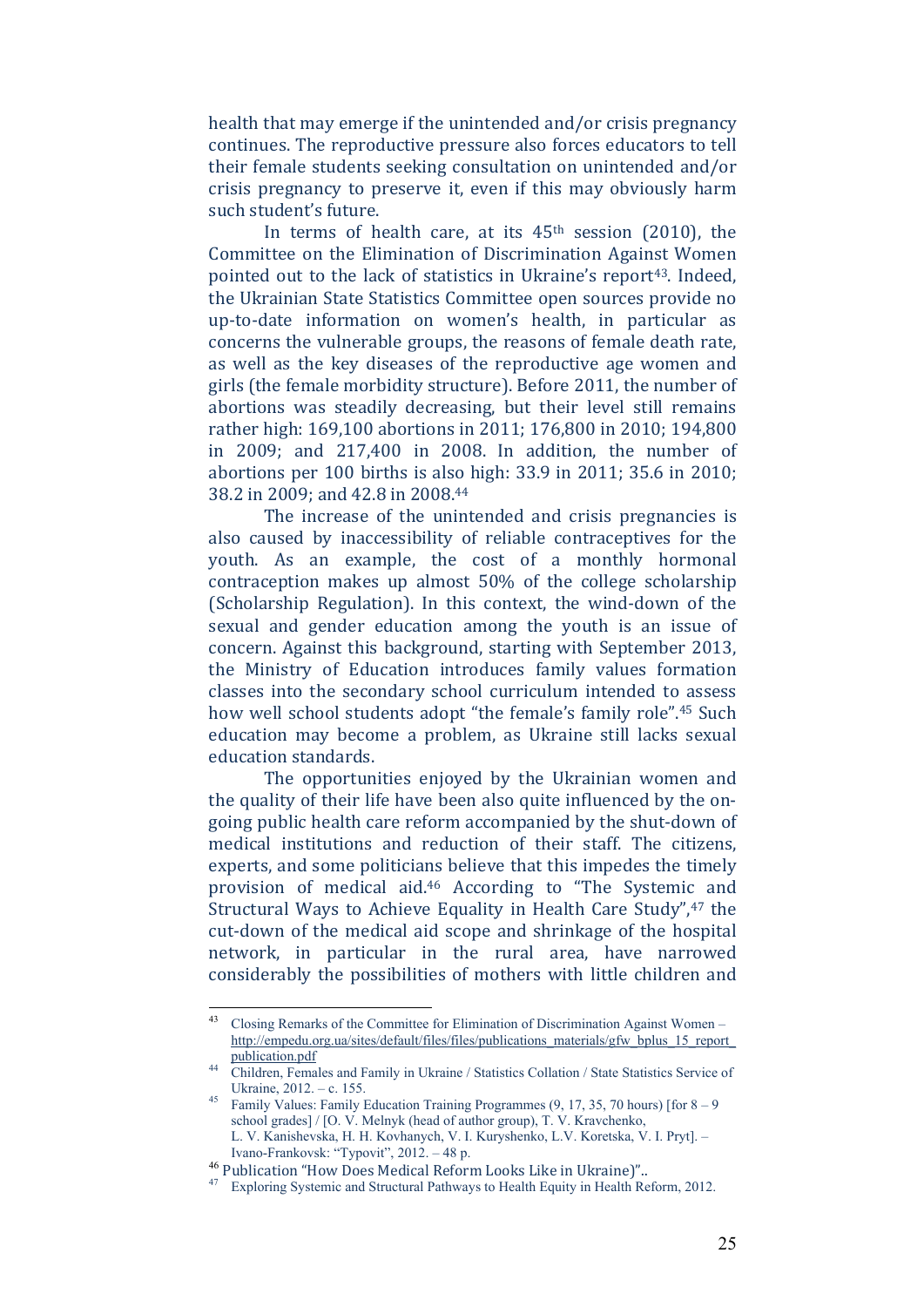senior women living in villages. Currently, there is a bill considered by the parliament introducing a moratorium on liquidation and restructuring for a different function of the health care institutions.

#### **Women's Empowerment. Combination of Work and Family Life**

There are still not many possibilities in Ukraine to combine work and family life, despite of the fact that "ensuring equal opportunities for women and men as to the combination of professional and family responsibilities" is one of eight leading priorities of the state gender policy legally established in the target Equal Rights Law.

On the one hand, Ukraine has ratified ILO Convention No. 156 on Workers with Family Responsibilities, which concerns men and women in the period of their parental potential and other individuals with minor dependants. The maternity/paternity leave looks quite generous on paper in Ukraine: the insured mothers and fathers are entitled to a fully paid leave for the period of up to 126 days, while the uninsured get 50% of the minimal wage in the same period. But the maternity/paternity leave is calculated on the basis of the official, rather than factual salary, which is often minimal, especially in the case of young mothers.

Ukraine also makes one-off payments for each new-born child  $(12,000 \text{ UAH}$  for the first baby,  $24,000$  for the second, and 50,000 UAH for the third one in 2009). According to the National Strategic Studies Institute, however, a trend can be observed when more children are born in socially vulnerable families which tend to use the "children" money not so much for children, as for the satisfaction of their own needs. This situation has been well described by MP M. Zhuk, Chairman of the Subcommittee for Youth Policy, Family, and Childhood in the Verkhovna Rada, who has said that "*the current aid system strengthens the taste for being kept, where the state plays the role of the keeper, though families need not keeping, but normal life conditions (accommodation, pre‐ school education or day care institutions, jobs etc) for the combination of professional and family responsibilities".* 

There is a network of pre-school institutions (kindergartens) in Ukraine enabling young mothers (and fathers) to get back to work quite quickly, but such institutions are sharply insufficient, in particular in the rural areas. According to the Ukrainian State Statistics Committee, as of 2010 only 56.0% (of the total number of the relevant age children) was covered by the pre-school institutions, of which 67% in urban settlements and  $34\%$  – in the rural areas.<sup>48</sup>

<sup>48</sup> www.mon.gov.ua/images/files/doshkilna-cerednya/.../derzhkom.xls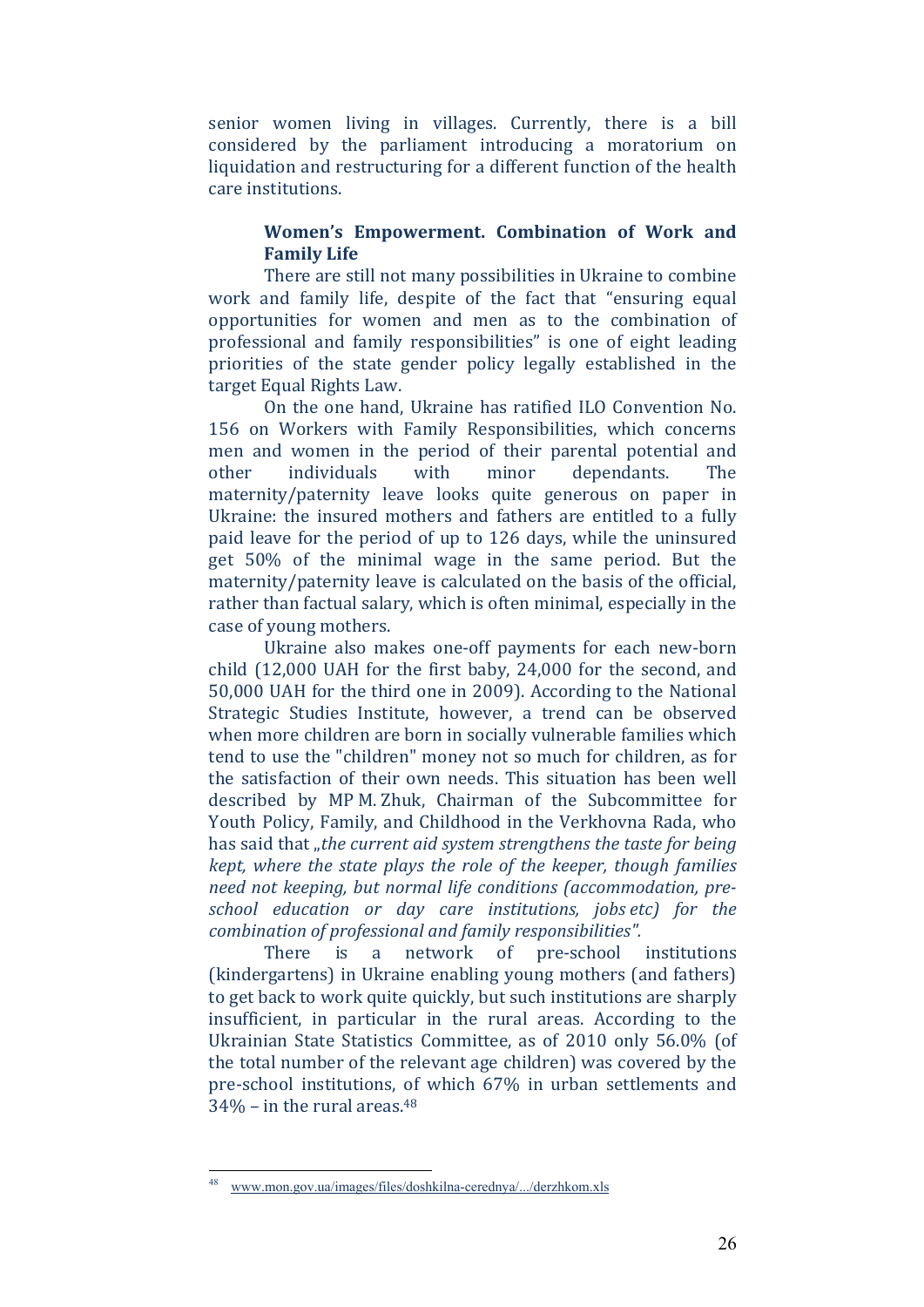Ukrainian women are not very active in using personal services, while the relevant service providers are often not particularly accessible. Thus, only 2% of women have been using laundry services,  $6\%$  – dry-cleaners,  $6\%$  – shops selling prepared food, $49$  which evidences that practically all homework is put on the family and is done by women. Experts consider that the total time spent for doing the unpaid homework cumulatively exceeds the working time dedicated by women to the official economy. This deepens the women-related discrimination phenomena on the paid labour market.

The economic and other possibilities that women have is substantially affected by the fact that they perform almost all social service functions related to the minors, senior people, and disabled individuals care. The work related to the care for seniors and disabled individuals actually lies on the shoulders of the working women. According to the European Social Survey, such children, sick, incapable, and senior people care responsibilities are fulfilled by every second woman in Ukraine making it a leader among all other European countries by the prevalence of this phenomenon. 

Recently, the combination of the professional and family life has become subject to certain initiatives, such as the *Family Friendly University* (the Equal Opportunities for Young Mothers to Get Profession at Universities Project) launched in Sumy last year or the Back to Work: Mothers and Fathers Reintegration into the Professional Life After a Maternity/Paternity Leave Project initiated and implemented by the Social Workers League and the Ministry of Social Policy.

#### **Women's Economic Activity, Incomes and Labour Market**

The situation with gender equality in Ukraine is relatively good. Unlike the representation of women in high political offices, more women occupy managerial positions in the business sector where they head  $15\%$  of medium-size and  $12\%$  of big-size companies. However, less than 10% of economic resources in the country are run by women, even though they outnumber men  $(24.5 \text{ million women against less than } 21 \text{ million men}^{50})$ . Such rather low representation of women in managerial positions has given Ukraine only  $64<sup>th</sup>$  place among 135 countries in the World Economic Forum Global Gender Gap Index.

Generally, the share of the working women is quite big in Ukraine: as of 2012, about  $55\%$  of all women were working against  $65\%$  of the working men. Women's economic activity is also quite high: they make up more than  $46\%$  of the total economically active working age population (Economic Activity of

<sup>&</sup>lt;sup>49</sup> Lavrynenko – <u>http://wu.cn.ua/articles/Stan\_rivnosti.pdf</u> Report by N. Korolevska, Minister of Social Policy / E-publication: http://www.kmu.gov.ua/control/publish/article?art\_id=246254321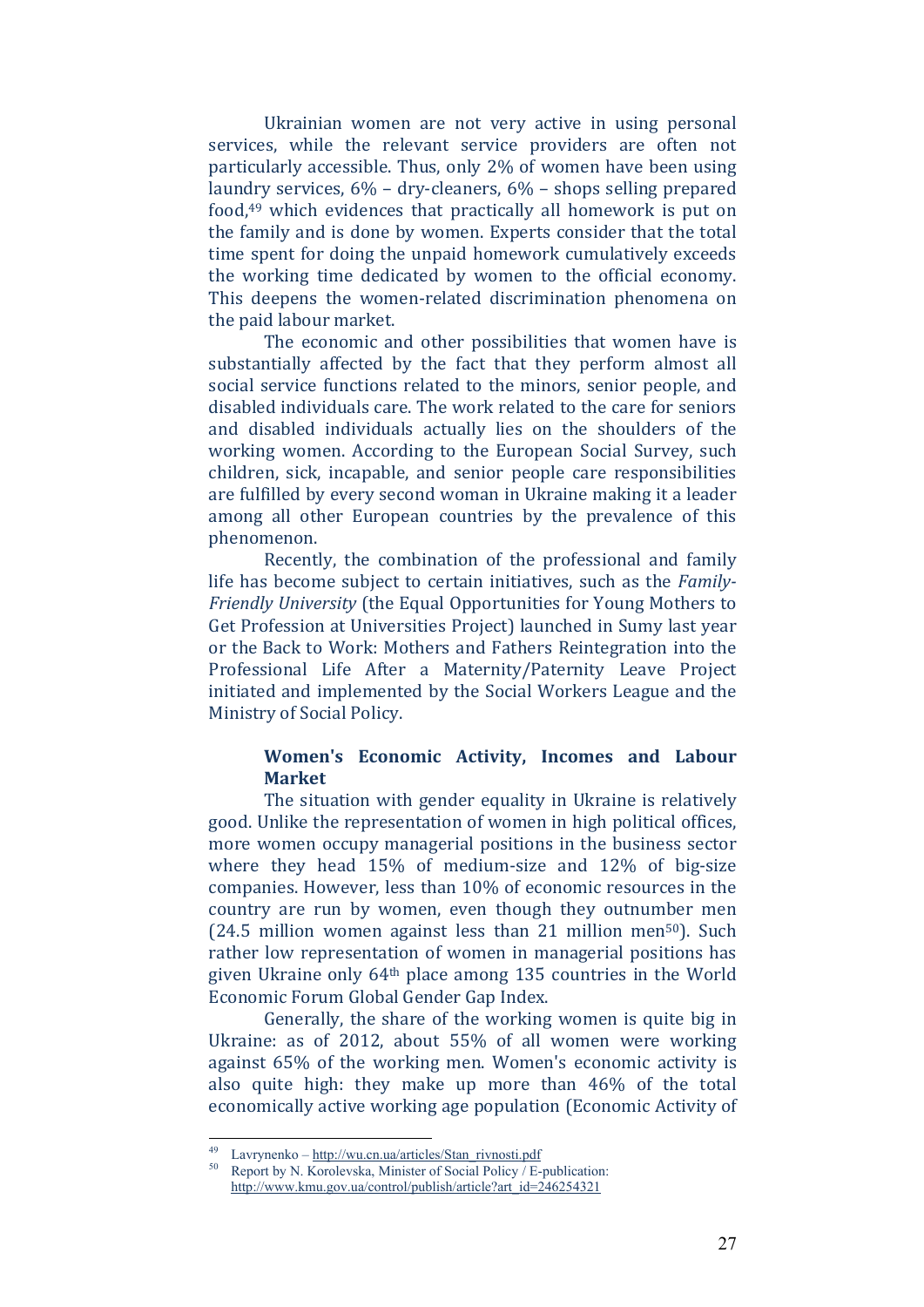the Population by Gender and Place of Residence in 2012). The working Ukrainian women are rather well educated (91.5% of the grown-up women have secondary or higher education against  $96.1\%$  of men)<sup>51</sup> and mainly have high qualification.

Among the able-bodied Ukrainian women, the unemployment level is lower as compared to men  $(7.2\%$  against 8.9% accordingly, ILO methodology, 2012); this level is also lower for all women in total making up  $6.4\%$  against  $8.5\%$  among men.<sup>52</sup> The 2013 data, however, evidences that more unemployed men were employed as compared to the unemployed women: 154,300 men against 116,200 women constituting about 43% of all individuals that were employed (calculated on the basis of the Employment of the Unemployed by Gender in 2013). The evolution of the number of the unemployed population that was registered with the State Employment Service in the period between 1999 and 2012 evidences that the gender gap among the unemployed was observed all the time, even though it was decreasing over the years. Thus, in 1999 the number of women registered as unemployed made up 744,300 individuals or about  $62\%$  of the entire unemployed population,  $477,900$  women or 54.5% in 2008, 281,100 individuals or 53.3 % in 2012 (calculated on the basis of the Evolution of the Number of the Unemployed Population Registered by the State Employment Service by Gender and Professional Groups in 1999-2012).

There is also a gap in the incomes received by the working women as compared to men. Thus, in 2012 the salaries received by women on average constituted 77.6% of the salaries received by men. Even these official calculations made by the State Statistics Committee revealed considerable differences depending on the type of the economic activity where women were employed. Thus, the gender gap in labour remuneration in such areas as industrial and financial operations or culture and sport, recreation and entertainment was considerably bigger: the women working in these industries were on average getting  $63.6\%$ -69.6% of the salaries received by men (calculated on the basis of the Average Monthly Salaries of Men and Women by the Type of Economic Activities in 2012). In general terms, the labour remuneration gender gap in Ukraine is much higher than the EU average  $(17.4\%$  in 2007). This is explained by the existing gender segregation on the labour market where women are mainly concentrated in the low-paid industries, while men are working in the industries with high salaries. Women also tend to occupy lower positions as compared with men.

The legislative support to the gender equality on the labour market in Ukraine is also mainly available. The women's right to work is supported by the national legislation. No Ukrainian law,

http://www.pravda.com.ua/news/2013/03/15/6985637/

<sup>&</sup>lt;sup>52</sup> Population Unemployment Level (ILO Methodology) by Gender, Age Groups and Place of Residence in 2012.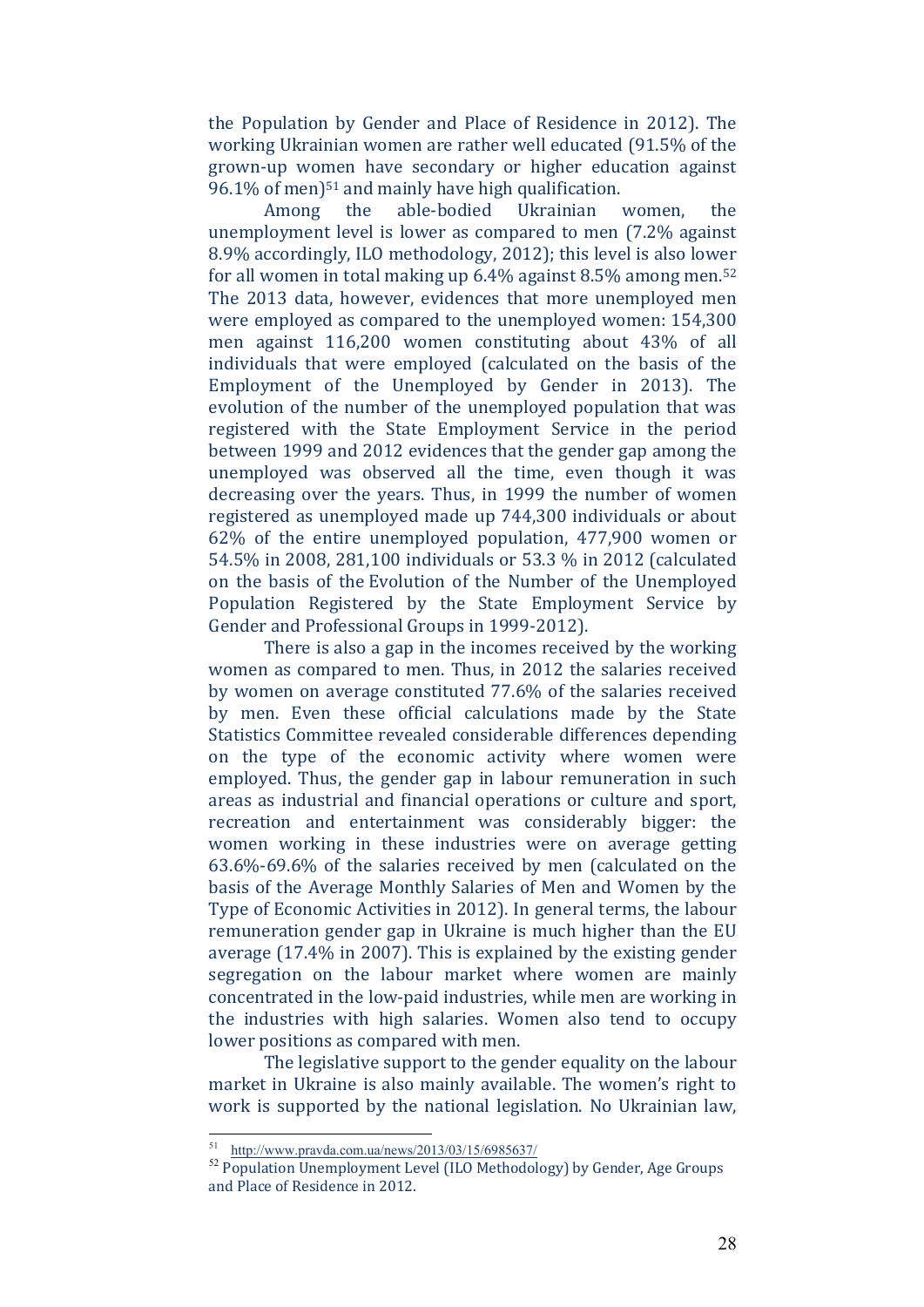including the Labour Code, contains any direct restrictions of the woman's right to work. As exceptions, the following are not considered to be gender discrimination: special protection granted to women during pregnancy, child delivery, and breastfeeding; mandatory conscription for men envisaged by law; a difference in the pension age for men and women established by law; special requirements to the protection of women and men's labour related to the protection of their reproductive health; positive actions (special temporary measures aiming to remove the imbalance between the opportunities that women and men have to exercise equal rights granted to them by the Constitution and laws of Ukraine. At the same time, these provisions of the Ukrainian labour law are somewhat in a conflict with the international requirements as to the equality in labour: ILO has encouraged its member states to avoid fulfilling such protective regulations if there is no scientifically grounded higher risk for women. These provisions also promote possible discriminative effects for women weakening their competitiveness on the labour market in a number of cases.

In addition, some new legislative initiatives that are expected to influence this area have come up. Thus, the recently adopted legislative amendments on the pension assignment and indexation introduce changes to the Law of Ukraine on Collection and Record of the Single Contribution of the Mandatory State Social Insurance, which was supplemented with "the pregnancy and child delivery aid" as a contribution. The amount of such contribution is  $33.2\%$  of the basic amount to be paid by the employer. On the other side, the Ministry of Social Policy came up with a legislative initiative of the quotes to be introduced not only at public authorities, but also in the state sector of the economy aiming to ensure gender equality, in particular in the field of labour. 

#### **Challenges**

Attention in Ukraine is focused on the birth rate increase. while other important factors of the demographic crisis, such as low income, deterioration of the public health, in particular reproductive health, no certainty in the future which hinders family planning and upbringing of children, male supermortality, are mainly ignored.

The quality of the middle-aged women's life is a separate and underestimated problem. The remuneration that pension-age women get for their many years of work does not cover the material needs. The middle-aged women are not considered as the social services beneficiaries. The expert potential of such women is artificially limited and used for the non-expert and service labour. 

Such phenomenon as feminisation of poverty, vertical and horizontal segregation of the labour market by gender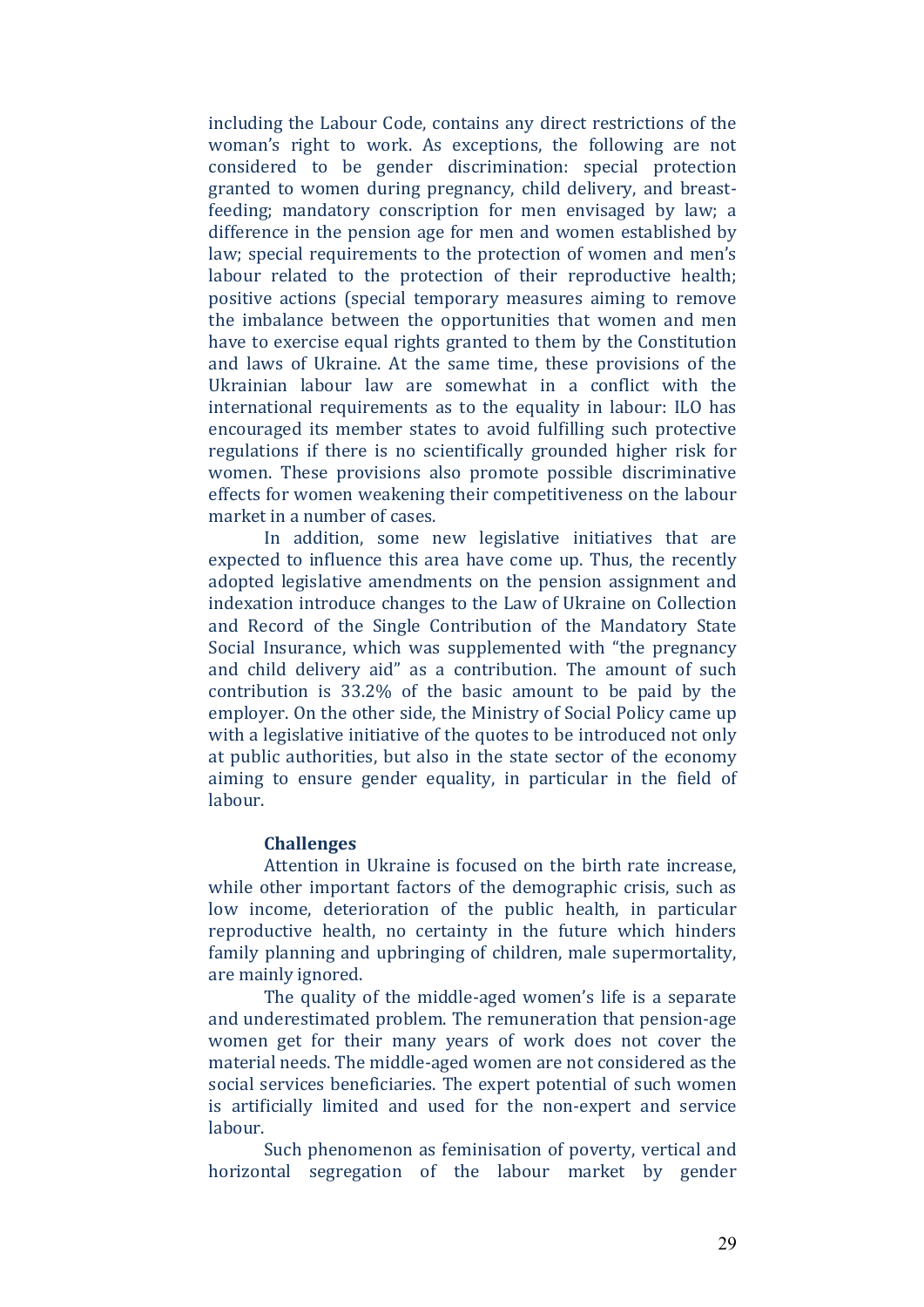considerably limits the economic and social opportunities for the self-expression of Ukrainian women. Ukraine needs systemic measures to counteract the gender discrimination on the labour market. Sexual harassment is a wide-spread and well-established practice at many Ukrainian companies. There are still no efficient measures to fight this phenomenon.

Combination of the family and professional obligations remain to be a sharp problem. The state proposes no system of steps to help parents to combine their maternal (paternal) and professional obligations, which is why the burden of upbringing new generations is put on the shoulders of families and women. This deepens the women's discrimination on the labour market even further. The number of children institutions is critically insufficient to the point of absence in some rural areas. The area of personal services is commercialised at a rather slow pace, while the very system of their provision is insufficient and not very developed. 

Access to the health care institutions has become rather complicated because of the medical reform. Reduction of medical institutions, in particular in the rural area, has resulted in the actual impossibility to get doctor's services, in particular due to the physical remoteness and transport problems. Access to emergency aid is also complicated: in villages due to the fuel deficit, and in the cities because of traffic jams. Private emergency aid services are unaffordable for the majority of the population due to low incomes (calling a general practitioner or a cardiologist and getting transported within a city costs  $1.5$ -2 times more than an average pension).

Another problem is destruction of the relevant infrastructure and insufficient conditions to support the healthy way of life. Due to the wide-spread problematic constructions, free stadiums and sport sites becomes less accessible for urban women. Pools and sport clubs are not accessible for the majority of women because of the high costs of such services. Social and transport infrastructure is not well adjusted to the needs of women with little children and senior women, in particular in cities.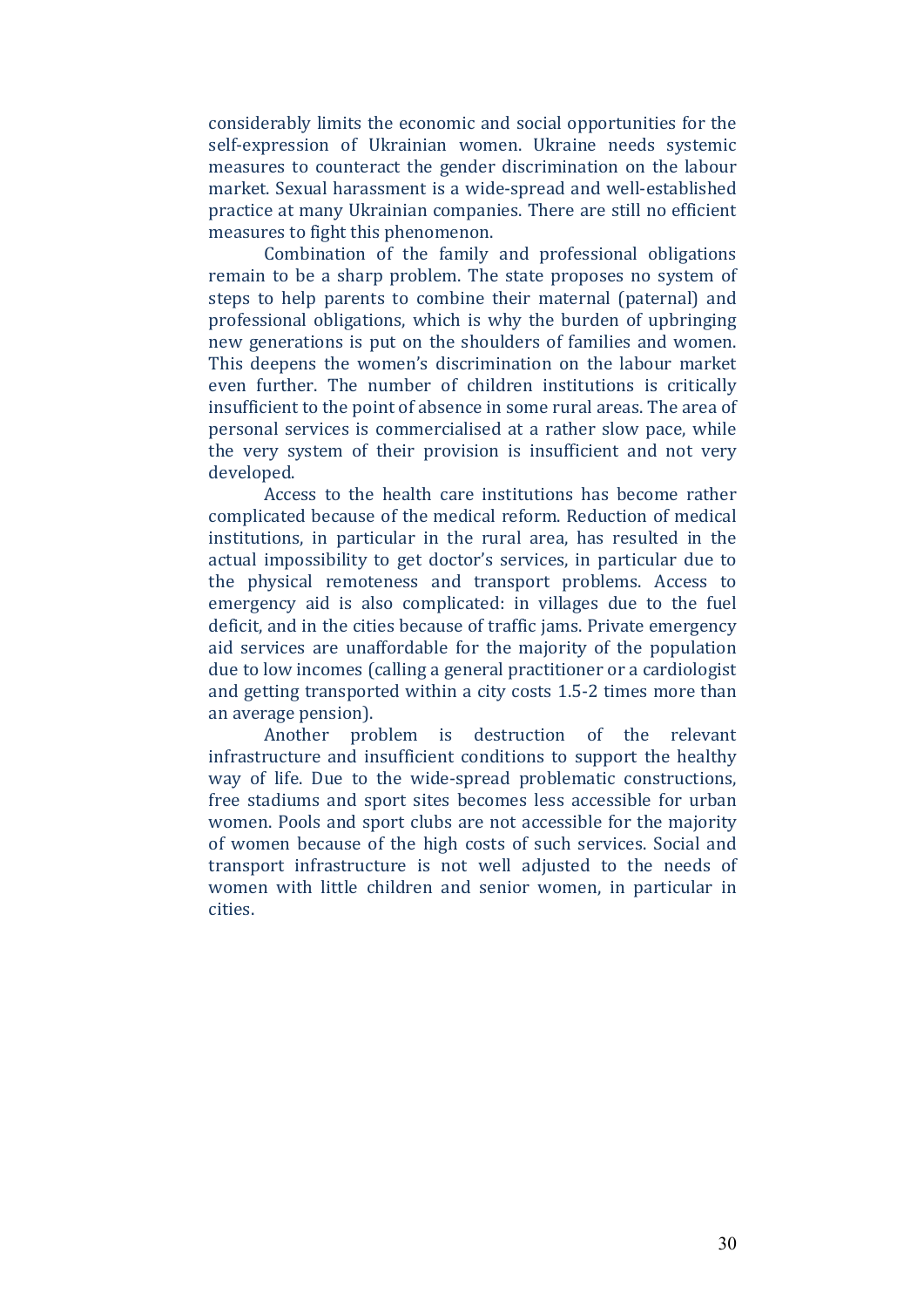

The infrastructure is not adjusted to the needs of women with kids and senior women. Typical space of a Ukrainian city: no place for a mother with a child in a stroller. Taras Dzedzey *Let Me Pass Through!* (с) 2013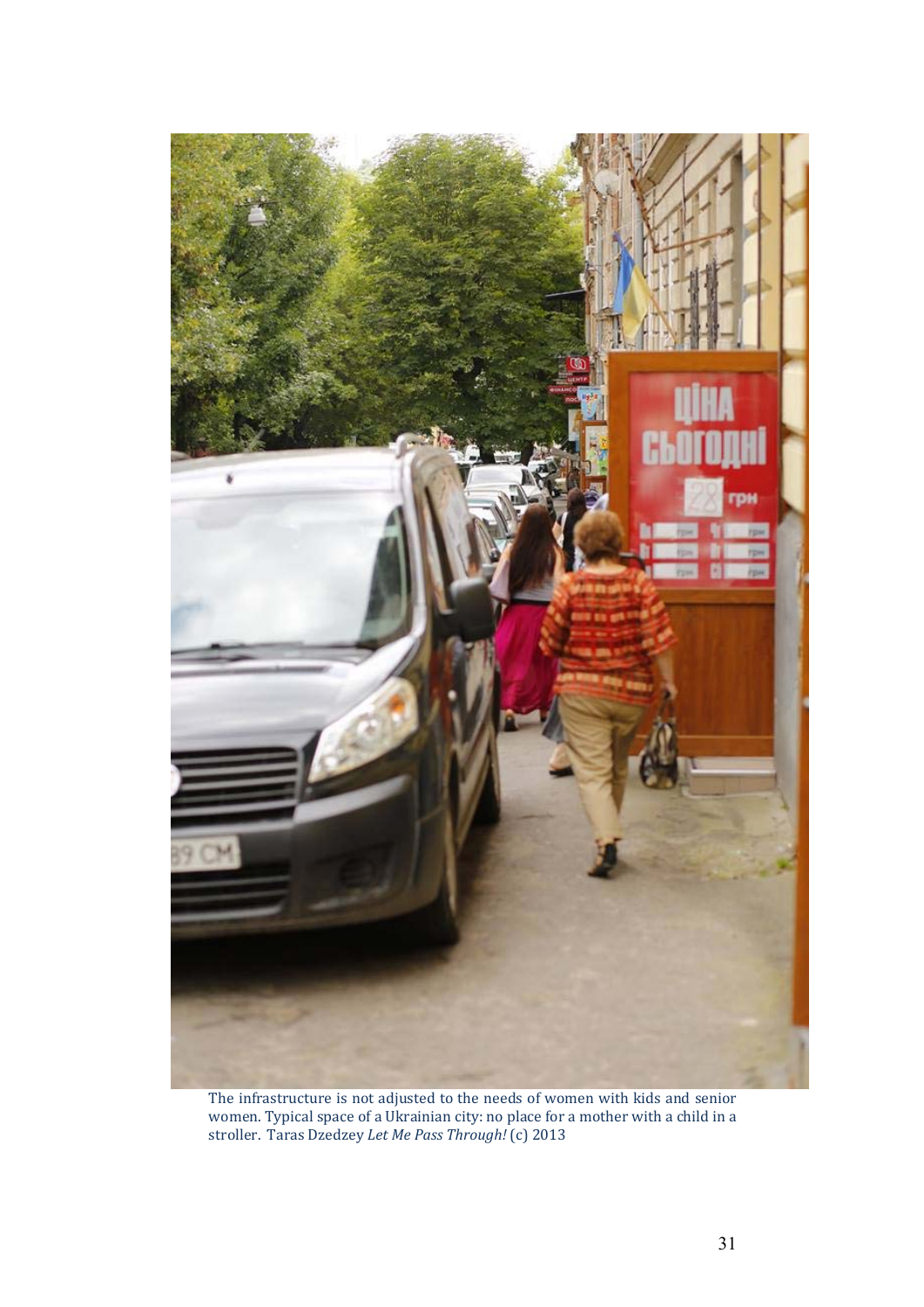## **5 ‐ Domestic Violence**

#### **Background**

The situation with domestic violence, just like with violence in general, is rather difficult in Ukraine.

Thus, according to GfK Ukraine, 50% of Ukraine's population have suffered from domestic violence during their life, of which 30% experienced domestic violence as children.<sup>53</sup> According to the Ministry of Interior, 30-40% of all calls received by the police concern domestic violence. The Public Security Department of the Ukrainian Interior Ministry reports that "over" the recent  $3$  years, the number of the domestic violence statements made in all regions of Ukraine exceeds 100,000, while in  $2011$  there were  $160,000$  of them." According to the Donetsk Oblast League of Business and Professional Women reports, 35-50% of the women hospitalised with body injuries are victims of domestic violence. La Strada Ukraine, that has been counteracting domestic violence for more than 10 years, reports that women still make up 90% of those who suffer from domestic violence, and that over the recent years the number of consultations provided by the organisation experts over the domestic violence prevention national "hot line" (0 800 500 335) has steadily been no less than 1,000 every month. $54$ 

This problem has been recognised in Ukraine only recently when the Law on Prevention of Domestic Violence was passed in 2001, in spite of women's civil society sector and the government continuous efforts to change the situation.

Among the countries of the Central and Eastern Europe and CIS, the above law was not only the first specialised piece of legislation aiming at fighting domestic violence. According to 0. Suslova, "adoption of this law evidenced that counteracting gender violence has become part of Ukraine's state policy". By passing this and other related legislation, Ukraine has recognised the existence of domestic violence phenomena in its society; expressed its readiness to counteract them; has started systemic collection of information on domestic violence cases, thus having broken the "silence area" around the problem; has launched practical steps to fight domestic violence; has started an integral system of interaction among governmental and non-governmental institutions working to counteract and prevent domestic violence.

Starting with 2001, Ukraine has been developing legal support to abate domestic violence.<sup>55</sup>

<sup>&</sup>lt;sup>53</sup> GfK Ukraine Study Results ordered by the Equal Opportunities and Women's Rights in Ukraine Programme, 2009.

<sup>&</sup>lt;sup>54</sup> http://www.la-strada.org.ua/ucp\_mod\_news\_list\_show\_371.html

<sup>&</sup>lt;sup>55</sup> Extracts from the Legislation to Fight Domestic Violence Against Women.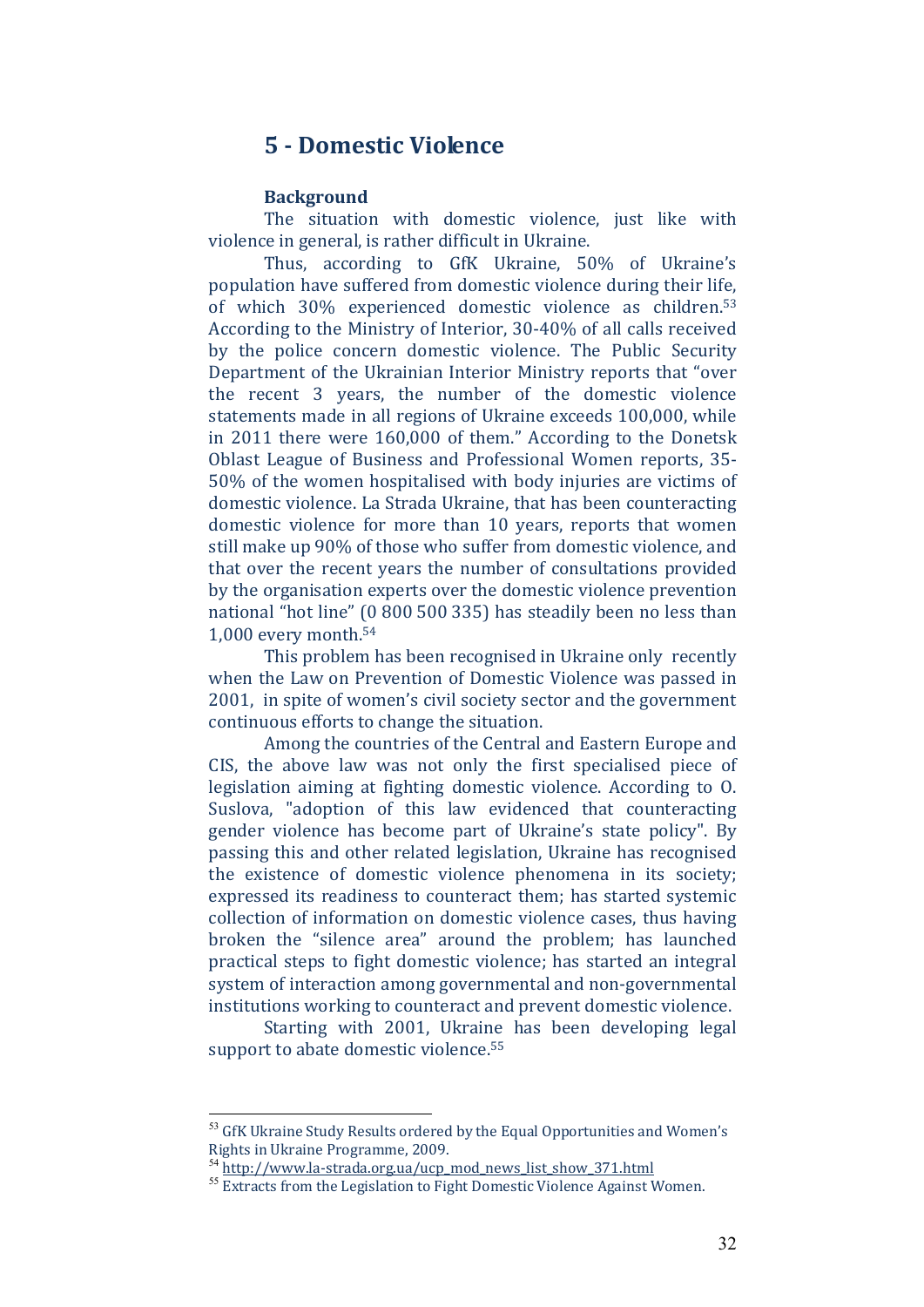A number of regulations and legislative acts adopted for the implementation of the profile law passed by Ukraine include the following important provisions:

- the procedure for the consideration of the statements and reports on domestic violence or its realistic threat;
- the mechanism for the local family and youth authorities and the law-enforcement bodies to record the relevant cases:
- the procedure to consider the statements and messages on ill-treatment of children or its realistic threat.

In addition, the above-mentioned law has defined mechanisms of cooperation among the services for minor citizens' affairs, law-enforcements bodies, education institutions, public health care bodies, as well as offices and institutions dealing with social protection of children from ill-treatment.

Furthermore, the Instruction on the Procedure for Interaction of the Department for Family, Youth, and Sport, the Services for the Minor Citizens' Affairs, the Centres for Youth Social Services and Law-Enforcement Bodies to Take Measures to Prevent Domestic Violence has been developed.

Quite a lot has been done in Ukraine after the adoption of the law.

The public authorities to coordinate counteraction to domestic violence have been established. Social services and family, children and youth departments have started the relevant actions. Large educational projects have been implemented for various categories of experts along with information campaigns, such as "Stay Human" implemented by the EU Project "Women's and Children's Rights in Ukraine – the Communication Component<sup>"56</sup>, "Let's Act Together" and the Stop Violence annual national campaign. Judicial practices have been analysed. Correctional programmes have been developed for the individuals that have committed domestic violence.

There are quite a number of strong and respected women's NGOs dealing with domestic violence in Ukraine, including the *Rozrada* International Humanitarian Centre, the Equal Opprtunities School International NGO, the *Well‐Being of Children* Ukrainian Foundation, the *Women's Consortium of Ukraine* All‐ Ukrainian NGO, the *Volunteer* All-Ukrainian Civil Society Centre, the Association of Ukrainian Monitors for Observation of Human Rights in the Law-Enforcement Bodies Operation, and the Information and Advisory Centre. Due to the huge scope of their selfless work, it is not possible to list all their projects. Just as an example, the most recent one, "Let's Say NO to Domestic Violence", not only runs a "hot line" and a specialised website, but also supports a pro-European volunteer movement. The programme also enables professional psychologists and lawyers, wishing to

<u>.</u>

<sup>56</sup> http://vsirivni.com.ua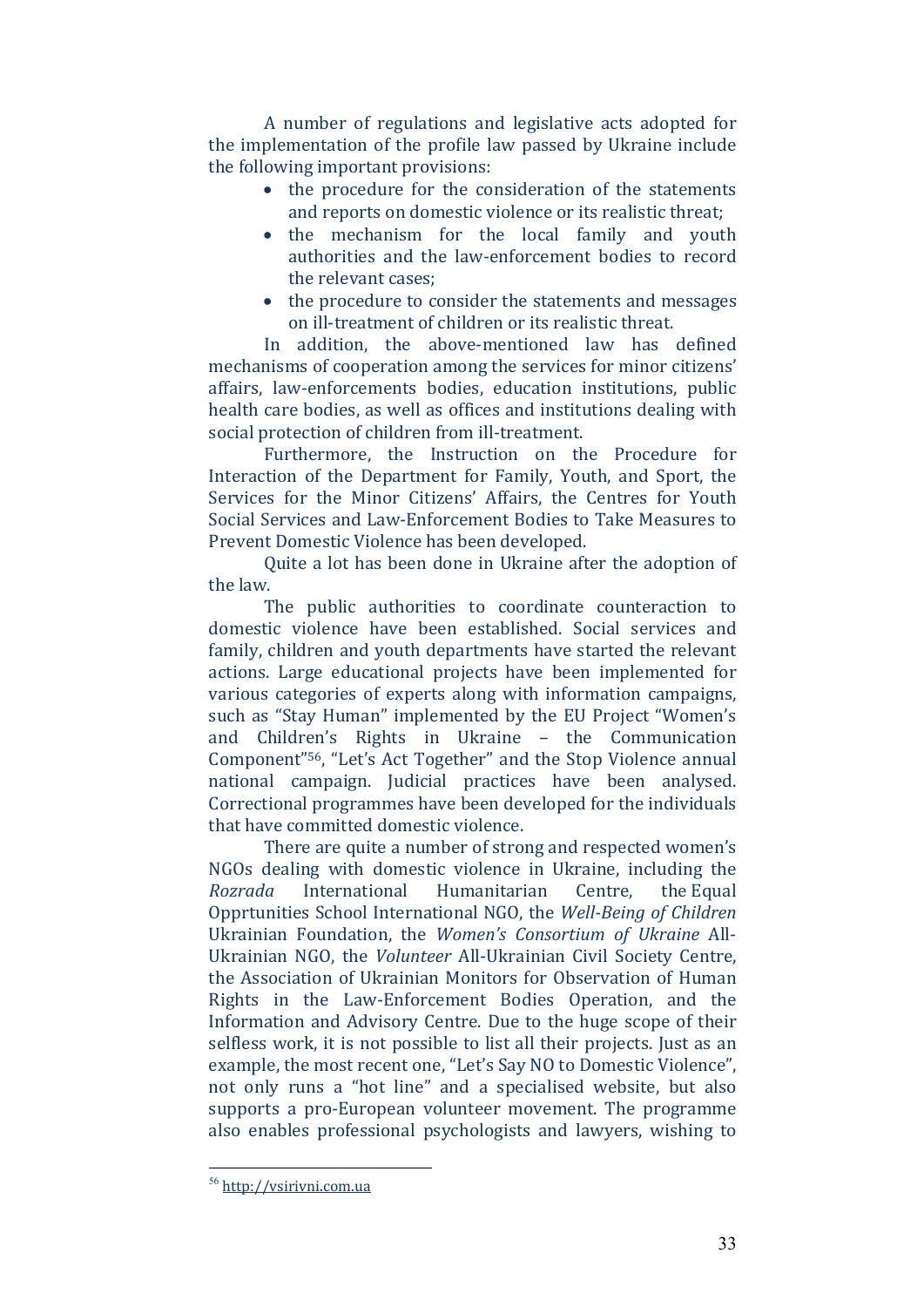help the violence victims, to provide consultations on the La Strada hotline.

A number of big international donors have worked on this issue. Thus, within the framework of the EU-UNDP Programme for Equal Opportunities and Rights of Women in Ukraine, in 2009-2011 an all-Ukrainian education programme for prevention of domestic violence has been implemented: 44 trainers produced by the programme conducted 600 trainings for the local police inspectors (about 60% of all such officers). The OSCE Project Coordinator's Office in Ukraine has been supporting the counteraction to domestic violence, in particular it prepared the Domestic Violence and Police Counteractions: Guidelines to the Specialised Course on Counteracting Domestic Violence for the Ministry of Interior College Students. The Parliamentary Development Project-II has also been involved.

It is rather noteworthy that the efforts of public authorities and NGOs dealing with fight against domestic violence have been subject to the on-going monitoring and assessment. In particular, back on 21 November 2006, the third (and the fourth combined) Parliamentary Hearings on the Current Status and Objectives of the Gender Violence Prevention which was a good way to keep these issues under the public control.

The domestic violence issues have been regularly considered in special sections of the annual Human Rights in Ukraine  $2009 - 2010$  reports prepared by Ukrainian human rights activists. A special and detailed Monitoring for the Implementation of Ukraine's Legislation to Counteract Domestic Violence, 2001–2011 was issued to describe the ten years of experience of the fight against the gender violence.

Finally, over the recent year the problem of violence against women drew attention of not only the civil society sector, but also of the women members of parliament. The UDAR MPs have expressed their intention to initiate at the next session adoption of the law to strengthen liability for domestic violence. According to UDAR MP Iryna Herashchenko, Co-Head of the Equal Opportunities Interfaction Union, stressed, "the fines that are often paid by the victim herself, and not by the offender, should be replaced by public correctional works".

#### **Challenges**

There are, however, still quite a number of problems in this area. Unfortunately, the above positive steps have not yet resulted in proper protection of the individuals suffering from domestic violence and in due liability for the offender. According to the 2011 monitoring of how the relevant legislation is implemented, the victim is not protected from domestic violence that she/he may be subject to, while the offenders bear no proper liability for it.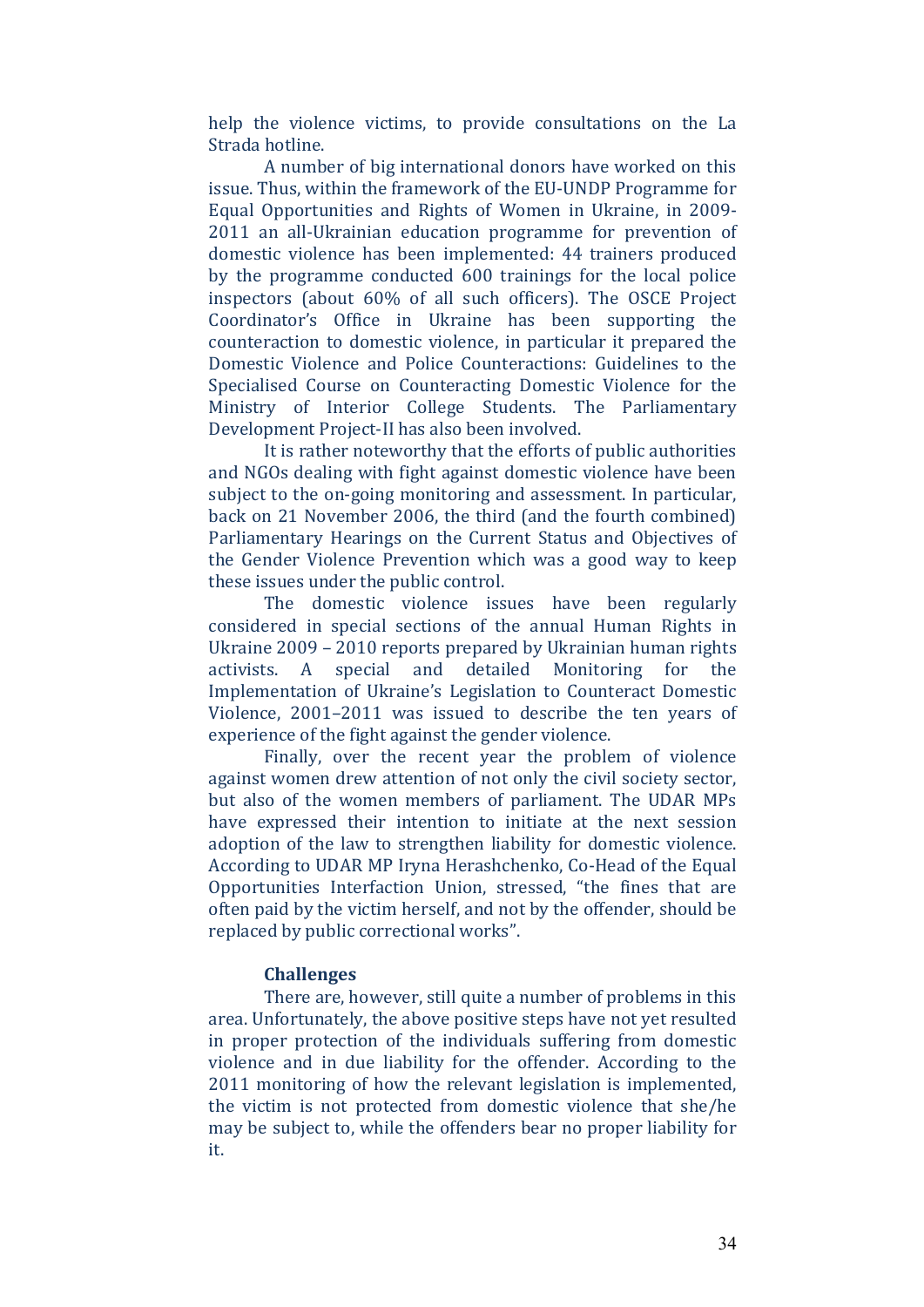There are also problems caused by gaps in the existing regulations. The current mechanism of legal and social protection of domestic violence victims is not efficient enough because of the following: 

- there are no enough institutions to provide assistance to the victims, as well as experts specialising in prevention of violence are lacking;
- no system has been developed for the early detection of domestic violence cases:
- the penalty sanctions applied to the offenders are not efficient enough  $-$  as a rule the penalties become a hard financial burden and cause further deterioration of relations in the family.

There is no system of on-going training for the police officers, judges, and social workers on the current legislative provisions counteracting domestic violence.

Funding is lacking for any activities aiming at preventing domestic violence and at helping its victims, which results in failures on the fulfilment of the legislative provisions.

Low legal discipline at various levels of power resulting in the situations when instructions and internal documents prevail over laws, while the legislative amendments passed are not brought to the attention of those concerned for years.

The gender-specific statistics on domestic violence prevention and counteraction are not duly collected.

Practically no public attention is drawn to other serious types of gender violence, of which only human trafficking (as concerns women and girls) is covered and is subject to state regulation. 

Such types of violence as sexual harassment remain invisible. Because the laws of Ukraine establish no procedures to complain against sexual harassment and gender-based discrimination in general and no civil or administrative liability has been established for this action, Ukraine still lacks efficient system for protection of individuals that have been subject to gender violence in general and sexual harassment as a type of gender-specific violence in particular. The existing mechanisms do not enable the victims of these forms of violence to get an efficient defence and to restore broadly their violated rights. Development of an efficient system to counteract this type of gender violence remains relevant.

Finally, the recent events in Ukraine related to the resonant rapes and atrocious murders of girls, such as the case of Oksana Makar, and no less inhuman crime against Iryna Krashkova in the village of Vradiyivka, Mykolayiv Region, are not exceptional and show the extent to which the problems of violence against women go beyond the limits of studying the official statistics of the number of statements filed, as well as how deep and old the roots of the structural (not just domestic) gender violence are.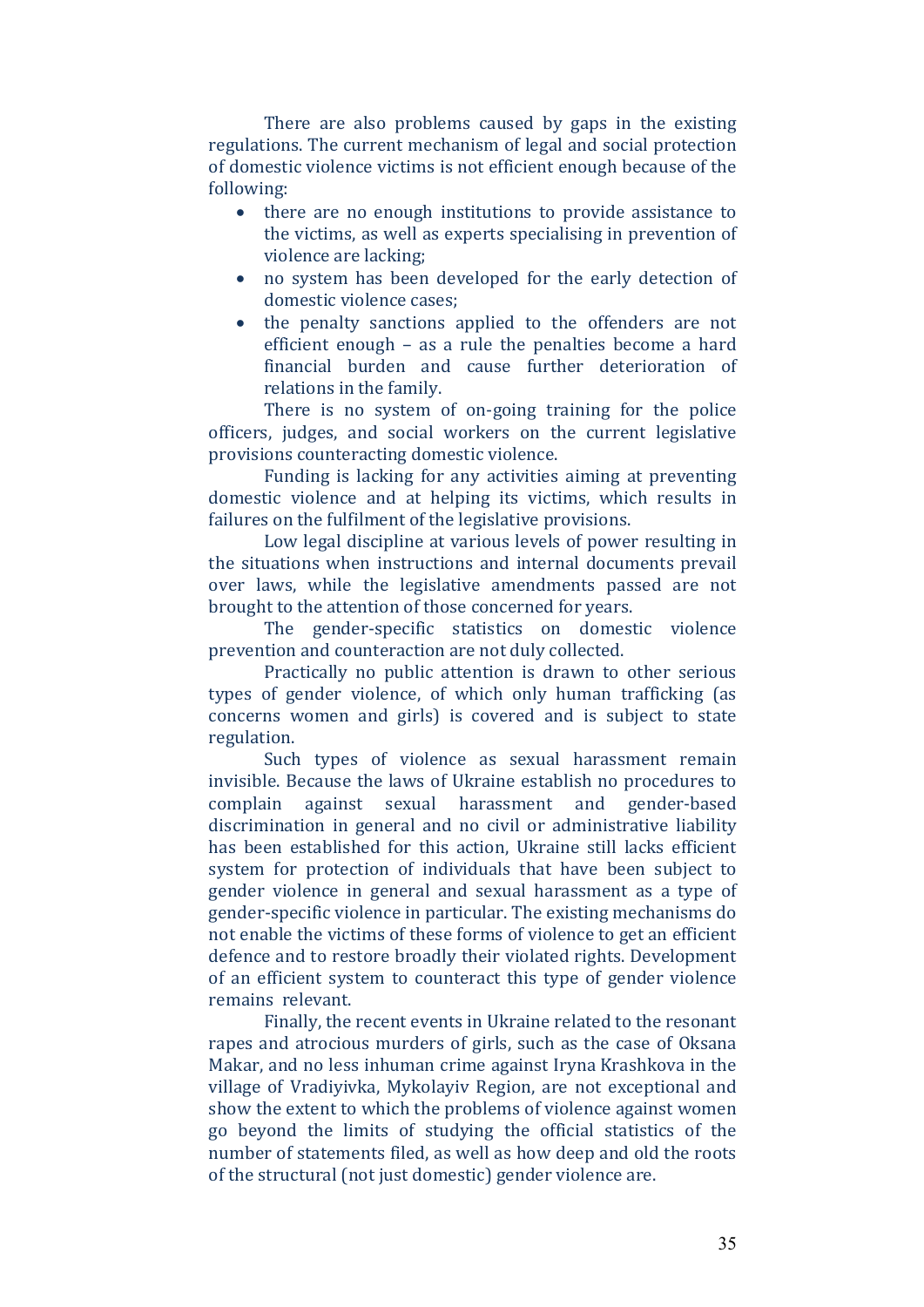

Hired sportsman V. Titushko beats journalist Olga Snitsarchuk. *Dmytro Lipavskyi, (с) 2013*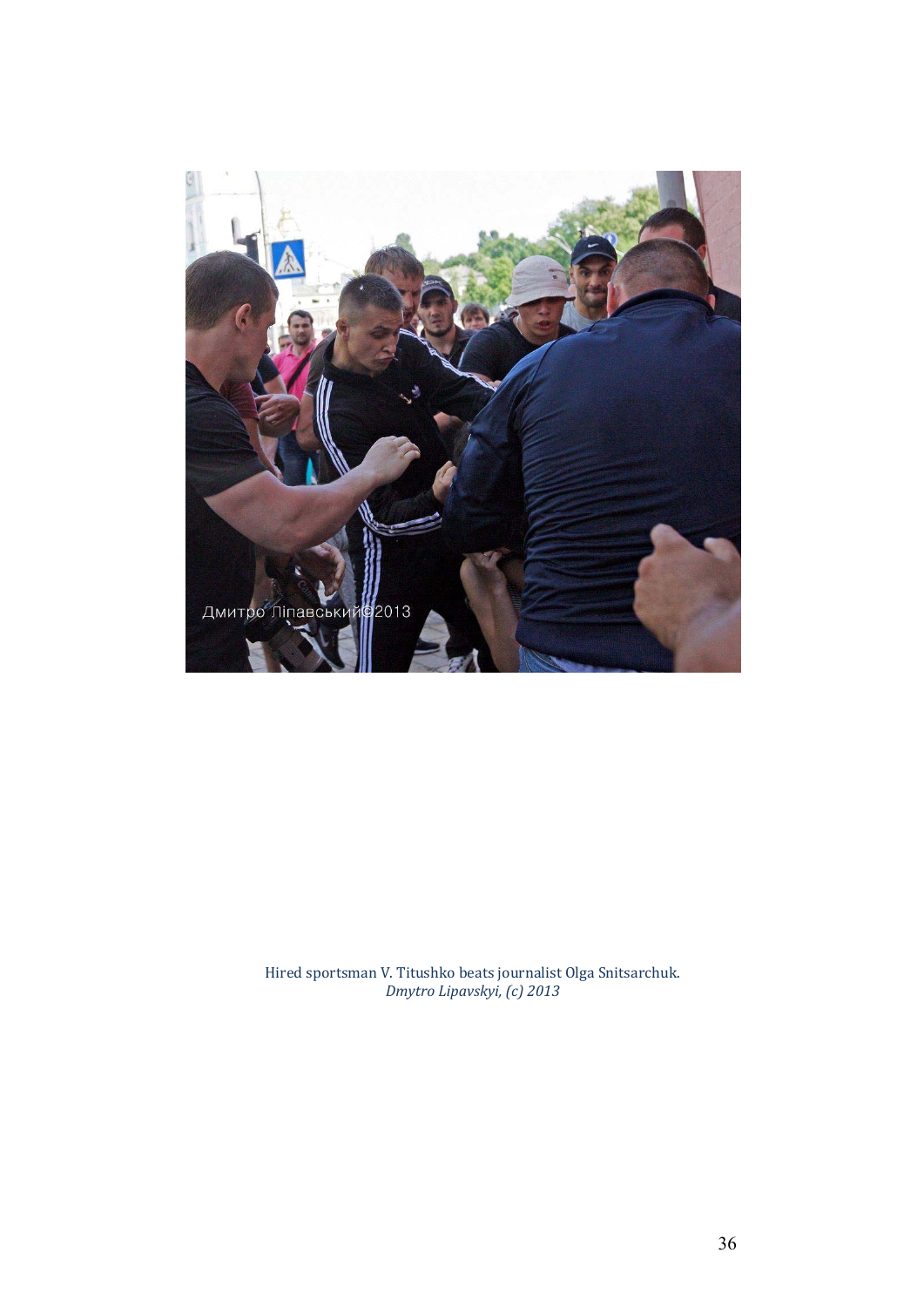## **6 ‐ Fulfilment of the Gender Equality Regulations**

The 2005 Equal Opportunities Law (hereinafter the Law) has become determinant for the introduction of the equality policy in Ukraine. The Law has aimed to achieve the parity conditions for women and men in all areas of social life through legal definition of equal rights and opportunities for men and women, elimination of gender discrimination, and application of special temporary measures to remove a gap in the possibilities that women and men have to exercise their constitutional rights. Among other, this law laid down eight key priorities for the implementation of the gender equality policy in the Ukrainian society. 

A number of other documents, described below, have been subsequently passed to implement the above mentioned Law.

In 2006, the government approved the State Programme to Establish Gender Equality in the Ukrainian Society for the Period Until 2010. 

The Programme was drafted on the basis of broad expert consultations with national NGOs and individual experts and aimed a fulfiling a number of ambitious objectives: from development of the relevant gender quality regulations in accordance with the Law, adaptation of Ukraine's legislation to the EU gender equality legislation and improvement of the mechanism of the gender-related legal expert analysis of the national legislation initiated by the Ministry of Justice to the creation of an institutional mechanism to support gender equality and to implement gender approaches into the way the executive authorities and local self-governance bodies function (including, for example, through an instruction issued to the oblast state administrations to put the gender component into all oblast programmes of social and economic development).

The Programme expired at the end of 2010, and because of the administrative reform, launched at the same time, it was not extended. Namely, the reform, announced by the Presidential Decree on Optimisation of the Central Executive Authorities System, abolished the Ministry for Family, Youth, and Sport Affairs, which seized to exist on 9 December 2010. Its powers were actually passed over to the successor Ministry only in November 2011, i.e. almost in one year when the Department for Family Policy with a separate gender policy section was restored (currently - the Department for Gender Policy and Children's Recreation). The relevant powers are still being transferred along the executive sector from one ministry to another, while the whole process is being accompanied by considerable losses of the experts already trained and competent in the equality issues, as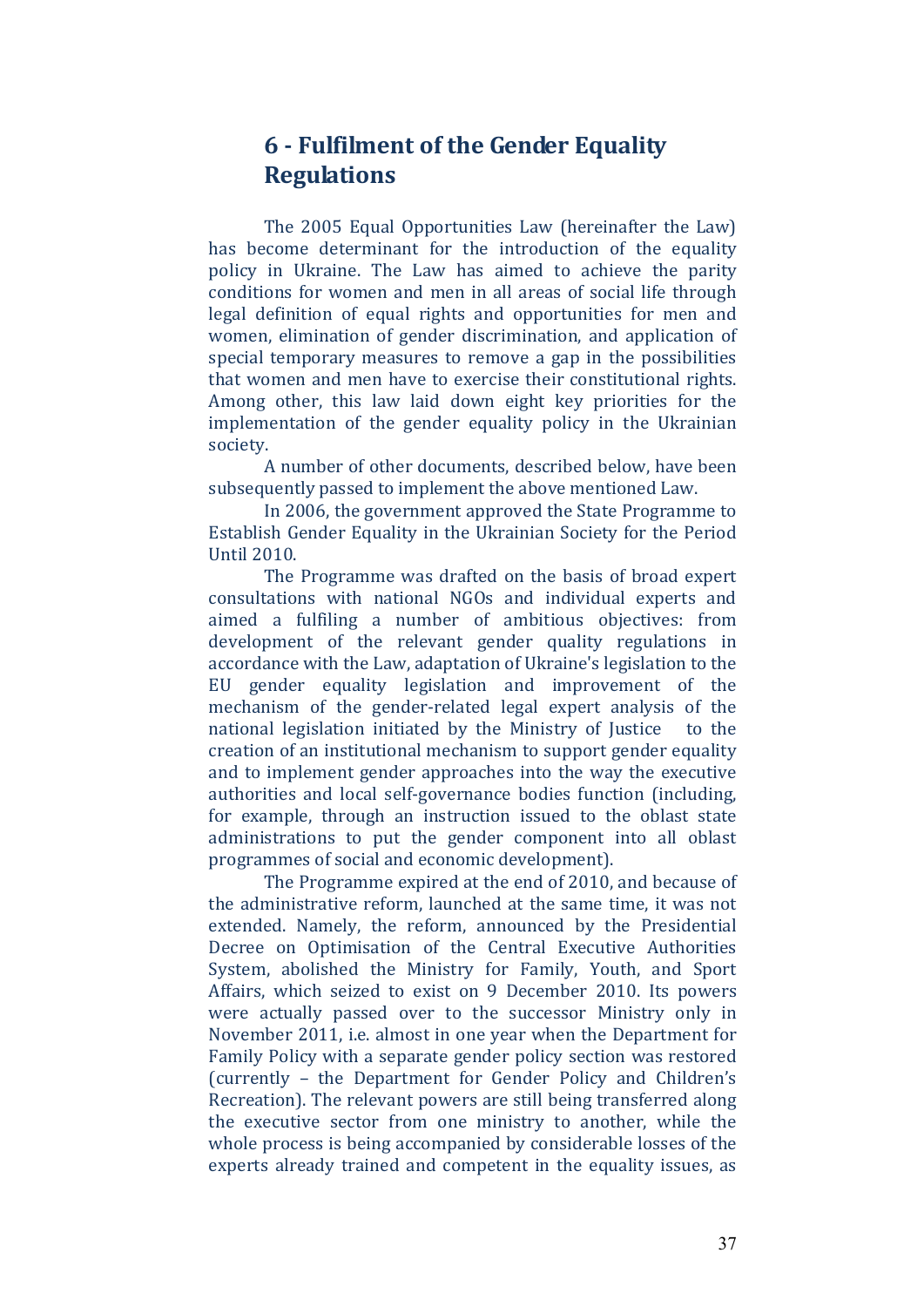well as other complications faced by the institutional mechanism for establishing gender equality in Ukraine.

The actual absence of the institutional mechanism affects the social climate and results in the appearance of both pro- and anti-gender initiatives. In general terms, elimination of the Ministry for Family, Youth, and Sport Affairs at the background of the crisis phenomena, that had a negative influence on the institute of the family, brought the pro-family policy discourse back to the agenda, primarily on the side of the religious associations and organisations.

Because of this on-going lack of institutional clarity, the very governmental programme on an integral and wellconsidered gender equality policy has not yet been passed.

The State Programme for Ensuring Equal Rights and Opportunities for Women and Men Until 2016 drafted by the UNDP experts at the end of 2010 (the government did manage to pass its Concept in November 2012) is still being discussed.

This is how Natalia Korolevska, Minister of Social Policy, in charge of the equality policy, summed up the situation as of last April: "The Ministry is already working on a comprehensive draft of the State Programme for Establishing Gender Equality Until 2016. This paper has already been discussed with experts and should be finalised in the near future". The status of this Programme, however, as well as the measures to be taken to ensure equal rights and opportunities for women and men have already been put on the agenda of the special parliamentary hearings on Ensuring Equal Rights and Opportunities for Women and Men: Problems and Efficient Solution Mechanisms to be held this October.

While the already three years old suspense of the adoption of the next Programme that should be running until 2016 is still going on other governing documents, described below play the role of a road map for the implementation of the equality policy:

- CEDAW Ukraine is obliged to report under this Convention, and this is quite conducive to the constructive attitude to the equality problems (it is, for example, used as a basis for the annual Gender Threats List and the relevant action plan developed by the Gender Strategic Platform, an influential network of Ukrainian NGOs);
- $\bullet$  MGT Ukraine 6 objective there is a system of broad indicators, which can be used as a check list to examine the status of gender equality in politics and political representation in Ukraine;
- $\bullet$  The Equal Rights Law eight key gender policy priorities  $$ from time to time they are elaborated in other more specific initiatives (e.g. the proposed amendments to certain legislative acts to prohibit sexism expressions in advertising submitted to the parliament by MP Iryna Berezhna in May 2012).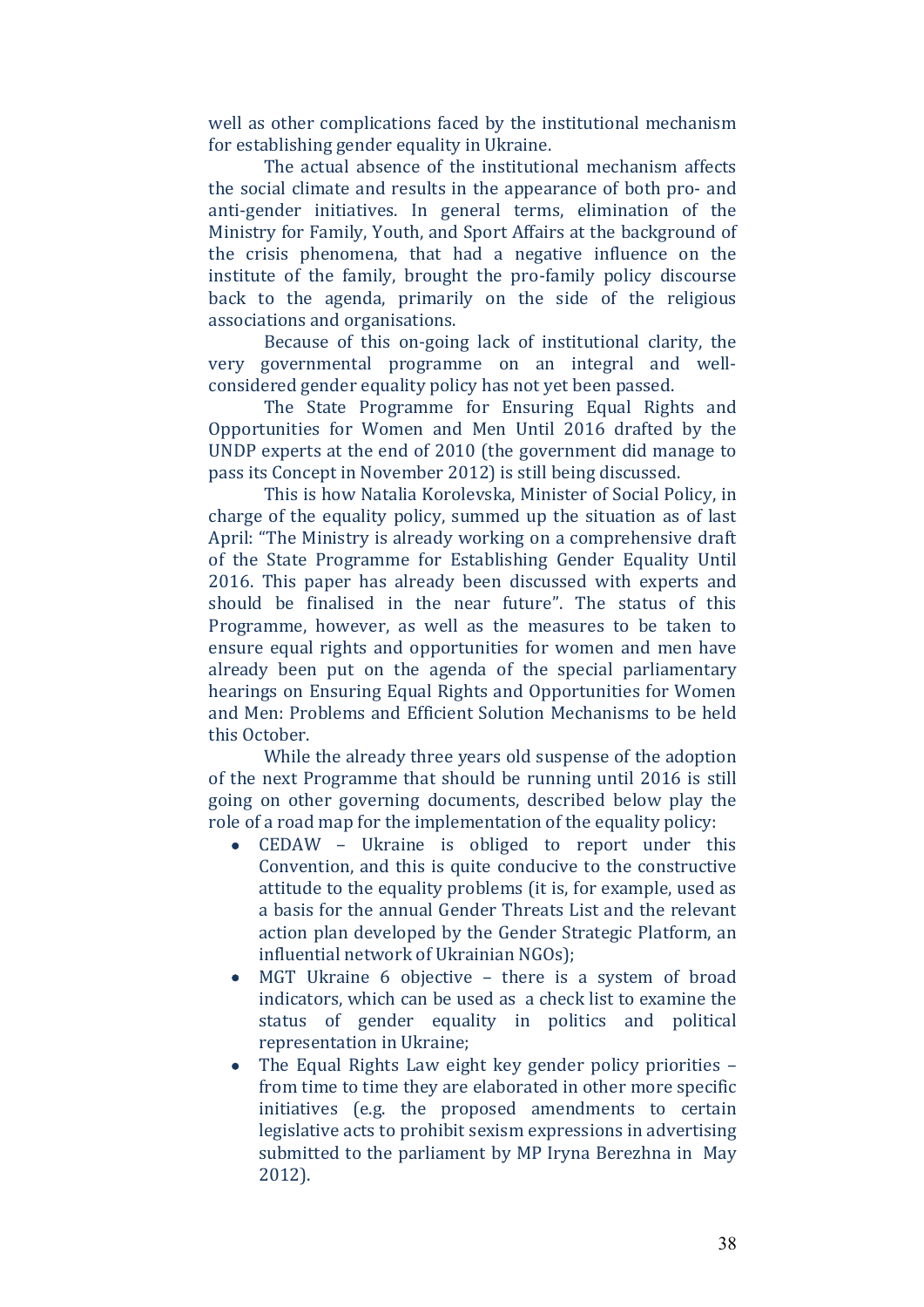The public authorities, in particular the local ones, also take various ways out of this deregulated situation around the gender equality issues.

In a number of regions, mainly in the east and centre of Ukraine, regional and district gender equality programmes have been passed for this period. It is rather noteworthy that their development was often governed by the gender policy priorities defined by the Equal Rights Law. These programmes have been developed for different periods, from 2013 (Kharkiv) and until  $2026$  (Dniepropetrovsk); they also feature a certain variability in the approaches to the understanding of the gender equality and priority steps to its establishment.

Altogether, gender equality programmes have been passed and are valid in nine out of twenty five regions of Ukraine, in particular in the following:

- Vinnytsya Region the Oblast Target Social Comprehensive Programme for Family and Demographic Development Support, Human Trafficking Prevention, and Ensuring Equal Rights and Opportunities for Men and Women until 2015 is being implemented;
- Dnieropetrovsk Region the Programme for Family and Gender Policy Development in Dniepropetrovsk Region in  $2012 - 2021$  has been approved together with a section on the Establishment of Gender Equality in the Ukrainian Society;
- Zhytomyr Region the Comprehensive Programme Zhytomyrshchyna Youth and Family in  $2012 - 2016$  has been passed. Even though the programme title is neutral to the equality issues, it does contain two special gender related sections, X. Gender Equality Establishment and IX. Prevention of Domestic Violence. The relevant information, education and training measures, as well as those aiming at building capacities have been developed for the implementation of these sections at the regional and district levels.
- $\bullet$  Zaporizhzhya Region the Comprehensive Programme for Children Recreation and Rest, Family, Youth, and Gender Parity Support, and Human Trafficking Counteraction in 2012-2016 has been passed and is valid. Its main objectives include extension of the opportunities for the combination of the family and professional life for men and women; establishment of conditions for harmonisation of professional and family obligations; introduction of a system of efficient response to the gender discrimination cases; formation of the gender culture and elimination of gender stereotypes; conduct of research on the gender issues and implementation of its results.
- $\bullet$  Luhansk Region the gender policy is implemented within the framework of the Regional Programme for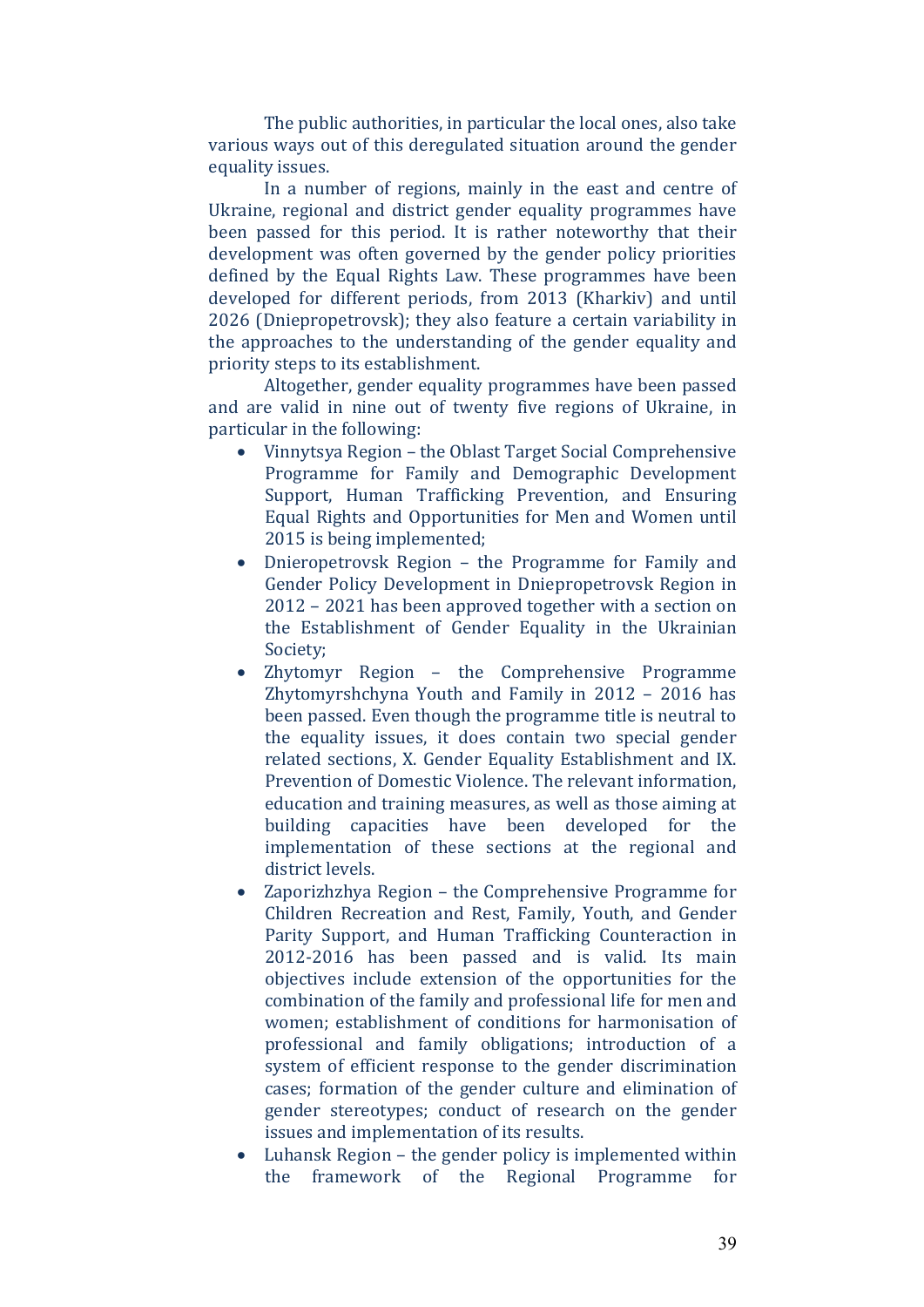Establishment of Gender Equality in All Life Activities Fields in Luhansk Region in 2010-2014. The Programme is aiming at solving such priority objectives for the region as political and economic inequality of men and women; gender inequality on the labour market, in particular as concerns professional employment and career development; demographic crisis; life expectancy reduction (especially among men); domestic violence and violence in the society in general; women trafficking; gender imbalance in the rural areas due to the active departure of women from villages; lack of the education gender theory optional and special courses at secondary school etc. The programme is based on the idea that gender discrimination violates the principle of equal rights and respect of human dignity, prevents equal participation of women and men in the state, economic, political and private life, holds back the development of the country's well-being and full opening of the men and women's potential. 

- Poltava Region the Oblast Programme for the Implementation of the Youth Policy, Family Support, and Ensuring Equal Rights and Opportunities for Women and Men in 2012-2014 has been developed and passed with the main objectives being introduction of the gender component into the regional and sectoral social and economic development programmes. The programmes aims at better public awareness of the domestic violence programmes and provision of services to the victims; provision of medical and legal support to the violence victims, in particular those coming from the rural areas; weakening of the gender stereotypes in the media which is still one of the barriers to both women and men's fullfledged participation in all areas of social life and, finally, consideration of the gender component in the adoption of the long- and short-term regional programmes independently of their priorities and implementation areas.
- Khmelnytsk Region a very well developed and practically oriented Oblast Programme to Ensure Equal Rights and Opportunities for Women and Men Until 2015. Among other, it includes the following measures: improvement of the method for selection and conduct of gender legal study; introduction of training modules on the basics of gender equality and gender integration into the professional training and excellence programmes for pedagogues, managerial staff of the oblast institute for post-diploma pedagogical education, civil servants and local selfgovernance officials; gender analysis of the regional public authorities and local self-governance staff; inclusion of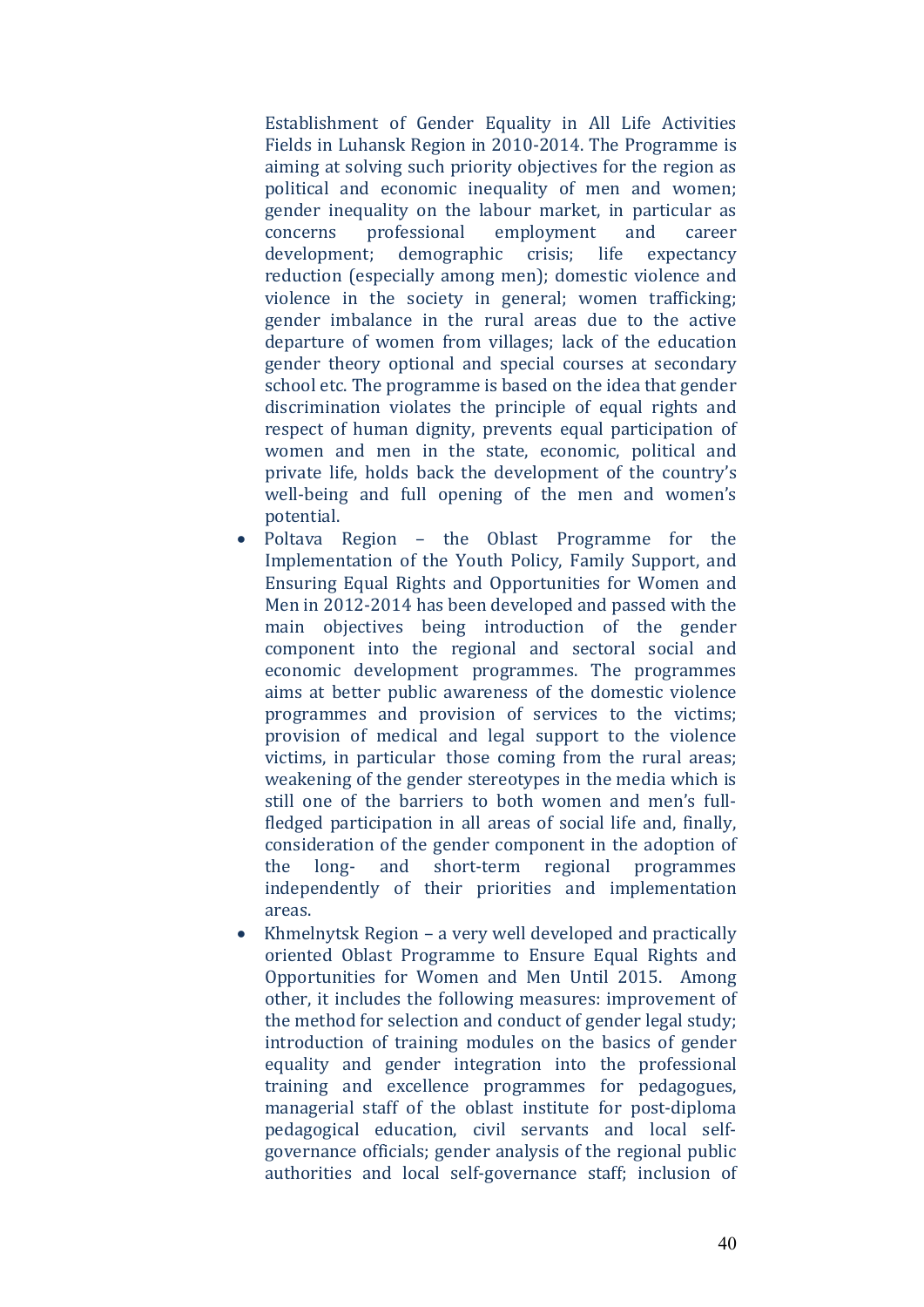women candidatures to the staff reserve and appointment of women to the managerial positions at executive authorities and local self-governance bodies etc.

- Kherson Region the oblast has the Gender Equality Establishment Programme Until 2016 with well thoughtout, developed and specified implementation measures from analysis of the women and men's position in all areas of social life (based on incomes, budget funds distribution, participation in adoption of political decisions, etc.), preparation and issuance of the oblast gender portrait and to the conduct information and education events to promote counteraction to gender violence.
- Kharkiv Region no programme has been passed in this oblast, but there is a valid Instruction issued by the Head of Oblast State Administration on Approval of Oblast Measures to Ensure Equal Rights and Opportunities of Men and Women and Prevent Domestic Violence in 2009-2013 (No. 192 of 06.06.09).

No equal rights and opportunities have been passed in four other oblasts, Volyn, Mykolayiv, Chernivtsi, and Crimean Autonomous Republic, but they have local family support programmes. In individual cases, the programmes may contain references to gender issues or include provisions grounded in their time by gender experts, in particular:

- Volyn Region has neither a gender equality programme, nor measures; instead, there is the Family Support Programme Until 2015. At the same time, this programme included two proposals developed by gender experts of the oblast: support to the conscious parenthood and the need to support the combination of family and professional obligations.
- Mykolayiy Region has the Social Comprehensive Programme for Family and Children Support, Ensuring Equal Rights and Opportunities for Women and Men in 2011-2015 aiming at forming the social resentment towards any forms of violence; formation of the gender culture and elimination of any gender stereotypes in the society; practical exercise of every citizen's right, including that of children and senior people, to be protected from any forms of domestic violence and ill-treatment. In this programme gender equality is considered as the way to establish traditional family values.
- Chernivtsi Region the oblast has passed the Programme for the Implementation of the Family, Children, and Youth Affairs in 2011-2012. Its objectives include prevention of domestic violence and promotion of gender equality as a fundamental criterion of democracy. Unfortunately, this programme envisages no implementation measures. Thus, in this case, the executive authorities have declared the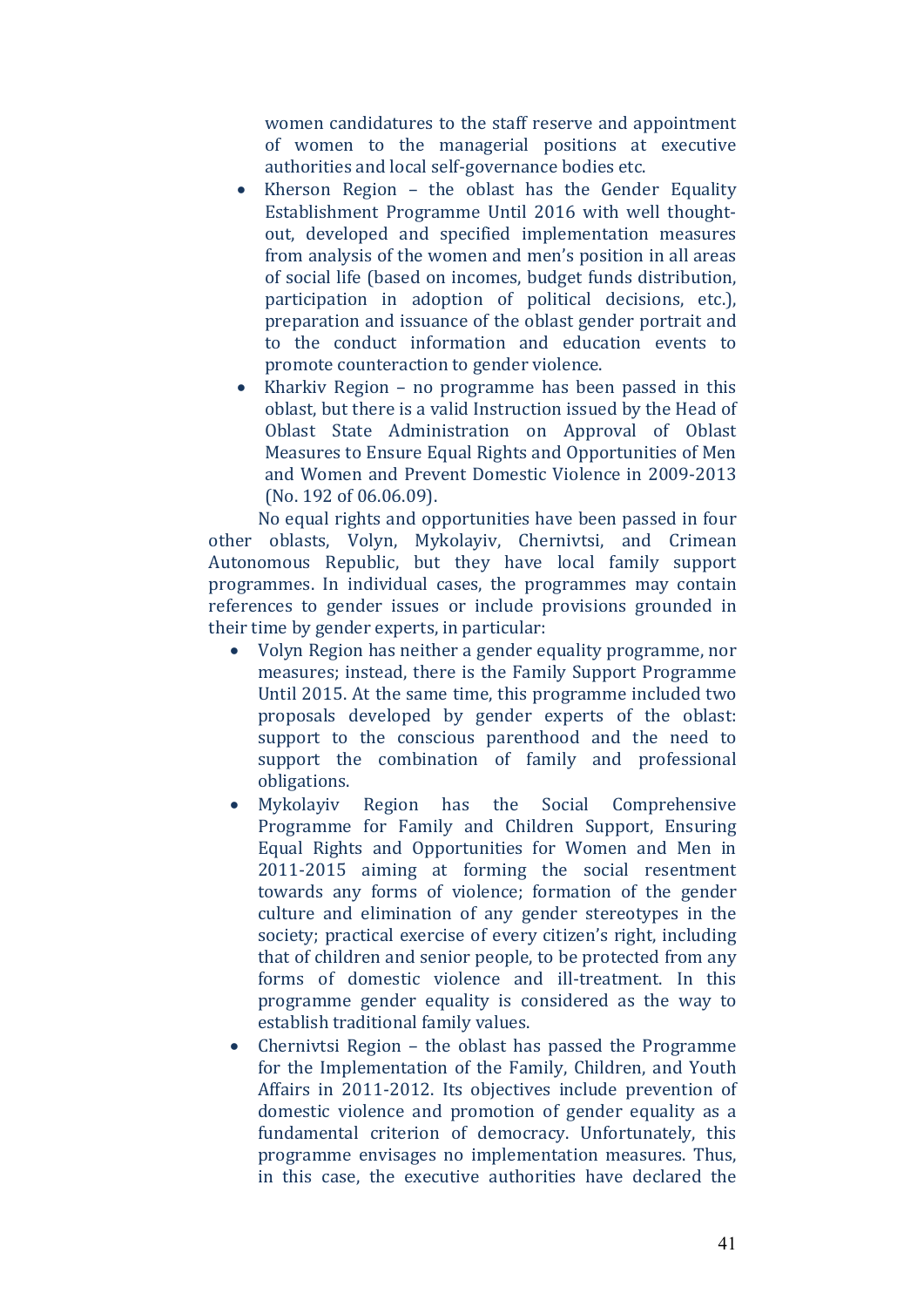establishment of equal rights and opportunities of women and men as a priority, but there seem to be no plans for its implementation. 

• The Crimean Autonomous Republic has passed the Programme for Development of Education and Science, Physical Culture and Sport, and Family Support in the Crimean Autonomous Republic in 2012‐2016. The Programme, however, contains no gender equality objectives, as their scope is limited to the "formation of the gender culture in the society" with its tasks being "preservation and strengthening of the family institute; improvement of the population gender culture".

In the remaining 11 oblasts, in particular in Kyiv, Ternopil, and Chernihiv regions, as well as in Kyiv City, the validity of the previously adopted regional programmes to ensure equal rights and opportunities of men and women has expired, while the new programmes are still under development.

In addition to the development of the programmes as such, Ukraine has been working quite seriously on the development of the institutions and agencies that would be able to influence the implementation of the equality policy. Certain elements of the National Gender Equality Ensuring Mechanism (the National Gender Mechanism, NGM), developed with the help of the UNDP, that has considerably suffered from Ukraine's administrative reform, have managed to survive and continue fulfilling their functions, in particular at the regional level.

Thus, development of the institutional capacity envisaged that, in additional to the vertical management as such, advisory bodies would be broadly formed to help develop gender equality policy. This would include dissemination of the practice of appointing an adviser to the minister for gender issues; establishment of working groups for introduction of gender approaches; the practices for the appointment of the advisers to the heads of state oblast administrations  $(18 \text{ oblasts in } 2008)$ ; establishment of the oblast steering gender councils for family issues, demographic development and counteracting human trafficking (at 18 oblast state administrations) etc.

Currently, in 16 regions of Ukraine there are advisers to the heads of oblast state administrations for gender issues, as well as Expert Councils to Consider Gender Discrimination Cases have been set up under the heads of oblast state administrations.<sup>57</sup> Some regions also still have their oblast interdepartmental commissions to coordinate actions aiming at preventing domestic violence and at introducing gender equality; about 10 gender resource and 20 gender education centres of different subordination levels and legal registration forms have been established. 

<sup>57</sup> http://www.centre.gov.ua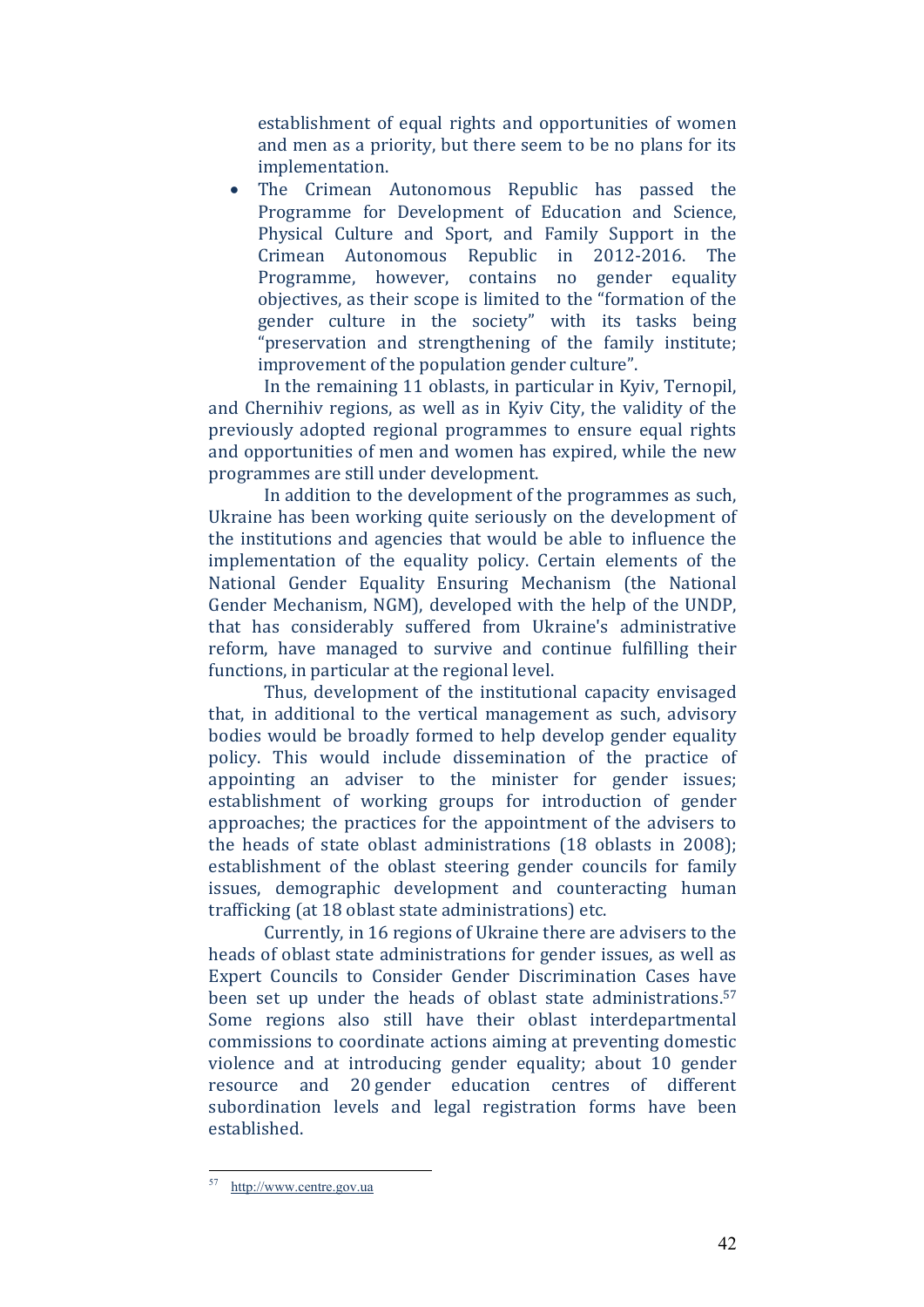#### **Challenges**

Currently, one of the most pressing issues is the failure to adopt the long-expected State Programme for Equal Rights and Opportunities of Women and Men until 2016 which results in two other problems.

Firstly, this Programme, developed with the involvement of the most prominent and influential experts, used to provide guidelines for the similar regional programmes, while now implementation of the gender equality at the local level has become a sort of a hostage of the current political moment, a compromise between the policy adopted by the state and the local activity of the ultra-traditional and ultra-regional groupings, as this has been well demonstrated by the situation with adoption of the regional gender quality programmes.

Secondly, under such conditions of institutional weakness of the Department for Gender Policy and Children's Recreation in charge of gender equality, the government practically has no possibilities and takes no systemic efforts to assess the previous State Programme that has expired and its results, as well as to define the barriers and problems encountered during its implementation. 

In addition, analysis of the currently valid regional programmes evidence that the problems related to the ensuring of the full-fledged participation of the Ukrainian women in all spheres of social life tend to be eliminated from the developed documents and be replaced by the family support issues.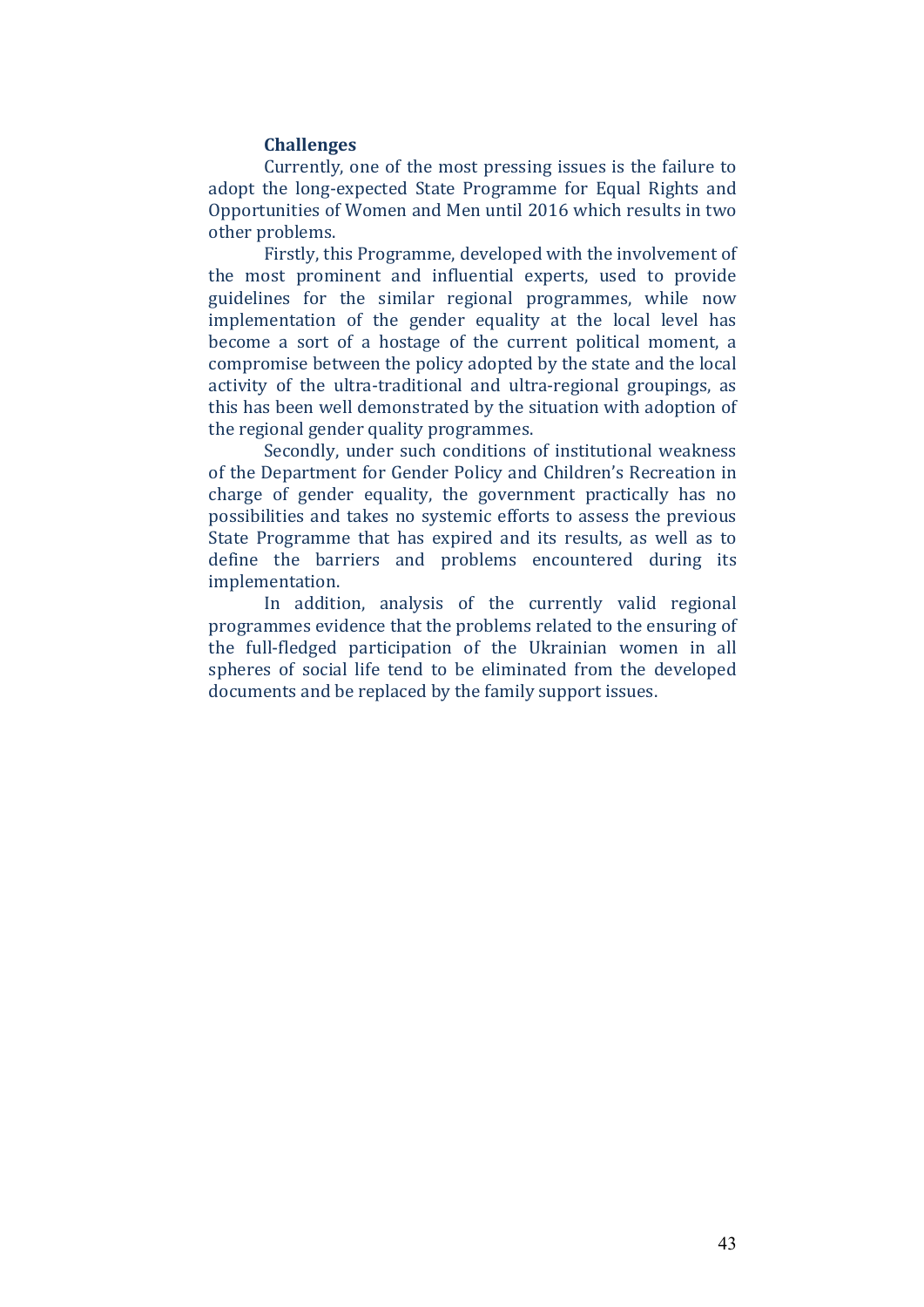

Ukrainian School of Political Studies (USPS) is a Council of Europe project implemented by the Agency for Legislative Initiatives. 

The Agency for Legislative Initiatives is one of the leading Ukrainian think tanks. Established in 2000, it aims at promoting democratic values and contributing to an effective policy-making process in Ukraine, developing legal and political culture of its citizens and public authorities, and supporting Ukraine's integration into the European community.

USPS is:

- Source of knowledge for successful young individuals who strive to become the frontrunners of the civil society;
- Informational and analytical channel which through its resources (e.g., website) spreads its agenda;
- Playfield for debates on the urgent topics;
- Network of leaders who broaden their connections;
- Platform for innovative ideas which provide a basis for effective decision making;
- The Council of Europe initiative turned into a wide-ranging Ukrainian project.